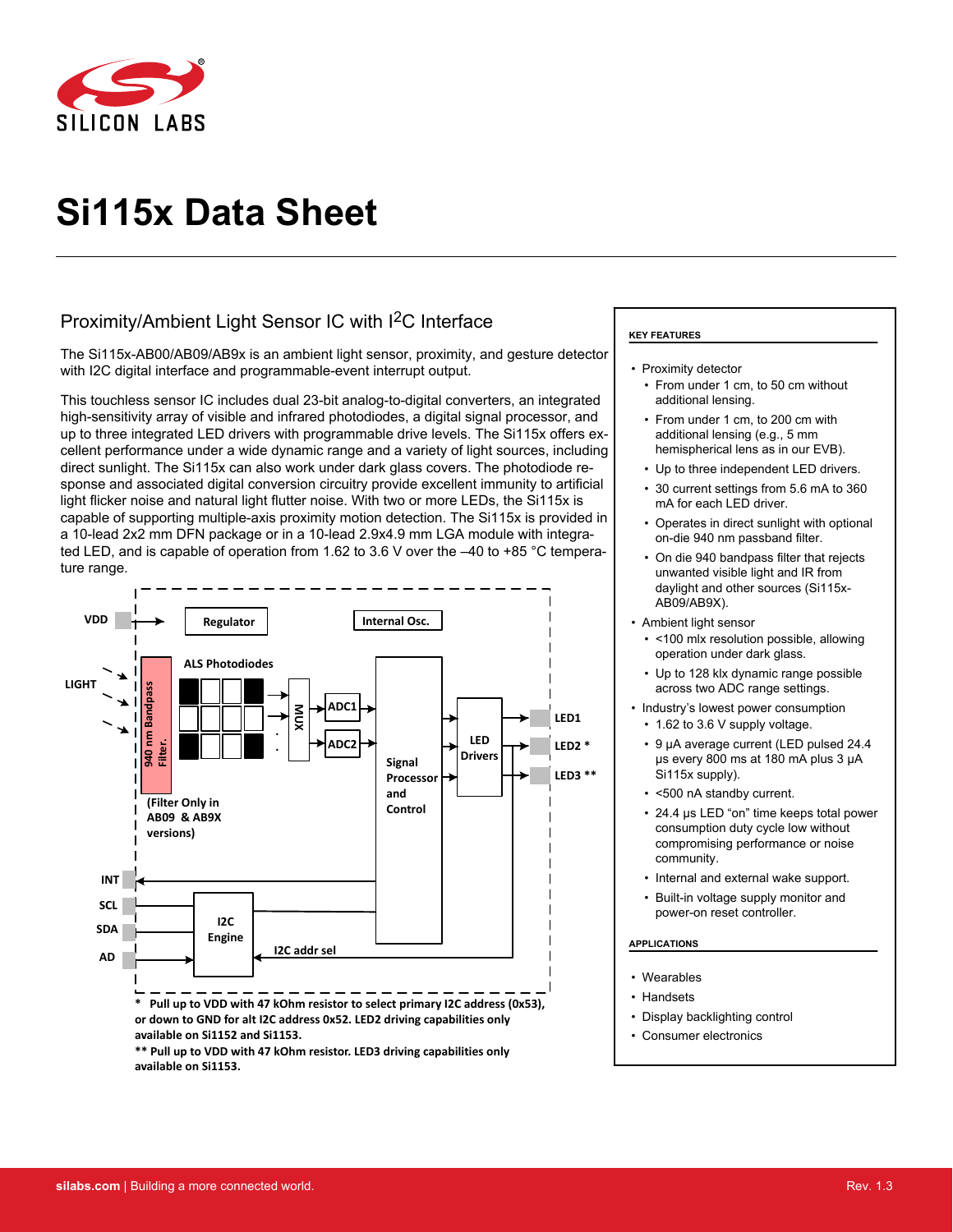# **Table of Contents**

| 5.3.1 Accessing the Parameter Table (PARAM_QUERY & PARAM_SET Commands) 19 |  |
|---------------------------------------------------------------------------|--|
|                                                                           |  |
|                                                                           |  |
|                                                                           |  |
|                                                                           |  |
|                                                                           |  |
|                                                                           |  |
|                                                                           |  |
| 5.4.5 INFO1 .                                                             |  |
|                                                                           |  |
|                                                                           |  |
|                                                                           |  |
|                                                                           |  |
|                                                                           |  |
|                                                                           |  |
|                                                                           |  |
|                                                                           |  |
|                                                                           |  |
|                                                                           |  |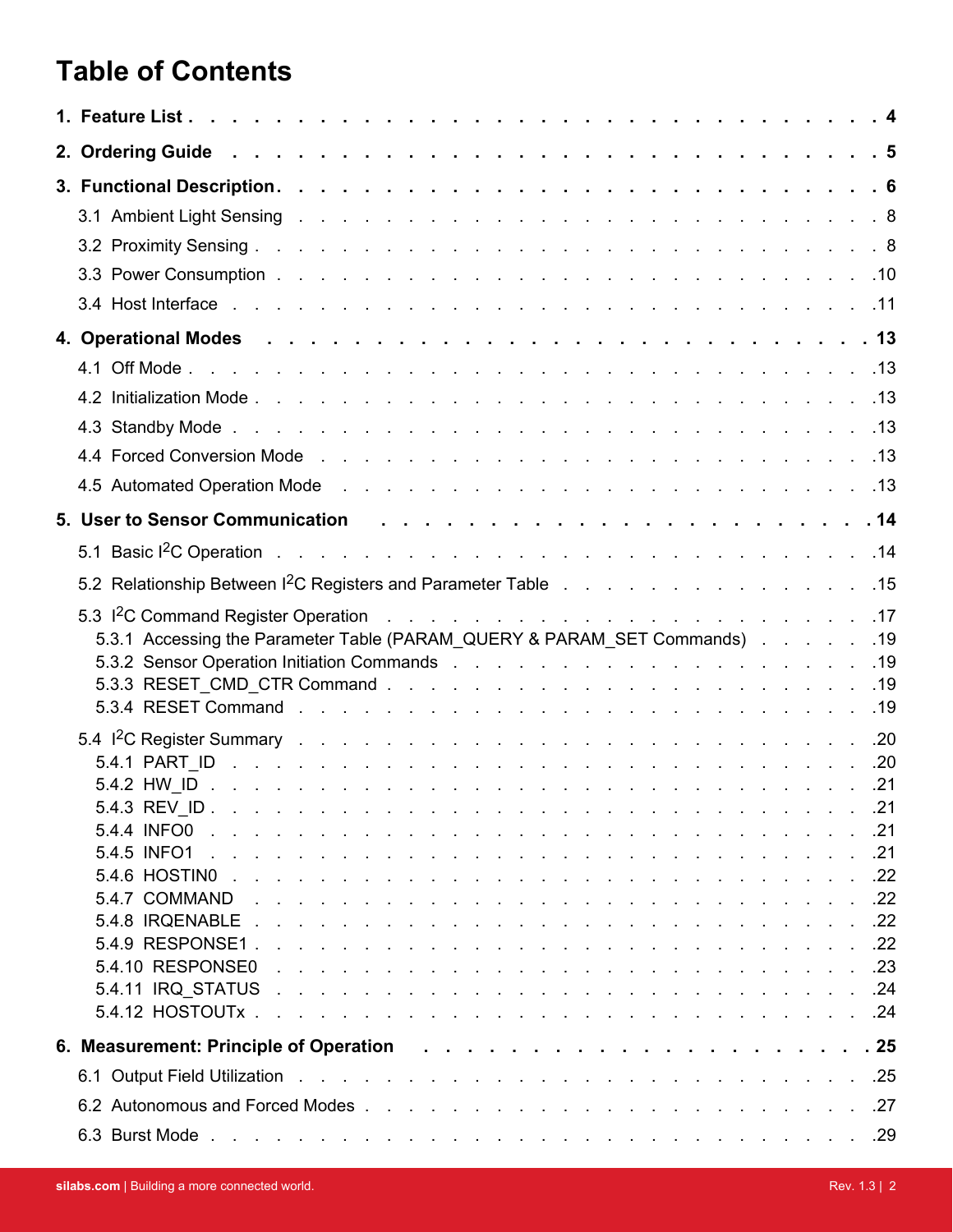| 6.4 Interrupt Operation research and research and research and research and research and research and research |  |  |
|----------------------------------------------------------------------------------------------------------------|--|--|
|                                                                                                                |  |  |
| 7. Parameter Table Roberts And Alberts Andreas Alberts Andreas Alberts Andreas Alberts Alberts Alberts Alberts |  |  |
|                                                                                                                |  |  |
|                                                                                                                |  |  |
|                                                                                                                |  |  |
|                                                                                                                |  |  |
|                                                                                                                |  |  |
|                                                                                                                |  |  |
|                                                                                                                |  |  |
|                                                                                                                |  |  |
|                                                                                                                |  |  |
|                                                                                                                |  |  |
|                                                                                                                |  |  |
|                                                                                                                |  |  |
|                                                                                                                |  |  |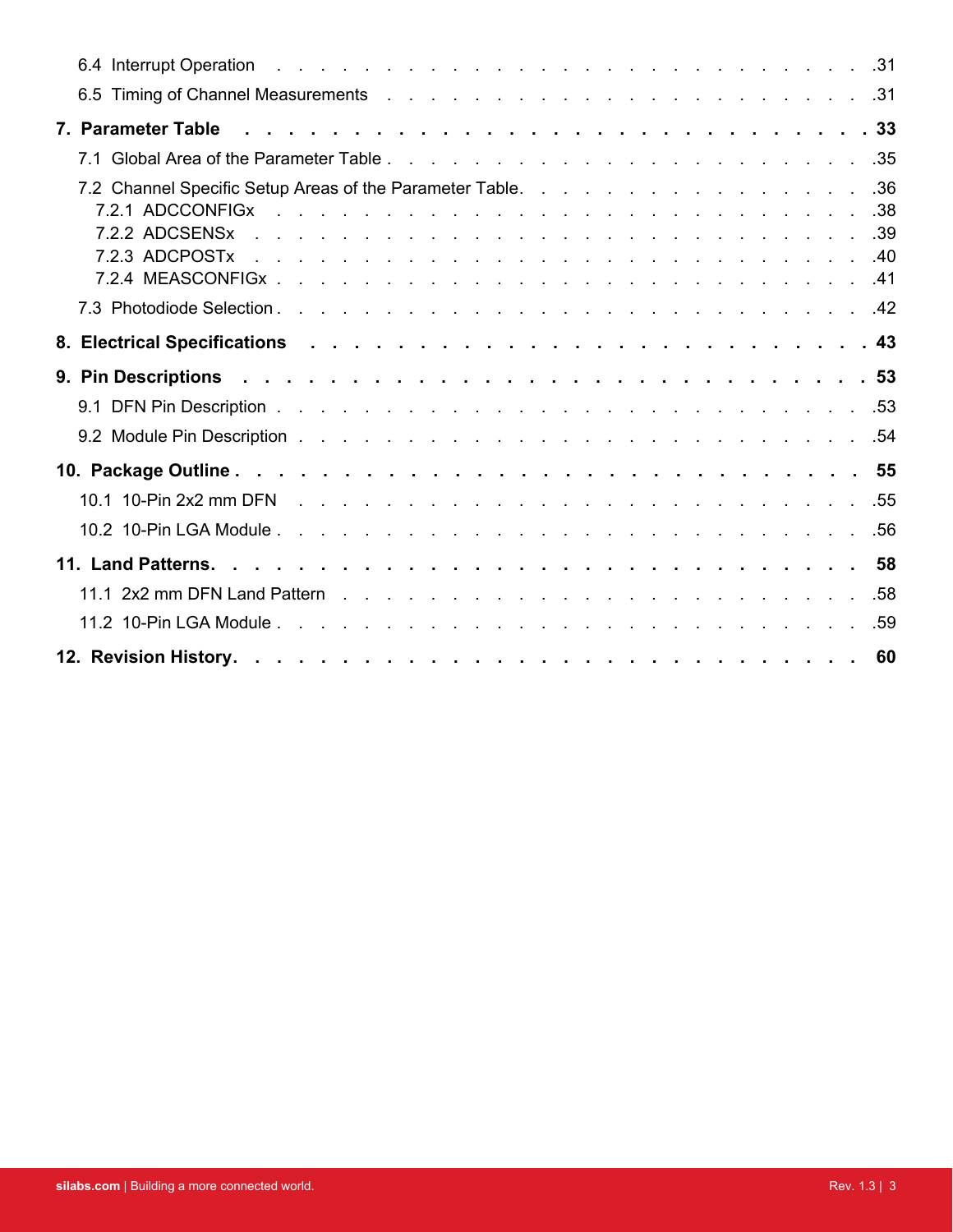# <span id="page-3-0"></span>**1. Feature List**

- Proximity detector
	- From under 1 cm to 50 cm without additional lensing.
	- From under 1 cm to 200 cm with additional lensing (e.g., 5 mm hemispherical lens).
	- Up to three independent LED drivers.
	- 30 current settings from 5.6 mA to 360 mA for each LED driver.
	- Operates in direct sunlight with optional on-die 940 nm passband filter.
	- On die 940 bandpass filter that rejects unwanted visible light and IR from daylight and other sources (Si115x- AB09/ AB9X).
- Ambient light sensor
	- <100 mlx resolution possible, allowing operation under dark glass.
	- Up to 128 klx dynamic range possible across two ADC range settings.
- Industry's lowest power consumption
	- 1.62 to 3.6 V supply voltage
	- 9 μA average current (LED pulsed 24.4 μs every 800 ms at 180 mA plus 3 μA Si115x supply)
	- <500 nA standby current
	- 24.4 μs LED "on" time keeps total power consumption duty cycle low without compromising performance or noise community
	- Internal and external wake support
	- Built-in voltage supply monitor and power-on reset controller
- Trimmable internal oscillator with typical 1% accuracy
- I<sup>2</sup>C Serial communications
	- Up to 400 k data rate
	- Slave mode hardware address decoding
- Two package options:
	- 10-lead 2 x 2 x 0.65 mm DFN
	- 10-lead 2.9 x 4.9 x1.2 mm LGA module with integrated 940 nm LED
- Temperature Range: –40 to +85 °C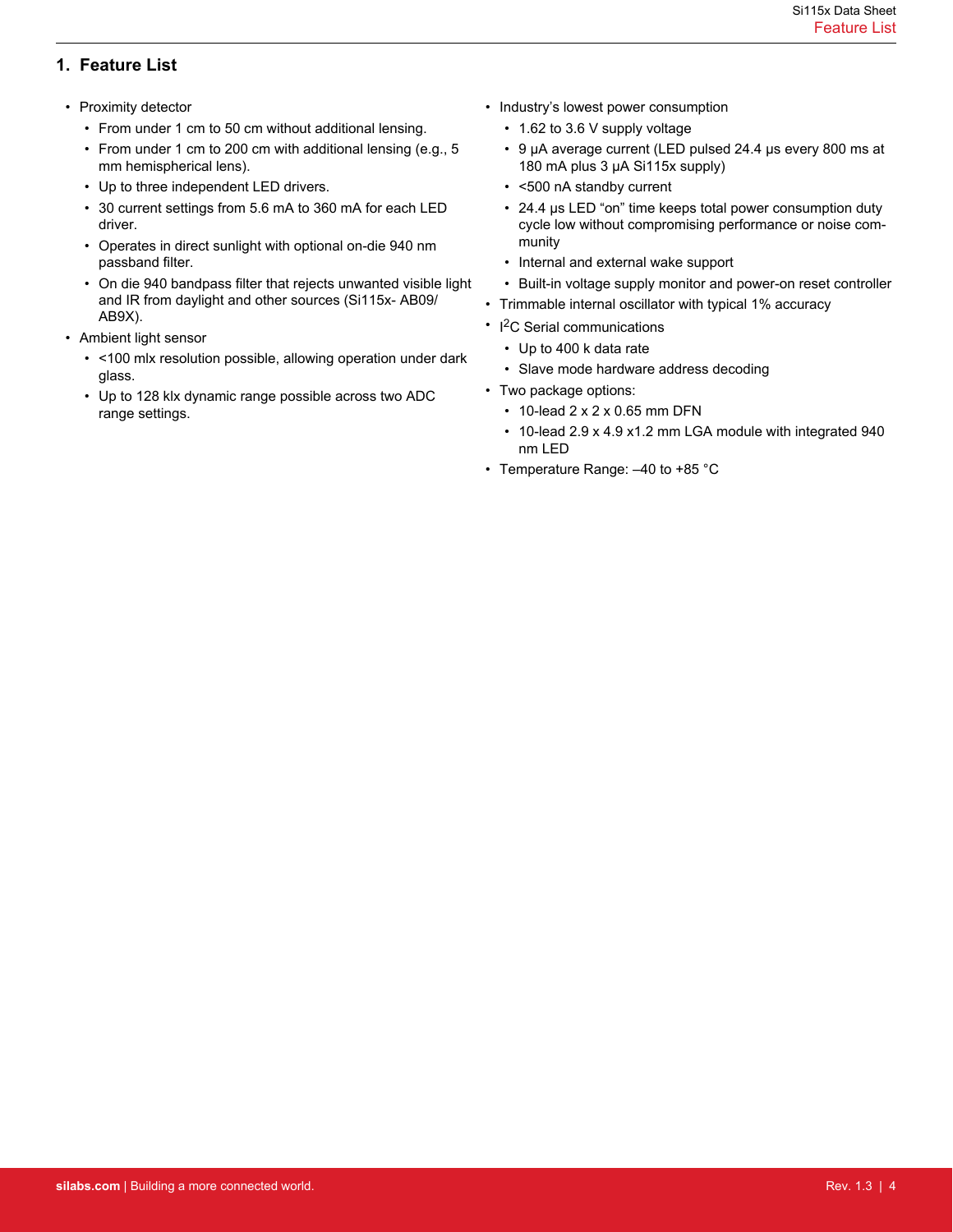# <span id="page-4-0"></span>**2. Ordering Guide**

| <b>Family</b> | <b>OPNs</b>     | Package                                   | <b>ALS</b> | 940 nm<br><b>Filter</b> | <b>Proximity</b><br>(# of LED Driv-<br>ers) | # of LEDs Inclu-<br>ded |
|---------------|-----------------|-------------------------------------------|------------|-------------------------|---------------------------------------------|-------------------------|
| Si1151        | Si1151-AB00-GMR | 2 x 2 mm DFN                              | Y          |                         |                                             | 0                       |
| Si1151        | Si1151-AB09-GMR | $2 \times 2$ mm DFN                       |            | Υ                       |                                             | 0                       |
| Si1152        | Si1152-AB00-GMR | 2 x 2 mm DFN                              | Y          |                         | $\overline{2}$                              | 0                       |
| Si1152        | Si1152-AB09-GMR | 2 x 2 mm DFN                              |            | Υ                       | $\overline{2}$                              | 0                       |
| Si1153        | Si1153-AB00-GMR | 2 x 2 mm DFN                              | Υ          |                         | 3                                           | $\Omega$                |
| Si1153        | Si1153-AB09-GMR | 2 x 2 mm DFN                              |            | ٧                       | 3                                           | 0                       |
| Si1153        | Si1153-AB9x-GMR | $2.85 \times 4.9$ mm<br><b>LGA Module</b> |            | ٧                       | 3                                           |                         |

# **Table 2.1. Ordering Guide**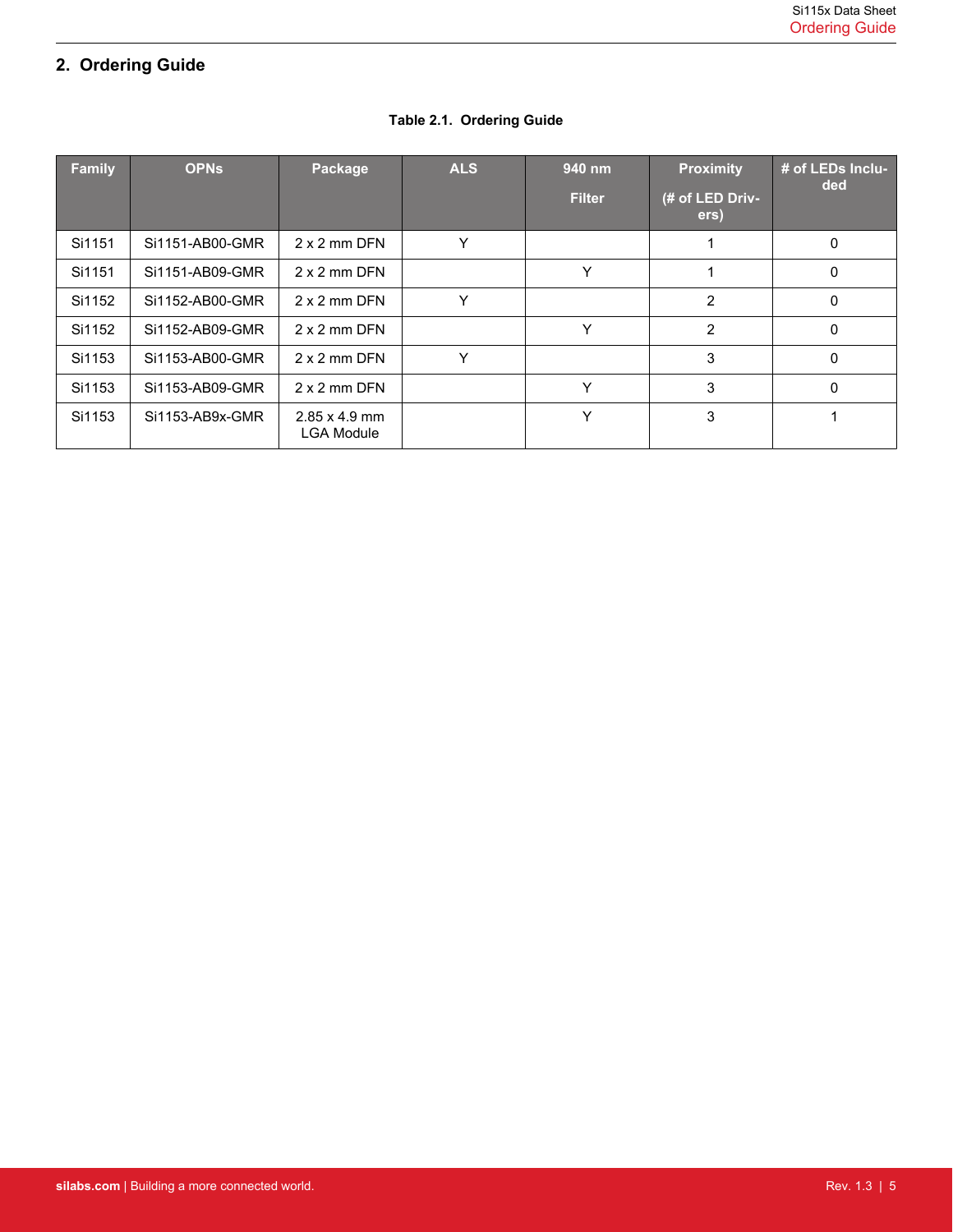# <span id="page-5-0"></span>**3. Functional Description**

The Si115x is an active optical reflectance proximity detector, with ambient light sensors whose operational state is controlled through registers accessible through the I2C interface. The host can command the Si115x to initiate on-demand Ambient Light or proximity measurements. The host can also place the Si115x in an autonomous operational state where it performs measurements at set intervals and interrupts the host either after each measurement is completed or whenever the sample is larger/smaller than a set threshold value or exits/enters a set threshold window. This results in overall system power saving, allowing the host controller to operate longer in its sleep state instead of polling the Si115x.



**Figure 3.1. Functional Block Diagram**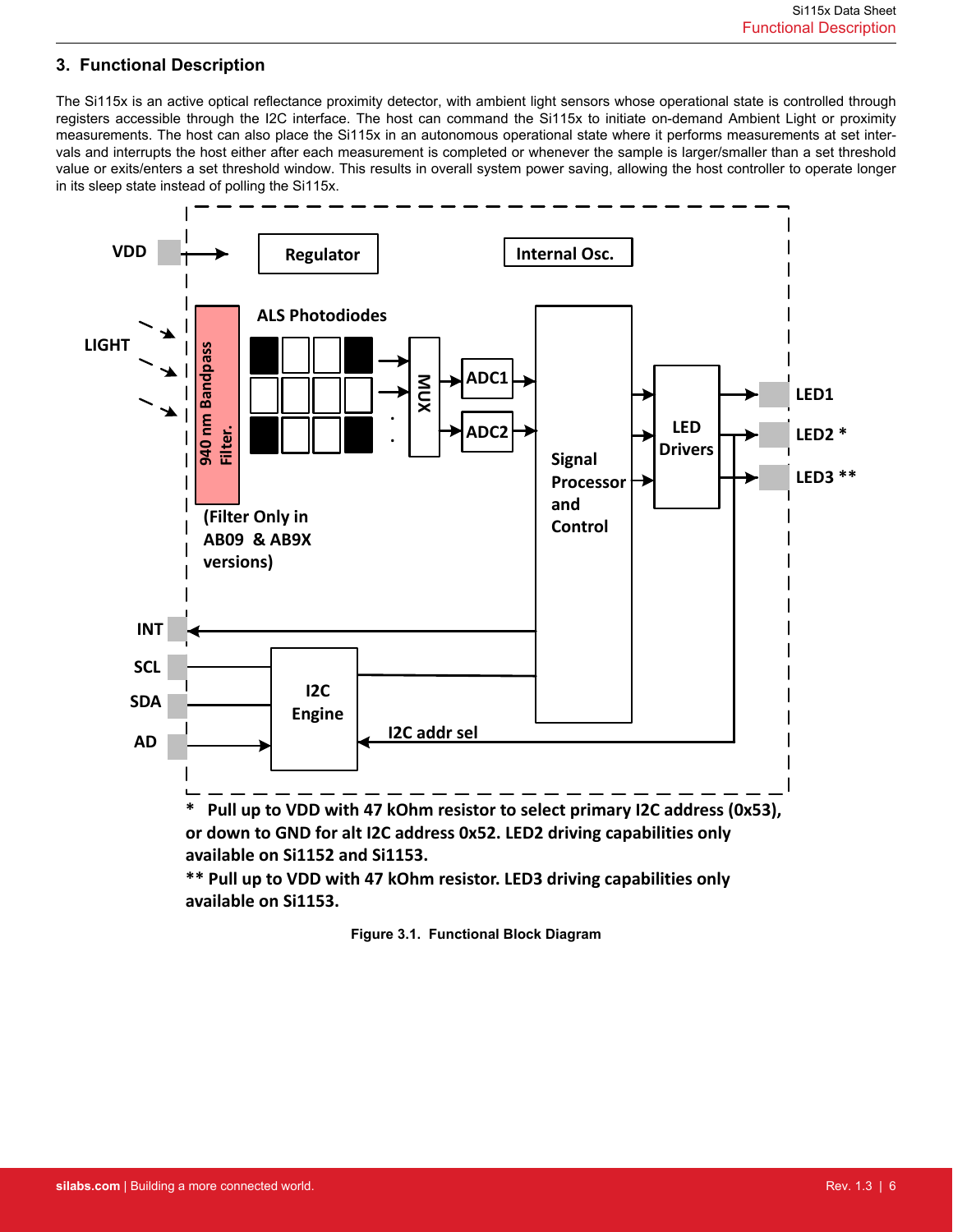

**Figure 3.2. Si115x DFN Package Basic Application**



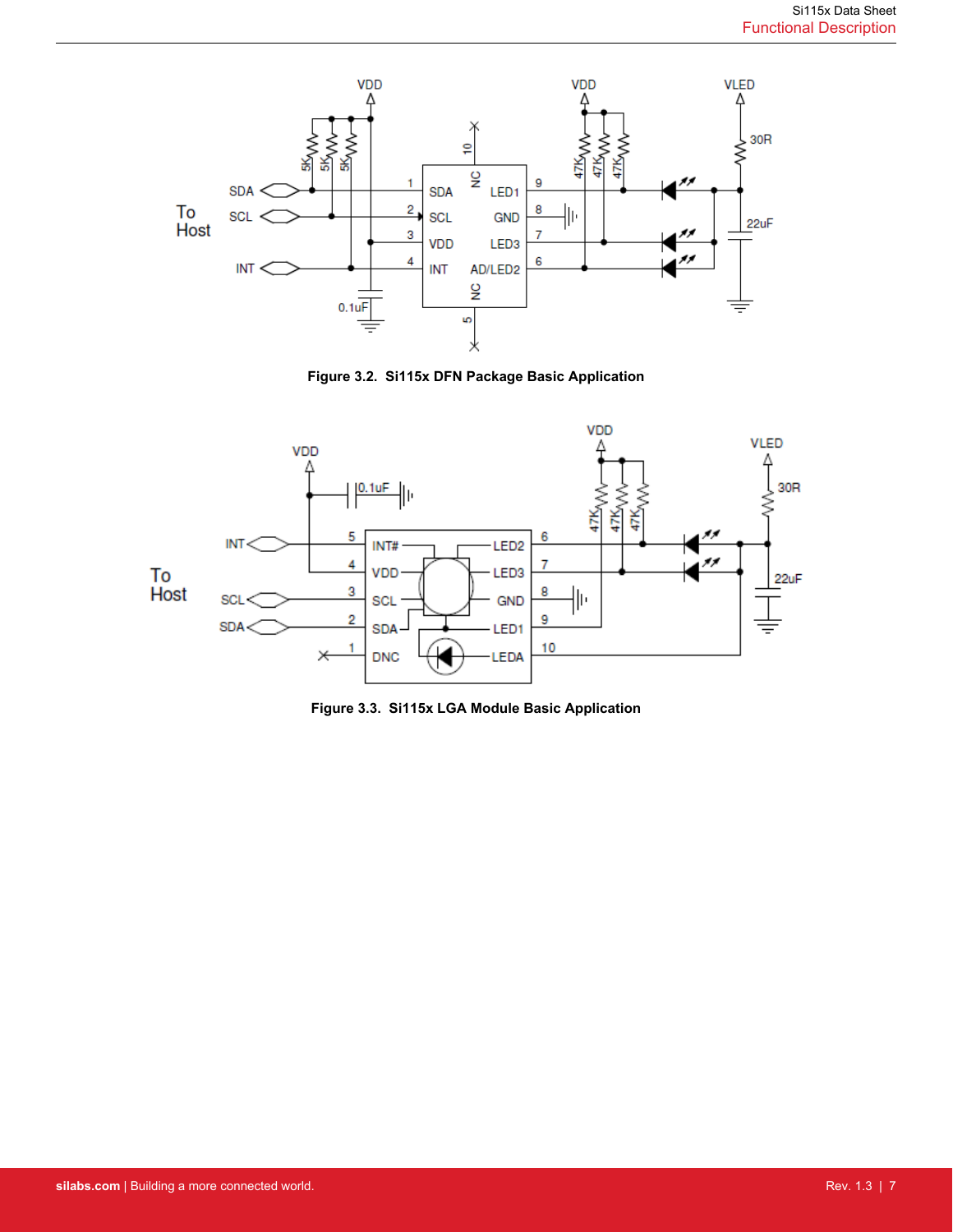### <span id="page-7-0"></span>**3.1 Ambient Light Sensing**

The Si115x has photodiodes capable of measuring visible and infrared light. However, the visible photodiode is also influenced by infrared light. The measurement of illuminance requires the same spectral response as the human eye. If an accurate lux measurement is desired, the extra IR response of the visible-light photodiode must be compensated. Therefore, to allow the host to make corrections to the infrared light's influence, the Si115x reports the infrared light measurement on a separate channel. The separate visible and IR photodiodes lend themselves to a variety of algorithmic solutions. The host can then take these two measurements and run an algorithm to derive an equivalent lux level as perceived by a human eye. Having the IR correction algorithm running in the host allows for the most flexibility in adjusting for system-dependent variables. For example, if the glass used in the system blocks visible light more than infrared light, the IR correction needs to be adjusted. Si115x parts with the bandpass 940 nm filter cannot be used for ambient light sensing.

If the host is not making any infrared corrections, the infrared measurement can be turned off in the CHAN\_LIST parameter.

By default, the measurement parameters are optimized for indoor ambient light levels, where it is possible to detect low light levels. For operation under direct sunlight, the ADC can be programmed to operate in a high signal operation so that it is possible to measure direct sunlight without overflowing.

For low-light applications, it is possible to increase the ADC integration time. Normally, the integration time is 24.4 µs. By increasing this integration time, the ADC can detect light levels as low as 100 mlx. The ADC integration time for the Visible Light Ambient measurement can be programmed independently of the ADC integration time of the Infrared Light Ambient measurement. The independent ADC parameters allow operation under glass covers having a higher transmittance to Infrared Light than Visible Light.

When operating in the lower signal range, or when the integration time is increased, it is possible to saturate the ADC when the ambient light suddenly increases. Any overflow condition will have the corresponding data registers report a value of 0xFFddFF for 16-bit mode and 0x7FFFFF for 24-bit mode. The host can adjust the ADC sensitivity to avoid an overflow condition. If the light levels return to a range within the capabilities of the ADC, the corresponding data registers begin to operate normally.

The Si115x can initiate ALS measurements either when explicitly commanded by the host or periodically through an autonomous process. Refer to Section [4. Operational Modes](#page-12-0) for additional details.

Two ADCs can be used for simultaneous readings of the visible or proximity photodiode and black dark current reference photodiode. When subtracted, these differential measurements remove dark current, reducing noise that enables lower light sensitivity.

#### **3.2 Proximity Sensing**

The Si115x has been optimized for use as either a dual-port or single-port active reflection proximity detector. Over distances of less than 50 cm, the dual-port active reflection proximity detector has significant advantages over single-port, motion-based infrared systems, which are only good for triggered events. Motion-based infrared detectors identify objects within proximity, but only if they are moving. Single-port motion-based infrared systems are ambiguous about stationary objects even if they are within the proximity field. The Si115x can reliably detect an object entering or exiting a specified proximity field, even if the object is not moving or is moving very slowly. However, beyond about 30–50 cm, even with good optical isolation, single-port signal processing may be required due to static reflections from nearby objects, such as tables, walls, etc. If motion detection is acceptable, the Si115x can achieve ranges of up to 50 cm, through a single product window.

For small objects, the drop in reflectance is as much as the fourth power of the distance. This means that there is less range ambiguity than with passive motion-based devices. For example, a sixteen fold change in an object's reflectance means only a fifty-percent drop in detection range.

The Si115x can drive up to three separate infrared LEDs. When the three infrared LEDs are placed in an L-shaped configuration, it is possible to triangulate an object within the three-dimensional proximity field. Thus, a touchless user interface can be implemented with the aid of host software.

The Si115x can initiate proximity sense measurements when explicitly commanded by the host or periodically through an autonomous process.

Whenever it is time to make a PS measurement, the Si115x makes up to six measurements, depending on what is enabled in the CHLIST parameter. Other ADC parameters for these measurements can also be modified to allow proper operation under different ambient light conditions.

The LED choice is programmable for each of these six measurements. Each measurement can select which combination of 3 LEDs are turned on and which of two LED current setting banks are used to set the LED currents. Optionally, each proximity measurement can be compared against a host-programmable threshold. With threshold settings for each PS channel, it is also possible for the Si115x to notify the host whenever the sample is larger/smaller than the threshold. In addition, a threshold window can be built by the host to trigger the interrupt whenever the sampler enters/exits the window. This reduces the number of interrupts to the host, aiding in efficient software algorithms.

The Si115x can also generate an interrupt after a complete set of proximity measurements, ignoring any threshold settings.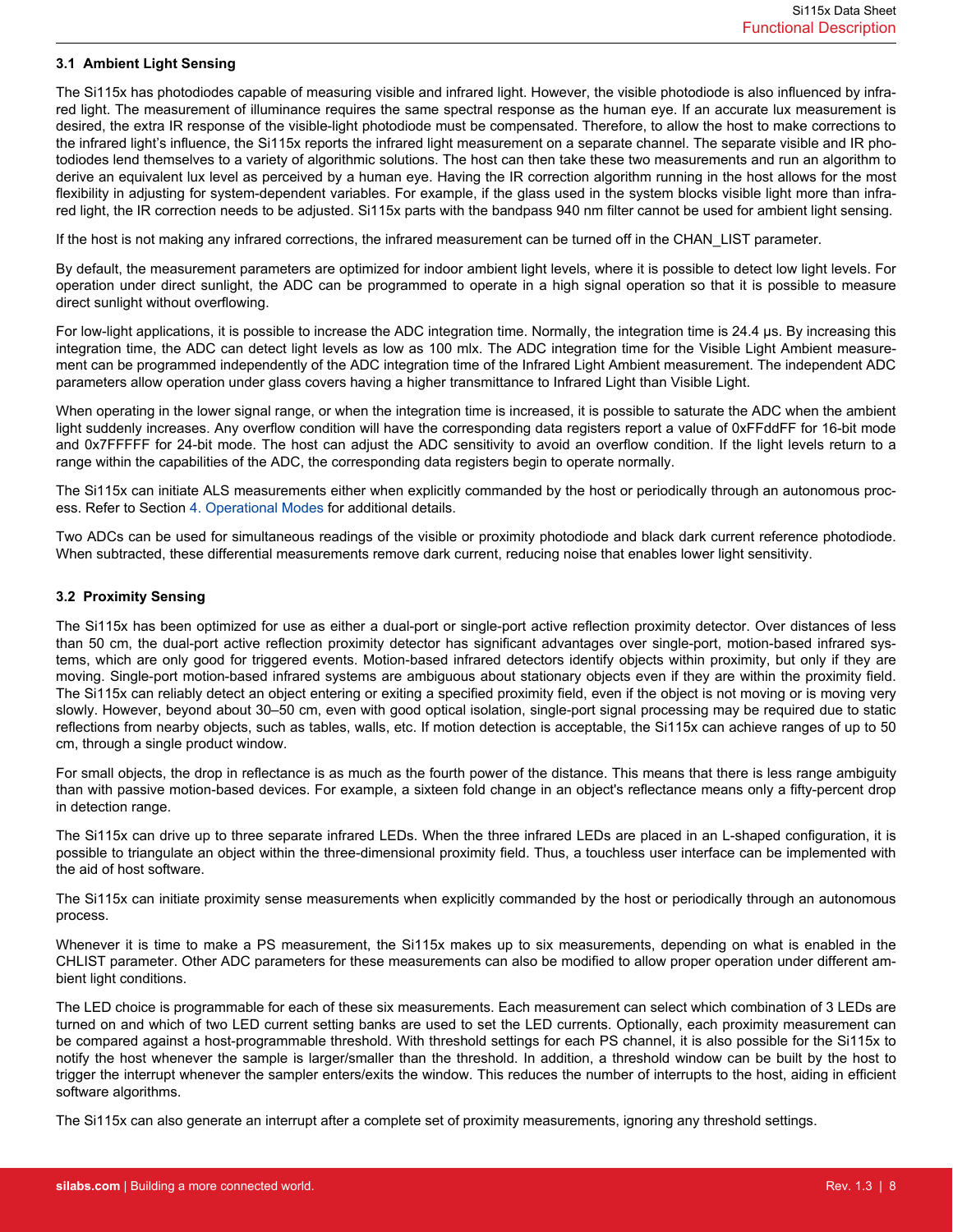To support different power usage cases dynamically, the LED current of each output is independently programmable. The current can be programmed anywhere from 5.5 to 354 mA. (See [Table 8.8 Typical LED Current vs. LED Code on page 49](#page-48-0).) Therefore, the host can optimize for proximity detection performance or for power saving dynamically. This feature can be useful since it allows the host to reduce the LED current once an object has entered a proximity sphere, and the object can still be tracked at a lower current setting. Finally, the flexible current settings make it possible to control the infrared LED currents with a controlled current sink, resulting in higher precision. The ADC properties are programmable. For indoor operation, the ADC should be configured for low signal range for best reflectance sensitivity. When under high ambient conditions, the ADC should be configured for high signal level range operation.

When operating in the lower signal range, it is possible to saturate the ADC when the ambient light level is high. Any overflow condition is reported with a value of 0xFFFF for 16-bit mode and 0x7FFFFF for 24-bit mode. The host can then adjust the ADC sensitivity to avoid an overflow condition. If the light levels return to a range within the capabilities of the ADC, the corresponding data registers begin to operate normally.

The Si115x can be configured with three different sizes of proximity photodiode to enable the highest sensitivity without saturation.

Proximity detection ranges beyond 50 cm can be achieved with lensing and by selecting a longer integration time. The detection range may be increased further, even with high ambient light, by averaging multiple measurements.

The Si115x-AB09 version of the Si115x is designed with an on die 940 nm bandpass filter. It is designed to reject sunlight and to pass as much of the LED excitation energy as possible. 940 nm is selected as the operating wavelength since it corresponds to a dip in the energy of the solar spectrum.



**Figure 3.4. Typical Si115x-AB09 Filter Response Compared to the Sunlight Energy Spectrum**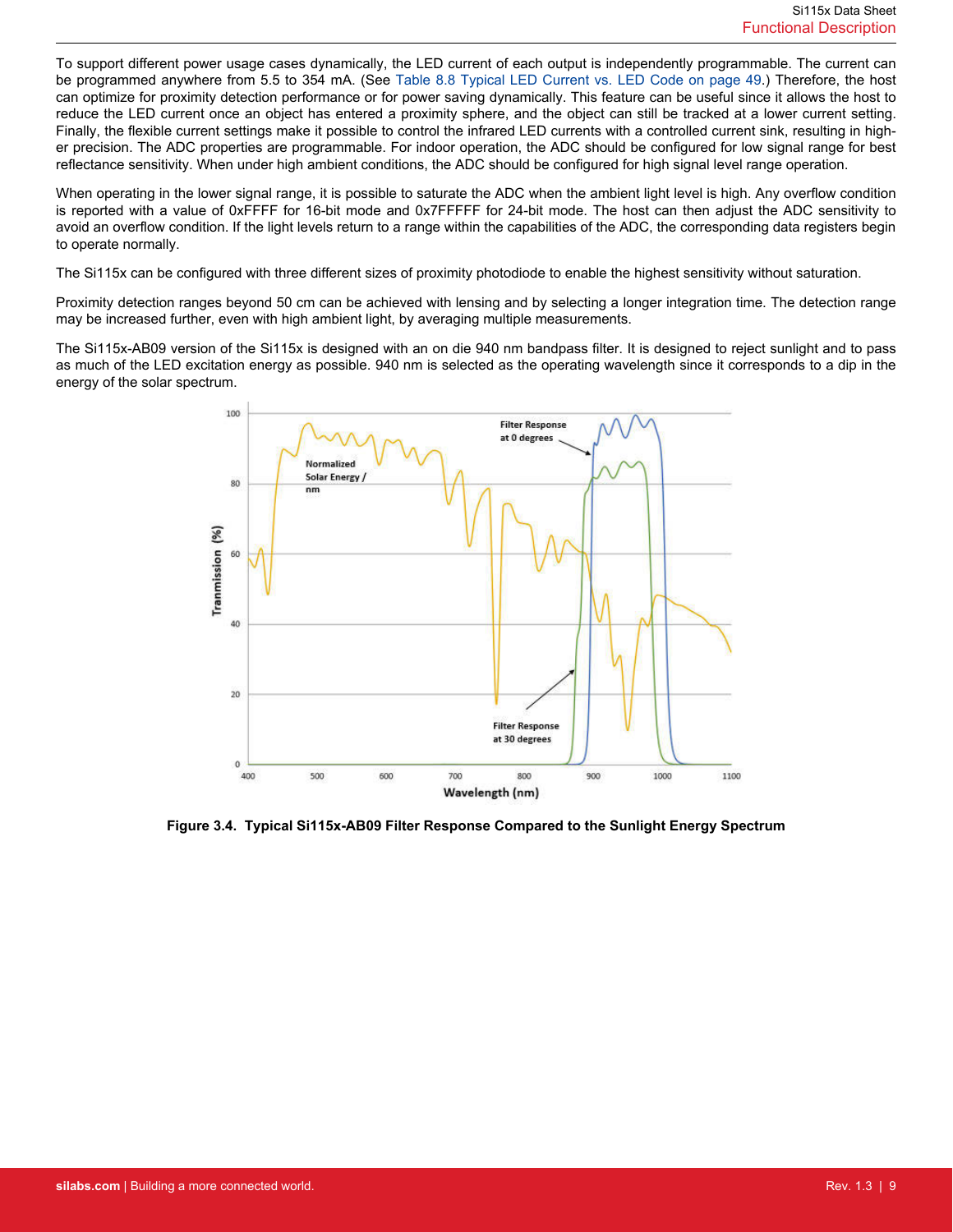### <span id="page-9-0"></span>**3.3 Power Consumption**

The Si115x alternates between three power consumption states: Active, Suspend, and Sleep. (See the diagram below for an illustratation of each of these states.) The total power consumed by the part depends heavily on the measurement rate, measurement mode, and measurement gain for the various channels enabled. The power levels for the three modes, as well as the Active Power time per reading, are provided in this document. The Suspend time (where the A/D and PD are operating) has two parts. One is determined by the user setup and can be determined by the DECIM\_RATE and HW\_GAIN setup information in Section [7.2 Channel Specific Setup](#page-35-0) [Areas of the Parameter Table,](#page-35-0) while the other (A/D Startup time) is determined by tadstart, shown in [Table 8.2 Electrical Performance](#page-42-0) [Characteristics on page 43](#page-42-0).



**Figure 3.5. Power Consumption States During a Reading**

Every A/D conversion has three periods:

155 μs at 4.5 mA (setup time by internal controller)

48.8 μs at 525 μA (setup time by A/D)

48.8 μs \* (2HW\_GAIN[3:0]) at 525 μA (Actual A/D time that will vary with integration time)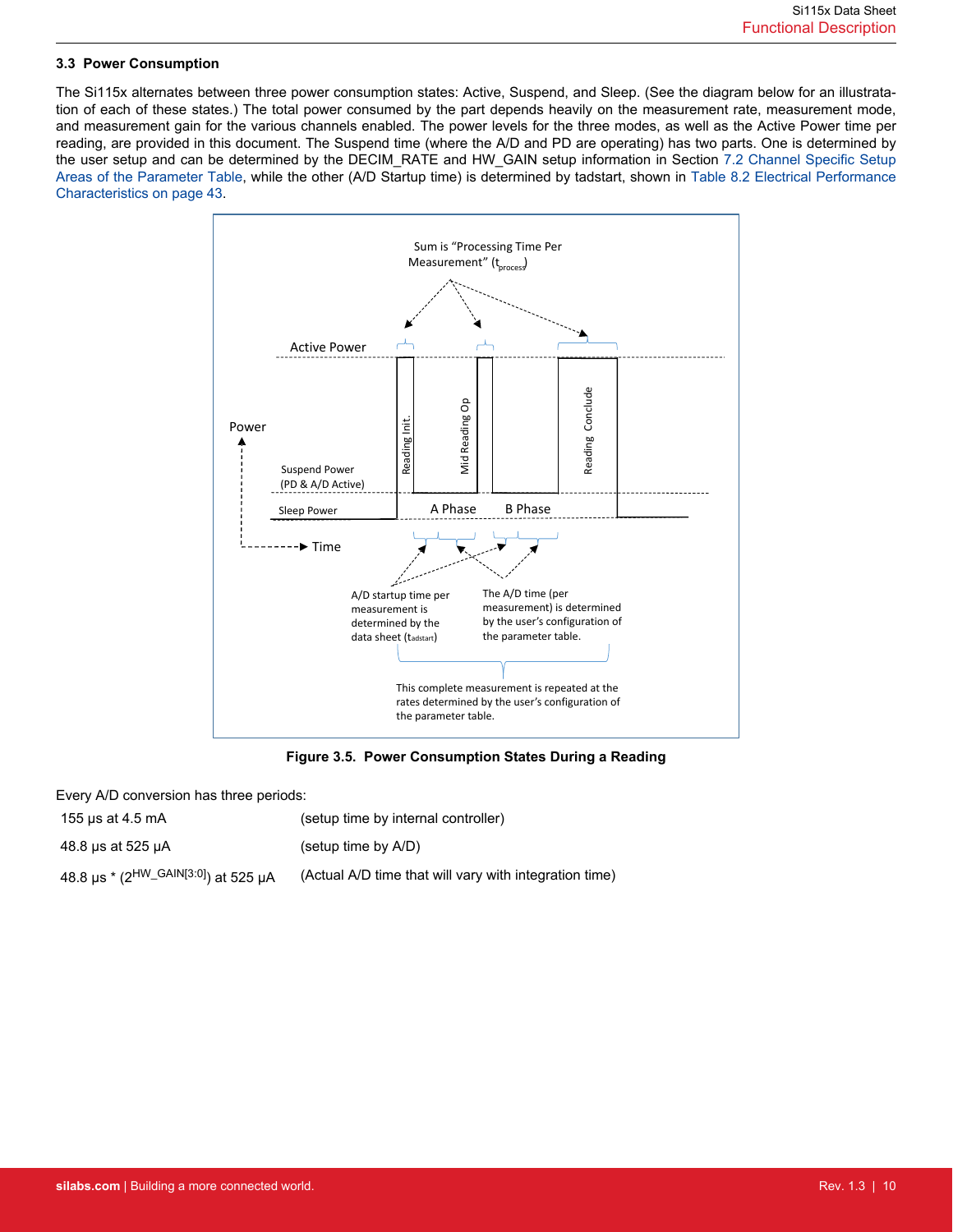### <span id="page-10-0"></span>**3.4 Host Interface**

The host interface to the Si115x consists of three pins:

- SCL
- SDA
- INT

SCL and SDA are standard open-drain pins as required for I<sup>2</sup>C operation. The Si115x asserts the INT pin to interrupt the host processor. The INT pin is an open-drain output. A pull-up resistor is needed for proper operation. As an open-drain output, it can be shared with other open-drain interrupt sources in the system.

For proper operation, the Si115x is expected to fully complete its Initialization Mode prior to any activity on the I<sup>2</sup>C.

The default I2C address of the Si115x can be changed by pulling the LED pin to ground. This changes the I2C address to 0x52 (the default value is 0x53).

The INT, SCL, and SDA pins are designed so that it is possible for the Si115x to enter the Off Mode by software command without interfering with normal operation of other  $I^2C$  devices on the bus.

Conceptually, the I2C interface allows access to the Si115x internal registers.

An I<sup>2</sup>C write access always begins with a start (or restart) condition. The first byte after the start condition is the I2C address and a read-write bit. The second byte specifies the starting address of the Si115x internal register. Subsequent bytes are written to the Si115x internal register sequentially until a stop condition is encountered. An I<sup>2</sup>C write access with only two bytes is typically used to set up the Si115x internal address in preparation for an I<sup>2</sup>C read.

The I<sup>2</sup>C read access, like the I<sup>2</sup>C write access, begins with a start or restart condition. In an I<sup>2</sup>C read, the I<sup>2</sup>C master then continues to clock SCK to allow the Si115x to drive the I<sup>2</sup>C with the internal register contents. The Si115x also supports burst reads and burst writes. The burst read is useful in collecting contiguous, sequential registers. The Si115x register map was designed to optimize for burst reads for interrupt handlers, and the burst writes are designed to facilitate rapid programming of commonly used fields, such as thresholds registers.

The internal register address is a six-bit (bit 5 to bit 0) plus an Auto increment Disable (on bit 6). The Auto increment Disable is turned off by default. Disabling the auto incrementing feature allows the host to poll any single internal register repeatedly without having to keep updating the Si115x internal address every time the register is read.

It is recommended that the host should read performance measurements (in the I<sup>2</sup>C Register Map) when the Si115x asserts INT. Although the host can read any of the Si115x's I<sup>2</sup>C registers at any time, care must be taken when reading 2-byte measurements outside the context of an interrupt handler. The host could be reading part of the 2-byte measurement when the internal sequencer is updating that same measurement coincidentally. When this happens, the host could be reading a hybrid 2-byte quantity whose high byte and low byte are parts of different samples. If the host must read these 2-byte registers outside the context of an interrupt handler, the host should "double-check" a measurement if the measurement deviates significantly from a previous reading.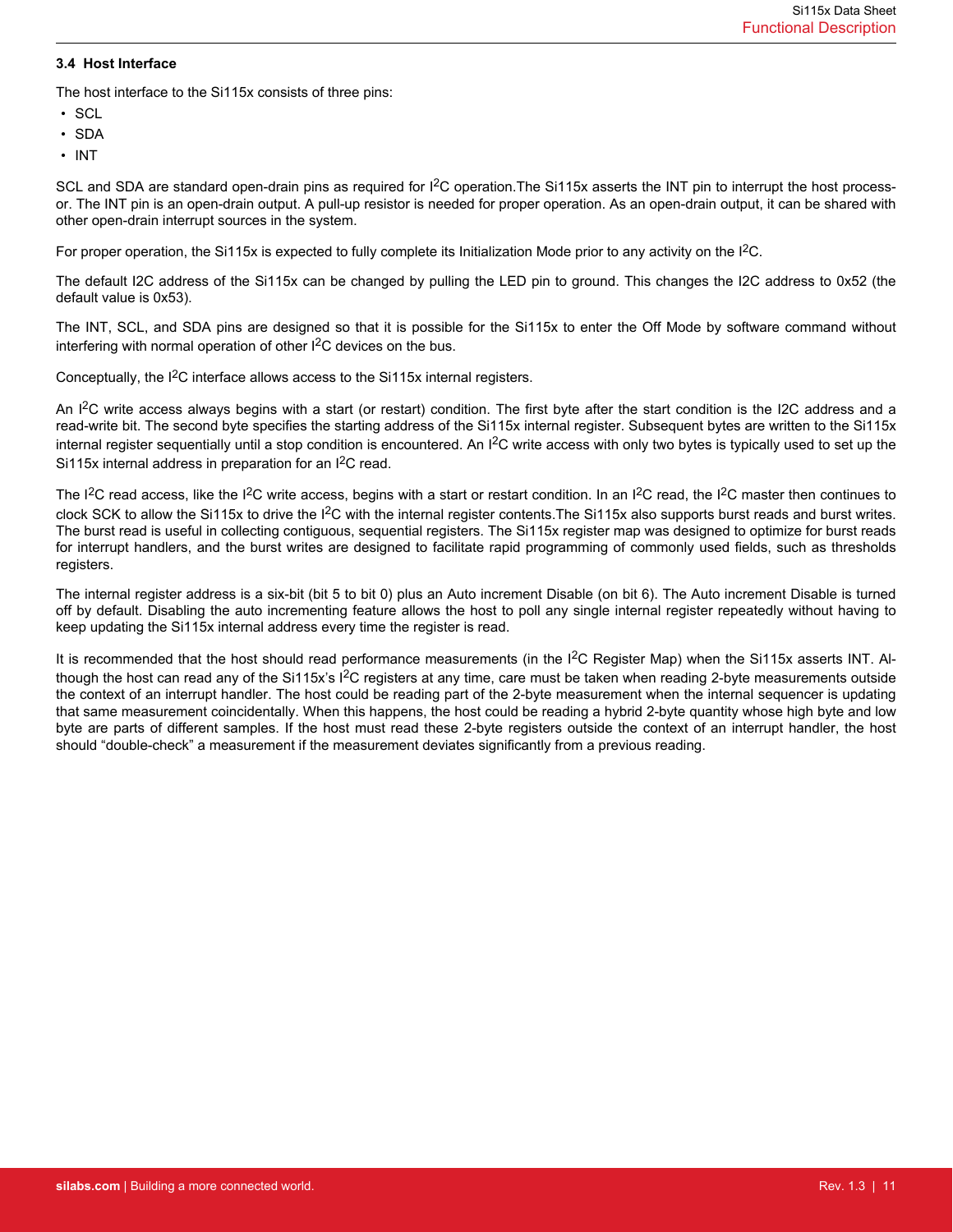| SCL |                                                                                                                                                                                                      |                 |                     |                 |                                         |   |             |   |             |                   |             |             |   |             |
|-----|------------------------------------------------------------------------------------------------------------------------------------------------------------------------------------------------------|-----------------|---------------------|-----------------|-----------------------------------------|---|-------------|---|-------------|-------------------|-------------|-------------|---|-------------|
| SDA |                                                                                                                                                                                                      | SLA6            | $SIA5-0$            |                 | <b>R/W</b>                              |   |             |   | D7          | $\overline{06-0}$ |             |             |   |             |
|     | <b>START</b>                                                                                                                                                                                         |                 | Slave Address + R/W |                 |                                         |   | <b>ACK</b>  |   |             | Data Byte         |             | <b>NACK</b> |   | <b>STOP</b> |
|     | Figure 3.6. I <sup>2</sup> C Bit Timing Diagram                                                                                                                                                      |                 |                     |                 |                                         |   |             |   |             |                   |             |             |   |             |
|     | <b>SLAVE ID</b><br><b>REG ADDRESS</b><br><b>DATA</b><br>$\bf{0}$<br>А<br>Α<br>A<br>P<br>s                                                                                                            |                 |                     |                 |                                         |   |             |   |             |                   |             |             |   |             |
|     |                                                                                                                                                                                                      |                 |                     |                 | Figure 3.7. Host Interface Single Write |   |             |   |             |                   |             |             |   |             |
|     |                                                                                                                                                                                                      |                 | S                   | <b>SLAVE ID</b> | $\mathbf{1}$                            | Α | <b>DATA</b> | N | <b>STOP</b> |                   |             |             |   |             |
|     |                                                                                                                                                                                                      |                 |                     |                 | Figure 3.8. Host Interface Single Read  |   |             |   |             |                   |             |             |   |             |
|     | S                                                                                                                                                                                                    | <b>SLAVE ID</b> | $\bf{0}$<br>A       |                 | <b>REG ADDRESS</b>                      | Α | <b>DATA</b> | A | <b>DATA</b> | A                 | <b>DATA</b> | Α           | P |             |
|     | Figure 3.9. Host Interface Burst Write                                                                                                                                                               |                 |                     |                 |                                         |   |             |   |             |                   |             |             |   |             |
|     | <b>SLAVE ID</b><br><b>REG ADDRESS</b><br><b>STOP</b><br><b>SLAVE ID</b><br><b>DATA</b><br>$\bf{0}$<br><b>Sr</b><br><b>DATA</b><br><b>DATA</b><br>A<br>Α<br>А<br>$\overline{A}$<br><b>N</b><br>1<br>A |                 |                     |                 |                                         |   |             |   |             |                   |             |             |   |             |
|     |                                                                                                                                                                                                      |                 |                     |                 | Figure 3.10. Host Interface Burst Read  |   |             |   |             |                   |             |             |   |             |
|     | 7 6<br>5:0                                                                                                                                                                                           |                 |                     |                 |                                         |   |             |   |             |                   |             |             |   |             |

0 Al 6 bit address 0x00 to 0x3F

**Figure 3.11. Si115x REG ADDRESS Format**

The following notes apply for the figures above:

- 1. Gray boxes are driven by the host to the Si115x.
- 2. White boxes are driven by the Si115x.
- 3. A = ACK or "acknowledge".
- 4. N = NACK or "no acknowledge".
- 5. S = START condition.
- 6. Sr = repeat START condition.
- 7. P = STOP condition.
- 8. AI = Disable Auto Increment when set.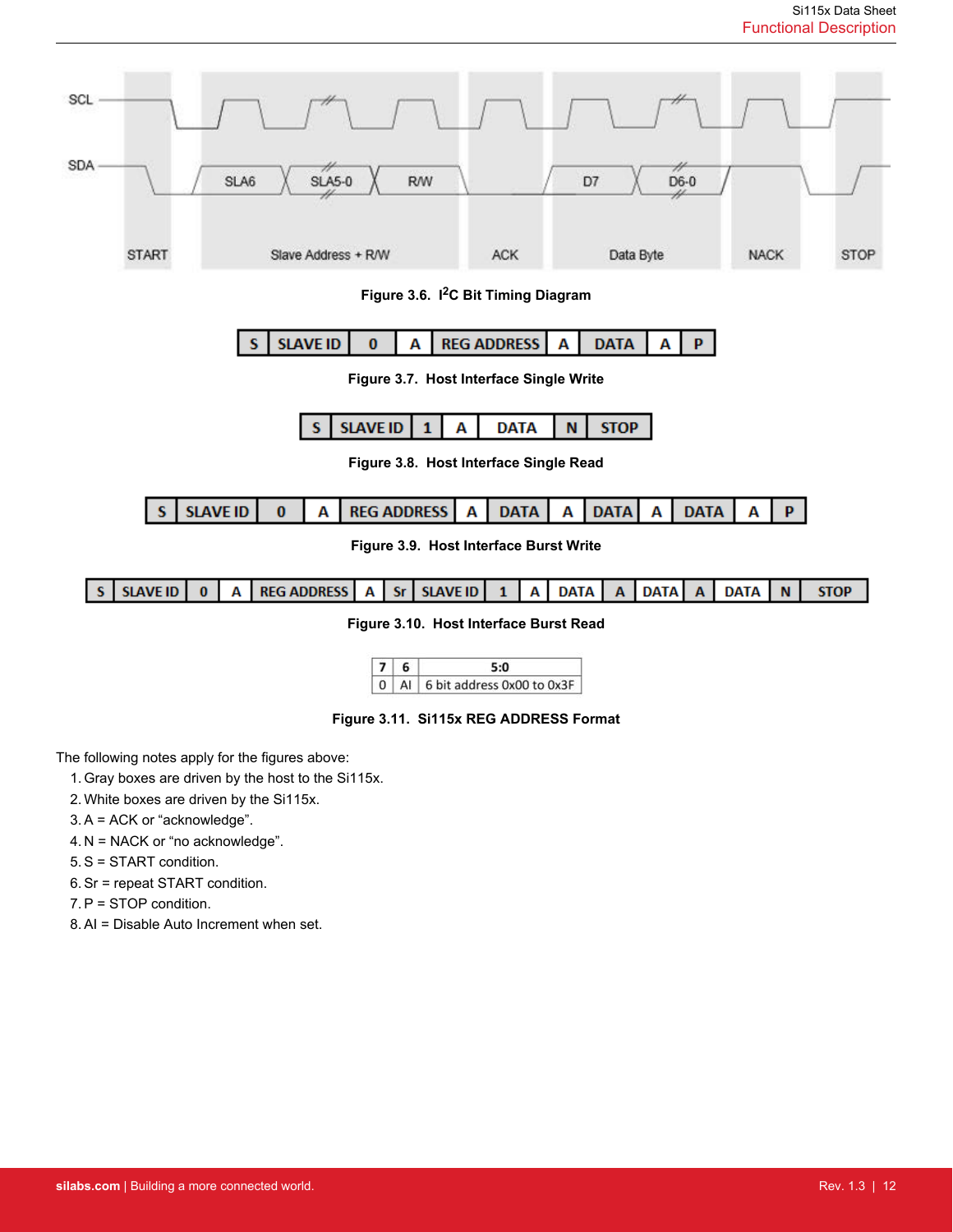# <span id="page-12-0"></span>**4. Operational Modes**

The Si115x can be in one of many operational modes at any time. It is important to consider the operation mode, since the mode has an impact on the overall power consumption of the Si115x. The various modes are:

- Off Mode
- Initialization Mode
- Standby Mode
- Forced Conversion Mode
- Autonomous Mode

### **4.1 Off Mode**

The Si115x is in the Off Mode when  $V_{DD}$  is either not connected to a power supply or if the  $V_{DD}$  voltage is below the stated VDD\_OFF voltage described in the electrical specifications. As long as the parameters stated in [Table 8.7 Absolute Maximum Ratings on page](#page-47-0) [48](#page-47-0) are not violated, no current will flow through the Si115x. In the Off Mode, the Si115x SCL and SDA pins do not interfere with other I<sup>2</sup>C devices on the bus. Ensure that none of the pins have a voltage larger than the voltage on the VDD pin. If V<sub>DD</sub> is grounded, for example, then current flows from system power to system ground through the SCL, SDA, and INT pull-up resistors and the ESD protection devices. Allowing  $V_{DD}$  to be less than VDD\_OFF is intended to serve as a hardware method of resetting the Si115x without a dedicated reset pin.

The Si115x can also re-enter the Off Mode upon receipt of a software reset sequence. Upon entering Off Mode, the Si115x proceeds directly from the Off Mode to the Initialization Mode.

### **4.2 Initialization Mode**

When power is applied to  $V_{DD}$  and is greater than the minimum  $V_{DD}$  Supply Voltage stated in the electrical specification table, the Si115x enters its Initialization Mode. In the Initialization Mode, the Si115x performs its initial startup sequence. Since the I<sup>2</sup>C may not yet be active, it is recommended that no I<sup>2</sup>C activity occur during this brief Initialization Mode period. The "Start-up time" specification in the electrical specification table is the minimum recommended time the host needs to wait before sending any I<sup>2</sup>C accesses following a power-up sequence. After Initialization Mode has completed, the Si115x enters Standby Mode. During the Initialization mode, the I<sup>2</sup>C address selection is made according to whether LED2 is pulled up or down.

### **4.3 Standby Mode**

The Si115x spends most of its time in Standby Mode. After the Si115x completes the Initialization Mode sequence, it enters Standby Mode. While in Standby Mode, the Si115x does not perform any Ambient Light measurements or Proximity Detection functions. However, the  $12C$  interface is active and ready to accept reads and writes to the Si115x registers. The internal Digital Sequence Controller is in its sleep state and does not draw much power. In addition, the INT output retains its state until it is cleared by the host.

<sup>12</sup>C accesses do not necessarily cause the Si115x to exit the Standby Mode. For example, reading Si115x registers is accomplished without needing the Digital Sequence Controller to wake from its sleep state.

### **4.4 Forced Conversion Mode**

The Si115x can operate in Forced Conversion Mode under the specific command of the host processor. The Forced Conversion Mode is entered when the FORCE command is sent. Upon completion of the conversion, the Si115x can generate an interrupt to the host if the corresponding interrupt is enabled. It is possible to initiate both a proximity and ALS measurement.

### **4.5 Automated Operation Mode**

The Si115x can be placed in the Autonomous Operation Mode where measurements are performed automatically without requiring an explicit host command for every measurement. The START command is used to place the Si115x in the Autonomous Operation Mode.

The Si115x updates the  $12C$  registers for proximity and ALS automatically. The host can also choose to be notified when these new measurements are available by enabling interrupts. The conversion frequency for autonomous operation is set up by the host prior to the START command.

The Si115x can also interrupt the host when the proximity or ALS measurement reach a pre-set threshold. For detailed threshold-based interrupt usage, see Section [6.4 Interrupt Operation.](#page-30-0) To assist in the handling of interrupts the registers are arranged so that the interrupt handler can perform an I<sup>2</sup>C burst read operation to read the necessary registers, beginning with the interrupt status register, and cycle through the various output registers.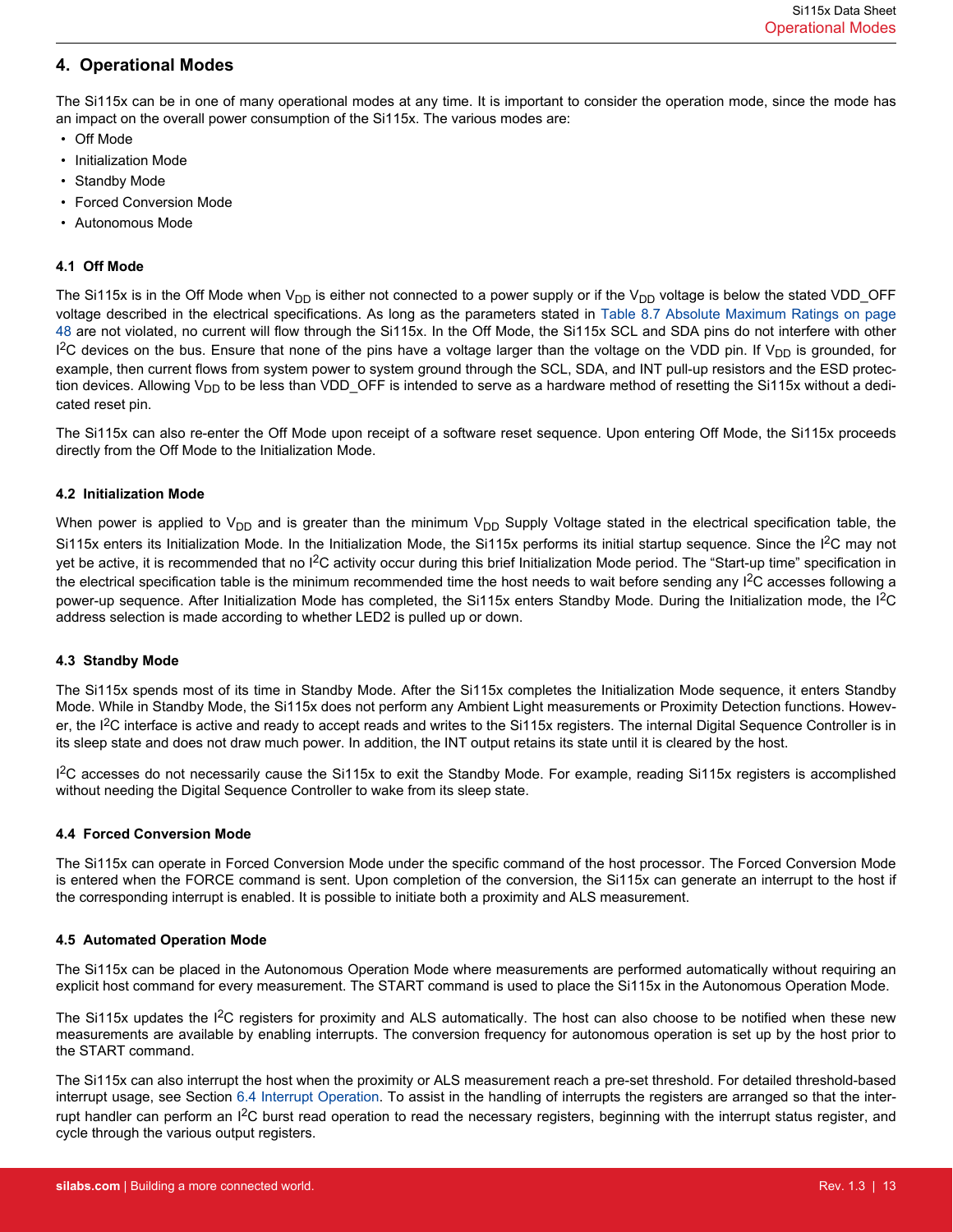# <span id="page-13-0"></span>**5. User to Sensor Communication**

# **5.1 Basic I2C Operation**

<sup>12</sup>C operation is dependent on serial <sup>12</sup>C reads and writes to an addressable bank of memory referred to as <sup>12</sup>C space. The diagram below outlines the registers used, some functionality and the direction of data flow. The I<sup>2</sup>C address is initially fixed but can be programmed to a new value. This new value is volatile and reverts to the old value on hardware or software reset. Only 7-bit I<sup>2</sup>C addressing is supported; 10-bit I<sup>2</sup>C addressing is not supported. The Si115x responds to the I<sup>2</sup>C address of 0x53 or to an alternate address of 0x52.



**Figure 5.1. I2C Interface Block Diagram**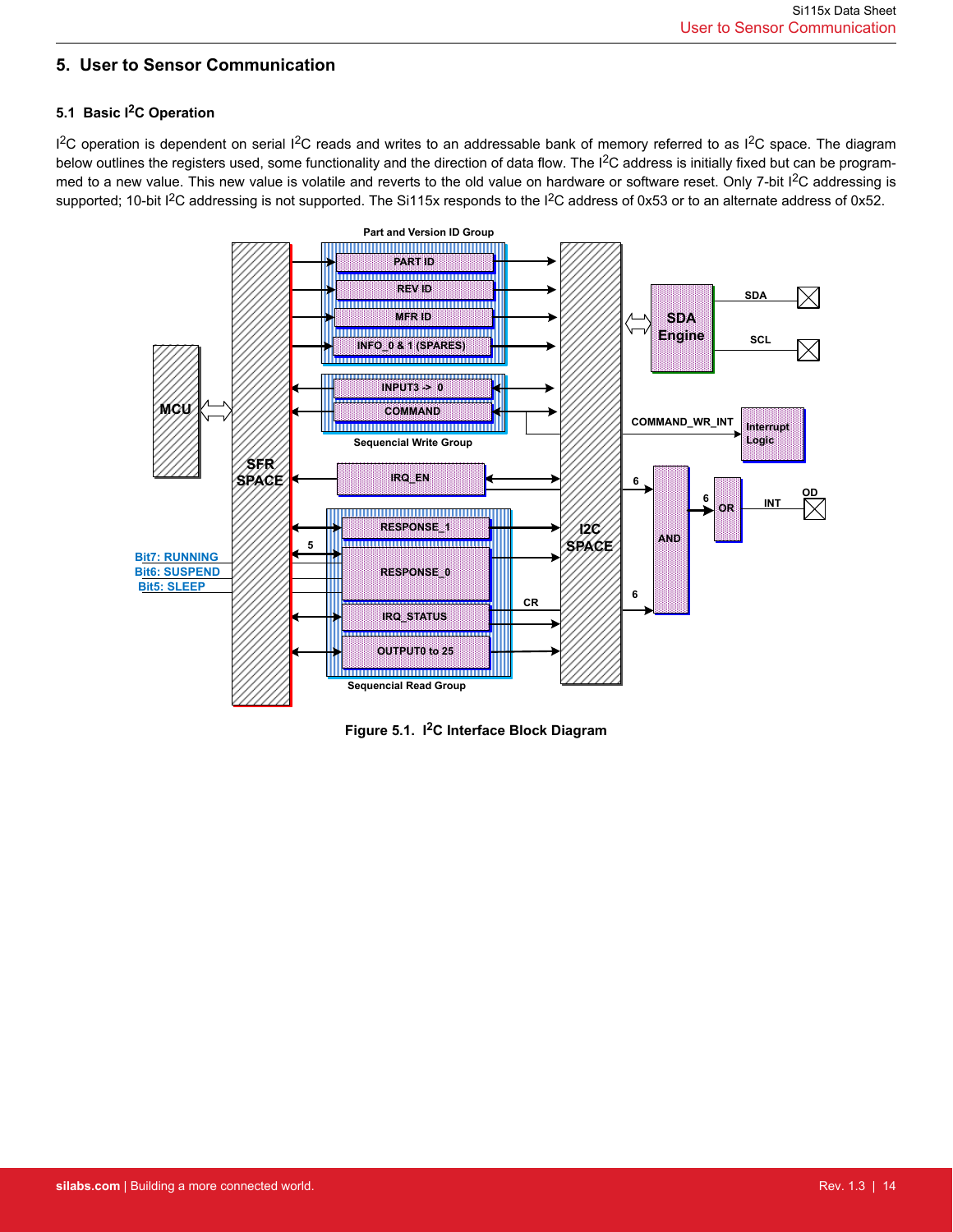### <span id="page-14-0"></span>**5.2 Relationship Between I2C Registers and Parameter Table**

Note that most of the Si115x configuration is accomplished through 'Parameters'. The Si115x has an internal MCU with SRAM. The Parameters are stored in the Si115x Internal MCU SRAM. The I<sup>2</sup>C Registers can be viewed as mailbox registers that form an interface between the host and the internal MCU. The figure below shows the relationship between some of the key interface registers to the internal Parameters managed by the internal MCU.

- $\cdot$  The I<sup>2</sup>C registers are directly accessible by the host.
- The parameter table is:
	- Accessible indirectly via the command register (and others).
	- Used during setup to fix the operating modes of the Si115x.
	- 0x2C bytes long and is read and written indirectly, one bye at a time, via the command register.

The data stored in the parameter table is volatile and is lost when the part is powered down or software reset command is sent to the part via the  $I^2C$  part.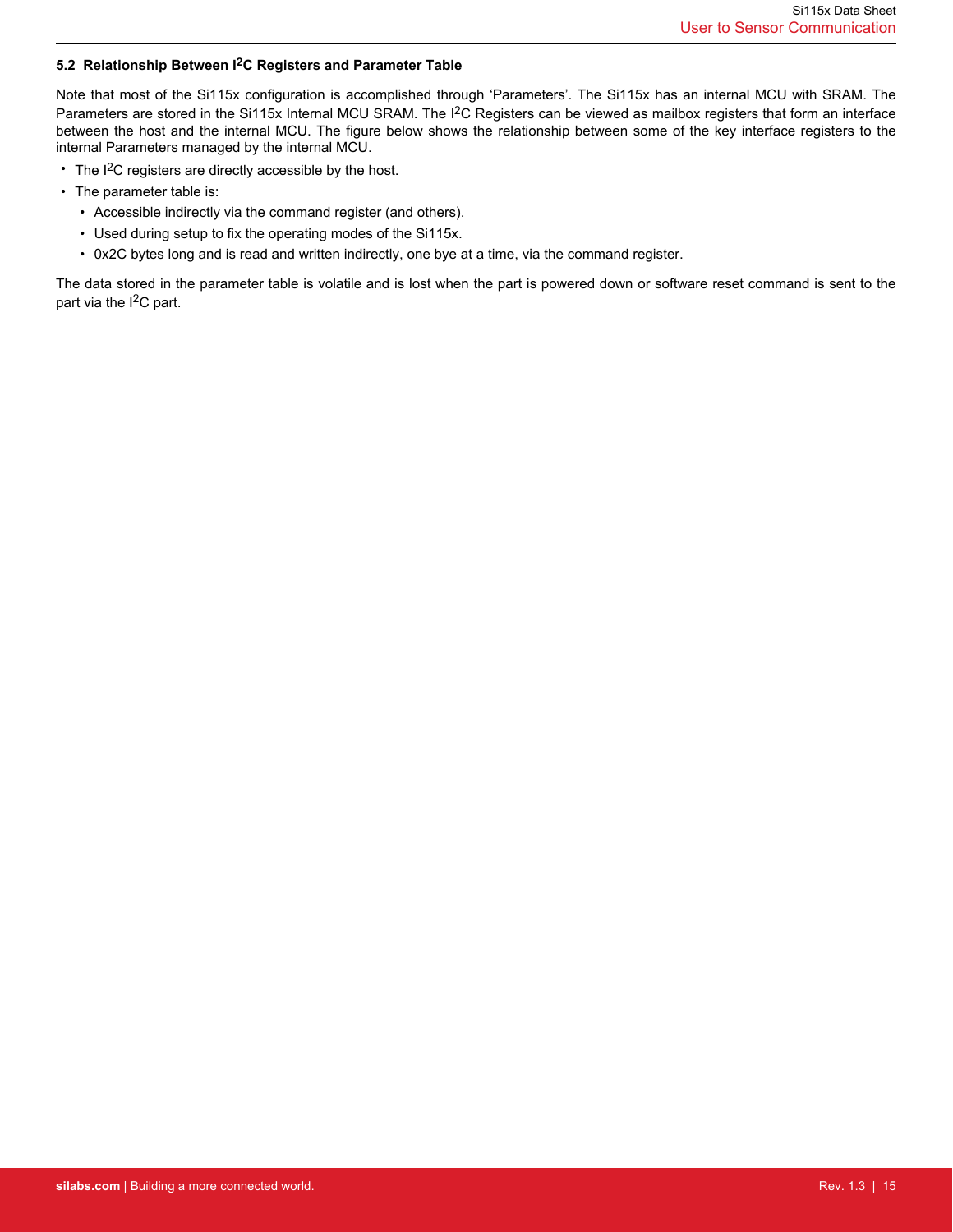# **I2C Registers Directly Accessible by Host**

| <b>Register Name</b> | 12C<br><b>Address</b> | <b>Direction</b><br>WRT<br><b>Host</b> |
|----------------------|-----------------------|----------------------------------------|
| <b>PART ID</b>       | 0                     | IN                                     |
| <b>REV ID</b>        | 1                     | IN                                     |
| <b>MFR ID</b>        | $\overline{2}$        | IN                                     |
| INFO <sub>0</sub>    | 3                     | ΙN                                     |
| <b>INFO1</b>         | 4                     | IN                                     |
| HOSTIN3              | 7                     | <b>IN/OUT</b>                          |
| <b>HOSTIN2</b>       | 8                     | <b>IN/OUT</b>                          |
| <b>HOSTIN1</b>       | 9                     | <b>IN/OUT</b>                          |
| <b>HOSTINO</b>       | 0A                    | <b>IN/OUT</b>                          |
| <b>COMMAND</b>       | 0B                    | <b>IN/OUT</b>                          |
| <b>IRQ ENABLE</b>    | 0F                    | <b>IN/OUT</b>                          |
| <b>RESPONSE1</b>     | 10                    | ĪŃ                                     |
| RESPONSE0            | 11                    | IN                                     |
| <b>IRQ STATUS</b>    | 12                    | IN                                     |
| <b>HOSTOUT0</b>      | 13                    | IN                                     |
| <b>HOSTOUT1</b>      | 14                    | ΙN                                     |
| <b>HOSTOUT2</b>      | 15                    | IN                                     |
| <b>HOSTOUT3</b>      | 16                    | IN                                     |
| <b>HOSTOUT4</b>      | 17                    | IN                                     |
| <b>HOSTOUT5</b>      | 18                    | IN                                     |
| <b>HOSTOUT6</b>      | 19                    | IN                                     |
| <b>HOSTOUT7</b>      | 1A                    | ĪŃ                                     |
| <b>HOSTOUT8</b>      | 1B                    | IN                                     |
| <b>HOSTOUT9</b>      | 1C                    | ĪŃ                                     |
| <b>HOSTOUT10</b>     | 1D                    | IN                                     |
| <b>HOSTOUT11</b>     | 1E                    | IN                                     |
| <b>HOSTOUT12</b>     | 1F                    | IN                                     |
| HOSTOUT13            | $\overline{20}$       | ĪŃ                                     |
| <b>HOSTOUT14</b>     | $\overline{21}$       | IN                                     |
| HOSTOUT15            | 22                    | IN                                     |
| <b>HOSTOUT16</b>     | 23                    | IN                                     |
| <b>HOSTOUT17</b>     | 24                    | ΙN                                     |
| <b>HOSTOUT18</b>     | 25                    | IN                                     |
| HOSTOUT19            | 26                    | ĪŃ                                     |
| <b>HOSTOUT20</b>     | $\overline{27}$       | IN                                     |
| HOSTOUT21            | 28                    | IN                                     |
| <b>HOSTOUT22</b>     | 29                    | IN                                     |
| HOSTOUT23            | 2A                    | ĪŃ                                     |
| <b>HOSTOUT24</b>     | 2B                    | IN                                     |
| <b>HOSTOUT25</b>     | $\overline{2C}$       | ĪŃ                                     |



# **Sensor Parameter Table. Indirectly Accessible by Host**

| Parameter |                             |
|-----------|-----------------------------|
| Address   | <b>NAME</b>                 |
| 0x00      | <b>I2C ADDR</b>             |
| 0x01      | CHAN LIST                   |
| 0x02      | ADCCONFIG0                  |
| 0x03      | ADCSENS0                    |
| 0x04      | ADCPOST0                    |
| 0x05      | MEASCONFIG0                 |
| 0x06      | ADCCONFIG1                  |
| 0x07      | ADCSENS1                    |
| 0x08      | ADCPOST1                    |
| 0x09      | MEASCONFIG1                 |
| 0x0A      | ADCCONFIG2                  |
| 0x0B      | ADCSENS2                    |
| 0x0C      | ADCPOST2                    |
| 0x0D      | MEASCONFIG2                 |
| 0x0E      | ADCCONFIG3                  |
| 0x0F      | ADCSENS3                    |
| 0x10      | ADCPOST3                    |
| 0x11      | MEASCONFIG3                 |
| 0x12      | ADCCONFIG4                  |
| 0x13      | ADCSENS4                    |
| 0x14      | ADCPOST4                    |
| 0x15      | MEASCONFIG4                 |
| 0x16      | ADCCONFIG5                  |
| 0x17      | ADCSENS5                    |
| 0x18      | ADCPOST5                    |
| 0x19      | MEASCONFIG5                 |
| 0x1A      | MEASRATE H                  |
| 0x1B      | <b>MEASRATE</b><br>L        |
| 0x1C      | MEASCOUNT0                  |
| 0x1D      | MEASCOUNT1                  |
| 0x1E      | MEASCOUNT2                  |
| 0x1F      | LED1 A                      |
| 0x20      | LED1 B                      |
| 0x21      | LED3 A                      |
| 0x22      | LED3<br>B                   |
| 0x23      | LED <sub>2</sub><br>Ā       |
| 0x24      | LED2 B                      |
| 0x25      | THRESHOLD0 H                |
| 0x26      | THRESHOLD0 L                |
| 0x27      | THRESHOLD1 H                |
| 0x28      | THRESHOLD1 L                |
| 0x29      | <b>UPPER THRESHOLD H</b>    |
| 0x2A      | <b>UPPER THRESHOLD L</b>    |
| 0x2B      | <b>BURST</b>                |
| 0x2C      | LOWER THRESHOLD H           |
| 0x2D      | <b>LOWER THRESHOLD</b><br>L |
|           |                             |

**Figure 5.2. Accessing Parameters through I2C Registers**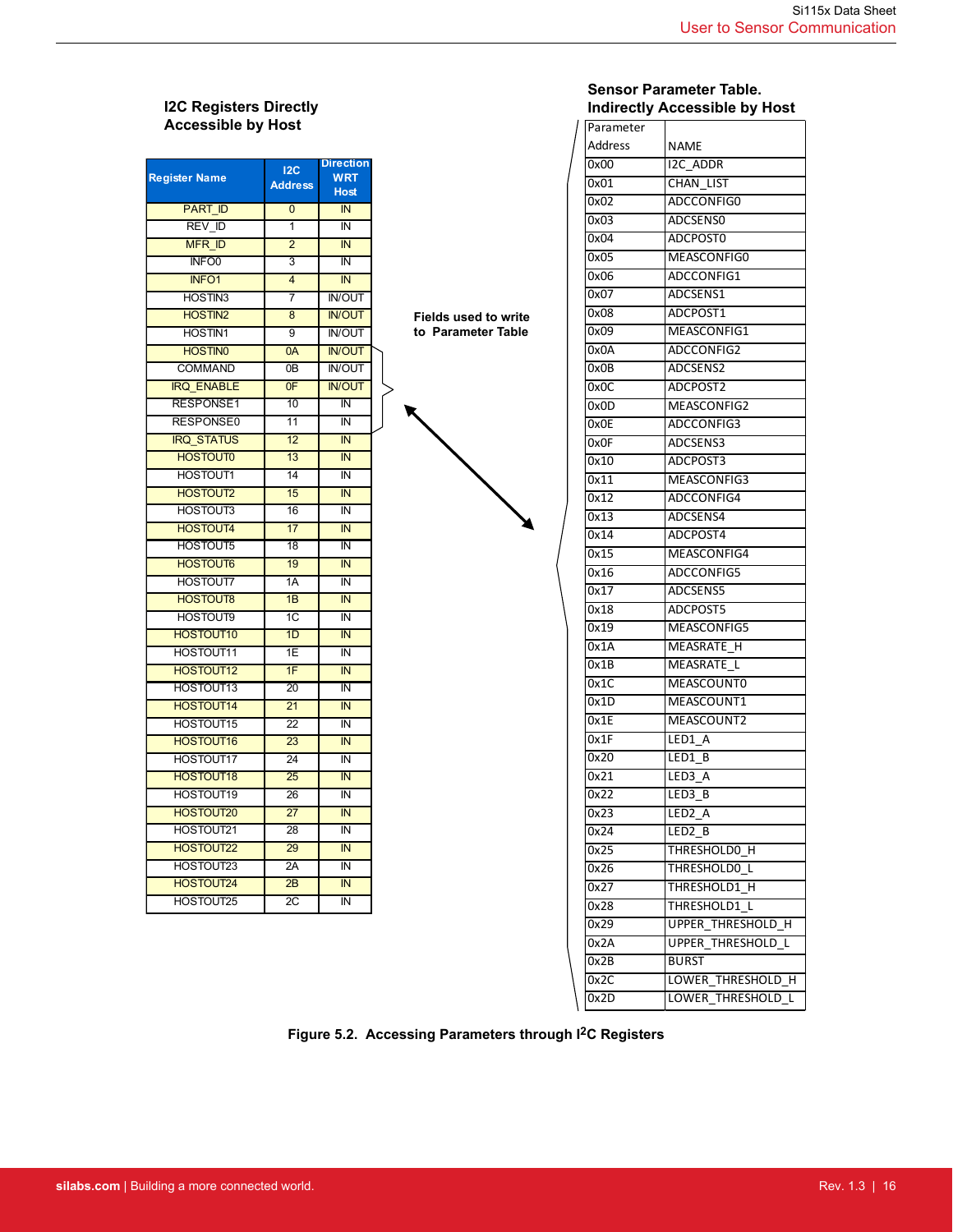### <span id="page-16-0"></span>**5.3 I2C Command Register Operation**

Writing the codes shown below in the command summary table signals the sensor to undertake one of several complex operations.

These operations take time and all commands should be followed by a read of the RESPONSE0 register to confirm the operation is complete by examining the counter and to check for an error in the error bit. The error bit is set in the RESPONSE0 register's command counter if there is an error in the previous command (e.g., attempt to write to an illegal address beyond the parameter table, or a channel and /or burst configuration that exceeds the size of the output field (26 bytes)). If there is no such error, then the counter portion of the command counter will be incremented.

The RESPONSE 0 register should be read after every command to determine completion and to check for an error. If an error is found, which should not happen except for a host SW bug, the host should clear the error with a RESET command or a RESET\_CMD\_CTR command.

One operating option is to do a RESET\_CMD\_CTR command before every command.

Two of the commands imply another I<sup>2</sup>C register contains an argument.

- STORE NEW\_I2C ADDR command implies a new address has been loaded in the parameter table location I2CID PARAMETER.
- PARAM SET command implies a byte has been stuffed into INPUT0 register.
- The three CHAN\_LIST commands imply the CHAN\_LIST location in the parameter table has been configured. A valid CHAN\_LIST implies other configuration areas in the parameter table are correctly setup as well.

Two of the commands result in another I<sup>2</sup>C register containing return arguments (aside from incrementing RESPONSE0).

- PARAM\_SET results in the write data being copied in to I2C RESPONSE1 register.
- PARAM\_QUERY results in read data in the I2C RESPONSE1 register.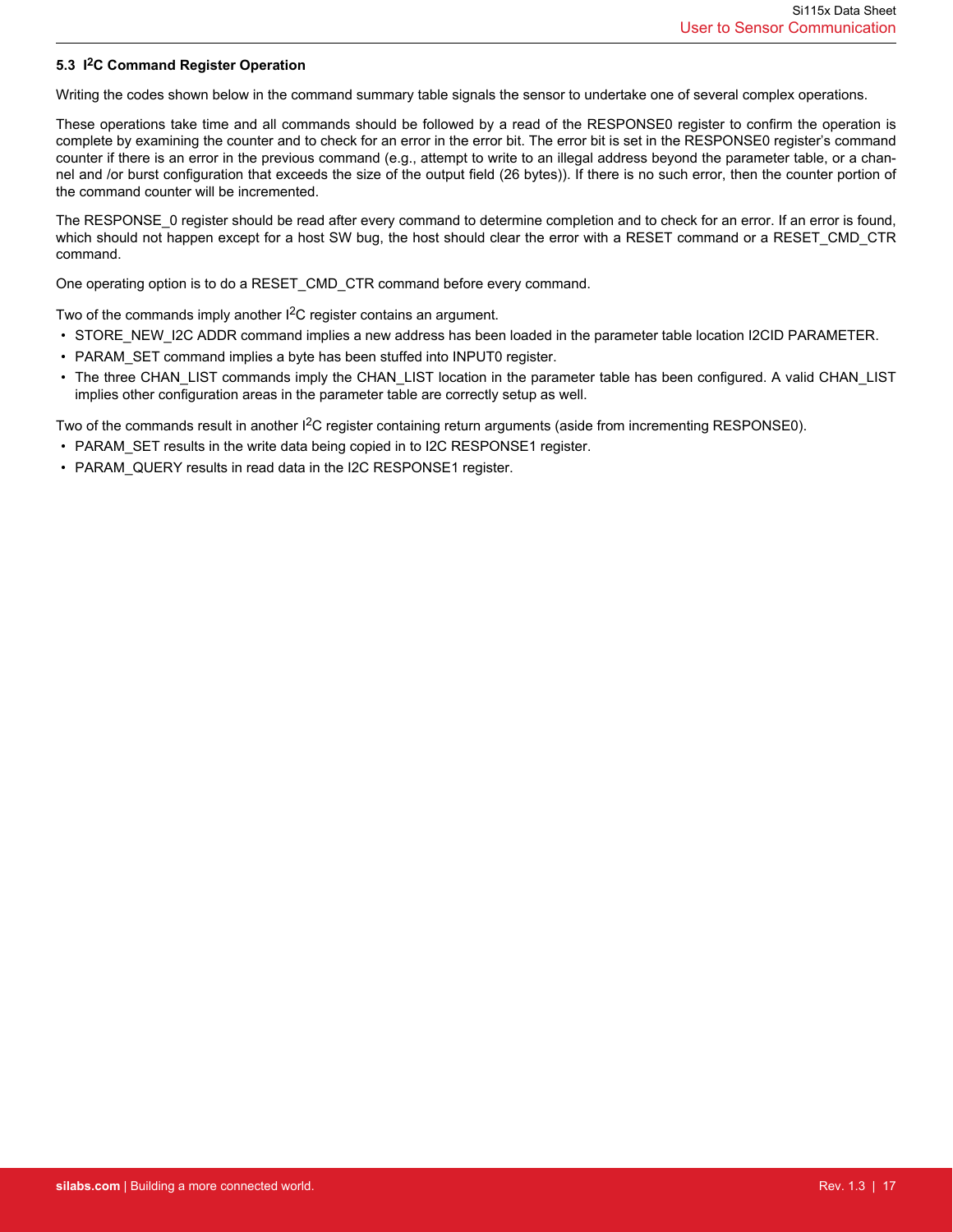### **Table 5.1. Command Summary**

| <b>Command Register Commands</b>                                                                                                                                                                     | Code       | <b>Input to Sensor</b> | <b>Output of Sensor</b>   |
|------------------------------------------------------------------------------------------------------------------------------------------------------------------------------------------------------|------------|------------------------|---------------------------|
| RESET_CMD_CTR                                                                                                                                                                                        | 0x00       |                        |                           |
| Resets RESPONSE0 CMMND_CTR field to 0.                                                                                                                                                               |            |                        |                           |
| RESET_SW                                                                                                                                                                                             | 0x01       |                        |                           |
| Forces a Reset, Resets RESPONSE0<br>CMMND CTR field to 0xXXX01111.                                                                                                                                   |            |                        |                           |
| <b>FORCE</b>                                                                                                                                                                                         | 0x11       |                        |                           |
| Initiates a set of measurements specified in<br>CHAN_LIST parameter. A FORCE command will<br>only execute the measurements which do not<br>have a meas counter index configured in MEAS-<br>CONFIGX. |            |                        |                           |
| <b>PAUSE</b>                                                                                                                                                                                         | 0x12       |                        |                           |
| Pauses autonomous measurements specified in<br>CHAN LIST.                                                                                                                                            |            |                        |                           |
| <b>START</b>                                                                                                                                                                                         | 0x13       |                        |                           |
| Starts autonomous measurements specified in<br>CHAN LIST. A START autonomous command will<br>only start the measurements which has a counter<br>index selected in MEASCONFIGx.                       |            |                        |                           |
| PARAM QUERY                                                                                                                                                                                          | 0b01xxxxxx |                        | RESPONSE1 = result        |
| Reads Parameter xxxxxx and store results in RE-<br>SPONSE1.xxxxxx is a 6 bit Address Field (64<br>bytes).                                                                                            |            |                        |                           |
| PARAM SET                                                                                                                                                                                            | 0b10xxxxxx | <b>INPUTO</b>          | <b>RESPONSE1 = INPUT0</b> |
| Writes INPUT0 to the Parameter xxxxxx.xxxxxx is<br>a 6 bit Address Field (64 bytes).                                                                                                                 |            |                        |                           |

**Notes:**

1. The successful completion of all commands except RESET\_CMD\_CTR and RESET\_SW causes an increment of the CMD\_CTR field of the RESPONSE0 register (bits [3:0].

2. Resets RESPONSE0 CMMND\_CTR field to 0.

3. Forces a Reset, Resets RESPONSE0 CMMND\_CTR field to 0xXXX01111.

4. Uses CHAN\_LIST in Parameter Space.

5. "xxxxxx" is a 6-bit Address Field (64 bytes).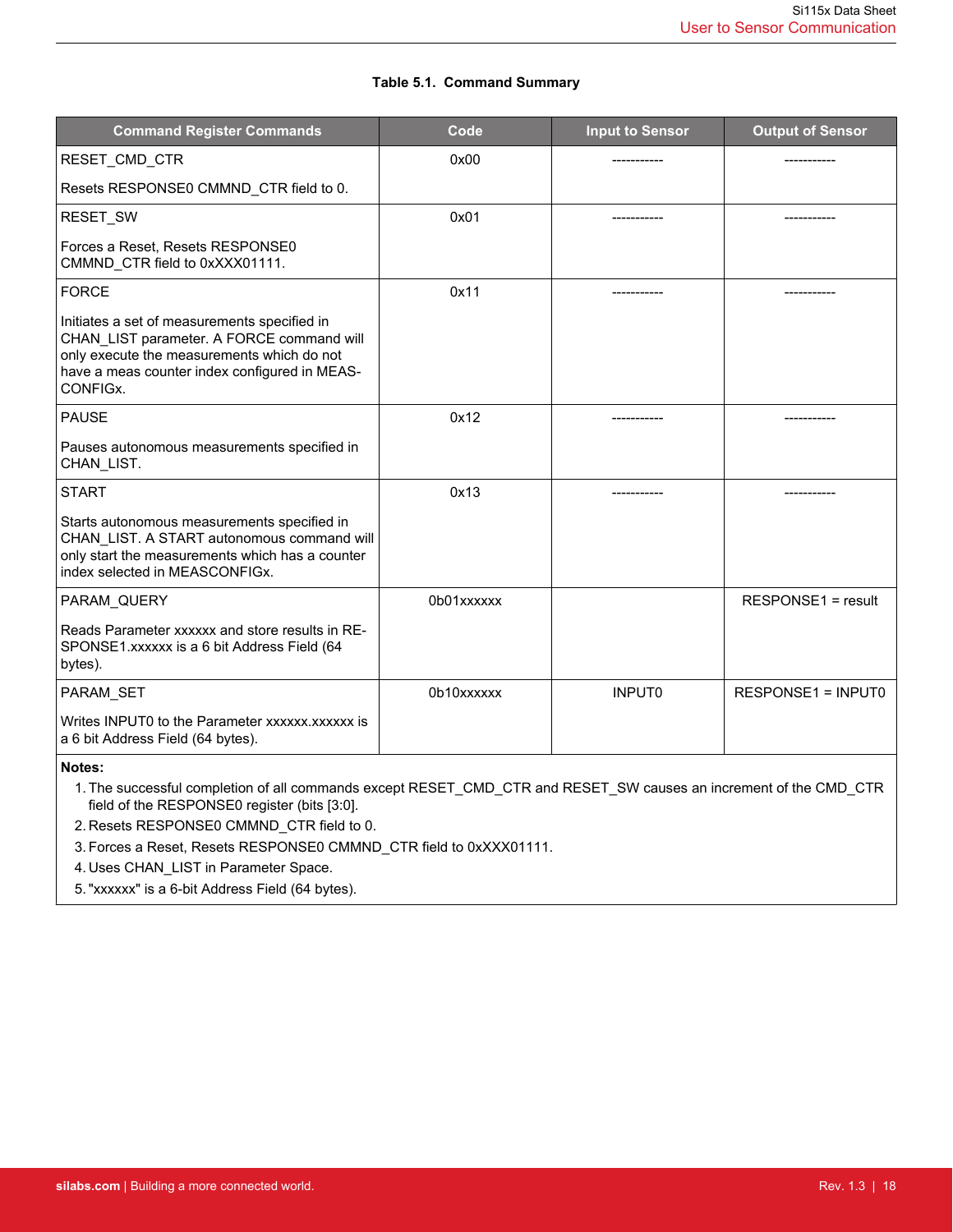#### <span id="page-18-0"></span>**5.3.1 Accessing the Parameter Table (PARAM\_QUERY & PARAM\_SET Commands)**

The parameter table is written to by writing the INPUT\_0 I2C register and the PARAM\_SET command byte to the Command I<sup>2</sup>C register. The format of the PARAM\_SET word is such that the 6 LSBits contain the location of the target byte in the parameter table.

**Example:** To transfer 0xA5 to parameter table location 0b010101.

Read RESPONSE0 (address 0x11) and store the CMMND CTR field.

Write 0xA5 to INPUT0 (address 0x0A).

Write 0b10010101 to COMMAND (address 0x0B).

Read RESPONSE0 (address 0x11) and check if the CMMND\_CTR field incremented.

If there is no increment or error, repeat the "read the RESPONSE0" step until the CMMND\_CTR has incremented. If there is an error send a RESET or a RESET\_CMD\_CTR command.

The two write commands (to INPUT0 and COMMAND) can be in the same  $l^2C$  transaction.

**Example:** To read data from the parameter table location 0b010101.

Read the RESPONSE0 (address 0x11) and store the CMMND CTR field.

Write 0b01010101 to the COMMAND (address 0x0B).

Read RESPONSE0 (address 0x11) and check if the CMMND CTR field incremented.

If there is no increment or error, repeat the "read RESPONSE0" step until the CMMND\_CTR has incremented.

Read RESPONSE1 (address 0x10) this gives the read result. If there is an error send RESET or a RESET CMD CTR command.

The last two read commands (from RESPONSE0 and RESPONSE1) should not be in the same  $1<sup>2</sup>C$  transaction.

#### **5.3.2 Sensor Operation Initiation Commands**

The FORCE, PAUSE, and START commands make use of the information in CHAN\_LIST. Configure CHAN\_LIST prior to using any of these commands.

### **5.3.3 RESET\_CMD\_CTR Command**

Resets RESPONSE0 CMMND\_CTR field and does nothing else.

#### **5.3.4 RESET Command**

Resets the sensor and puts it into the same state as when powering up. The parameter table and all I<sup>2</sup>C registers are reset to their default values.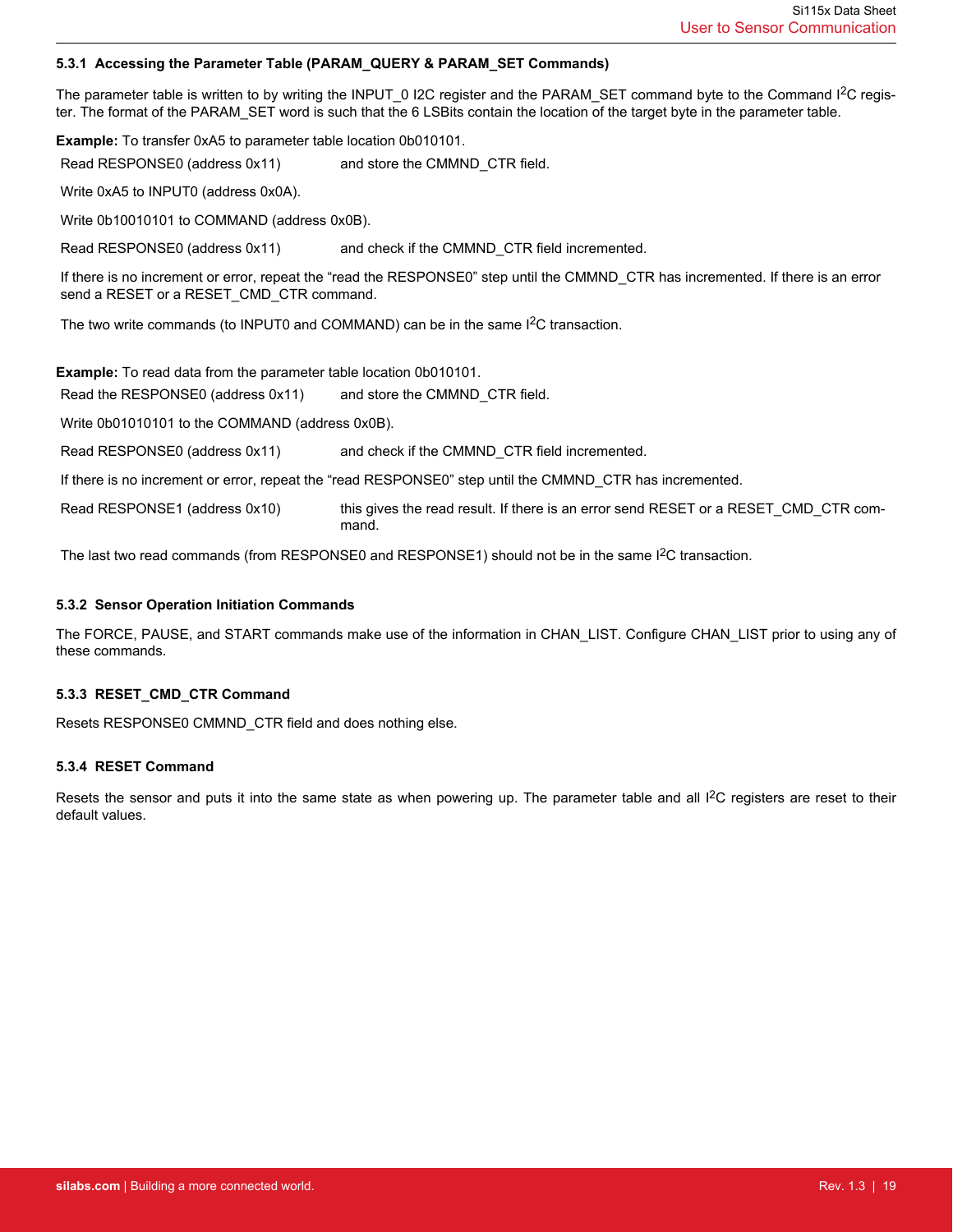# <span id="page-19-0"></span>**5.4 I2C Register Summary**

The content of the three MSBits of Response0 after reset will depend on the running state (see the Response0 write up).

# **Table 5.2. I2C Registers**

| <b>Register Name</b> | <b>I2C Address</b> | <b>Direction WRT</b> | <b>Function</b>                                                                                                                               | <b>Value after Reset</b> | <b>Direction WRT Sen-</b> |
|----------------------|--------------------|----------------------|-----------------------------------------------------------------------------------------------------------------------------------------------|--------------------------|---------------------------|
|                      |                    | <b>Host</b>          |                                                                                                                                               | (Hard or Soft)           | sor                       |
| PART_ID              | 0x00               | IN                   | Returns DEVID                                                                                                                                 | PART_ID                  | <b>OUT</b>                |
|                      |                    |                      | (0x51 for the Si1151,                                                                                                                         |                          |                           |
|                      |                    |                      | 0x52 for the Si1152,                                                                                                                          |                          |                           |
|                      |                    |                      | 0x53 for the Si1153)                                                                                                                          |                          |                           |
| HW_ID                | 0x01               | IN                   | Returns Hardware<br>ID.                                                                                                                       | HW_ID                    | <b>OUT</b>                |
| REV_ID               | 0x02               | IN                   | Hardware Rev<br>$(0xMN)$ .                                                                                                                    | REV_ID                   | <b>OUT</b>                |
| <b>HOSTIN0</b>       | 0x0A               | <b>IN/OUT</b>        | Data for parameter<br>table on PAR-<br>AM_SET write to<br>COMMAND register.                                                                   | 0x00                     | IN                        |
| COMMAND              | 0x0B               | <b>IN/OUT</b>        | Initiated action in<br>Sensor when specif-<br>ic codes written<br>here.                                                                       | 0x00                     | IN                        |
| <b>IRQENABLE</b>     | 0x0F               | <b>IN/OUT</b>        | The six least signifi-<br>cant bits enable In-<br>terrupt Operation.                                                                          | 0x00                     | IN                        |
| RESPONSE1            | 0x10               | IN                   | Contains the read-<br>back value from a<br>param query or a<br>param set com-<br>mand.                                                        | 0x00                     | <b>IN/OUT</b>             |
| RESPONSE0            | 0x11               | IN                   | The 5 <sup>th</sup> MSB of the<br>counter is an error<br>indicator, with the 4<br>LSBits indicating the<br>error code when the<br>MSB is set. | 0xXXXX1111               | <b>IN/OUT</b>             |
| IRQ_STATUS           | 0x12               | IN                   | The six least signifi-<br>cant bits show the<br>interrupt status.                                                                             | 0x00                     | <b>IN/OUT</b>             |
| <b>HOSTOUT0</b>      | 0x13               | IN                   | Captured Sensor<br>Data.                                                                                                                      | 0x00                     | <b>IN/OUT</b>             |
| to                   | to                 |                      |                                                                                                                                               |                          |                           |
| HOSTOUT25            | 0x2C               |                      |                                                                                                                                               |                          |                           |

# **5.4.1 PART\_ID**

**I2C Address = 0x00;**

Contains Part ID, e.g., 0x53 for Si115x.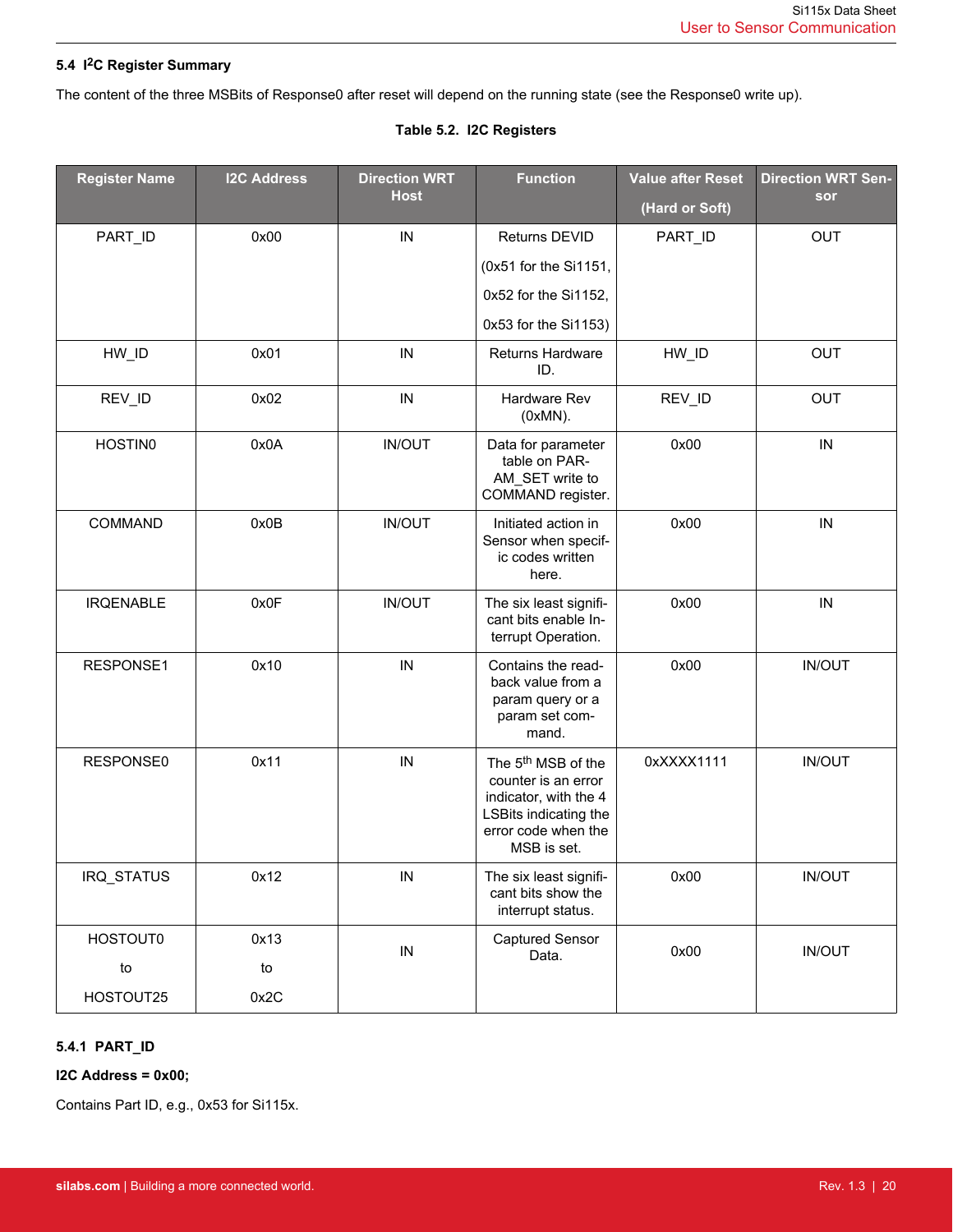# <span id="page-20-0"></span>**5.4.2 HW\_ID**

# **I2C Address = 0x01;**

Contains the Hardware information.

BITS4:0 = Filter, LED & Module code

BITS7:5 = Silicon HW rev (Steps with silicon mask change)

| <b>Part Number</b> | <b>Features</b>                  | <b>BITS4:0 code</b> |
|--------------------|----------------------------------|---------------------|
| Si1151-AB00        | 1 LED driver                     | 0x03                |
| Si1151-AB09        | 940 nm filter with 1 LED driver  | 0x04                |
| Si1152-AB00        | 2 LED drivers                    | 0x05                |
| Si1152-AB09        | 940 nm filter with 2 LED drivers | 0x06                |
| Si1153-AB00        | 3 LED drivers                    | 0x00                |
| Si1153-AB09        | 940 nm filter                    | 0x01                |
| Si1153-ABX9        | Module with 940 nm filter & LED  | 0x02                |

# **5.4.3 REV\_ID**

### **I2C Address = 0x02;**

Contains the product revision, in a 0xMN format where "M" is the major rev and "N" the minor rev.

### **Table 5.3.**

| <b>Part Number</b> | <b>Major Revision</b> | Minor Revision <b>\</b> | <b>REV ID</b> |
|--------------------|-----------------------|-------------------------|---------------|
| Si115x-AAxx        |                       | U                       | 0x10          |
| Si115x-ABxx        |                       |                         | 0x11          |

# **5.4.4 INFO0**

### **I2C Address = 3;**

Contains 0 after a hard reset or a RESET Command.

### **5.4.5 INFO1**

### **I2C Address = 4;**

Contains 0 after a hard reset or a RESET Command.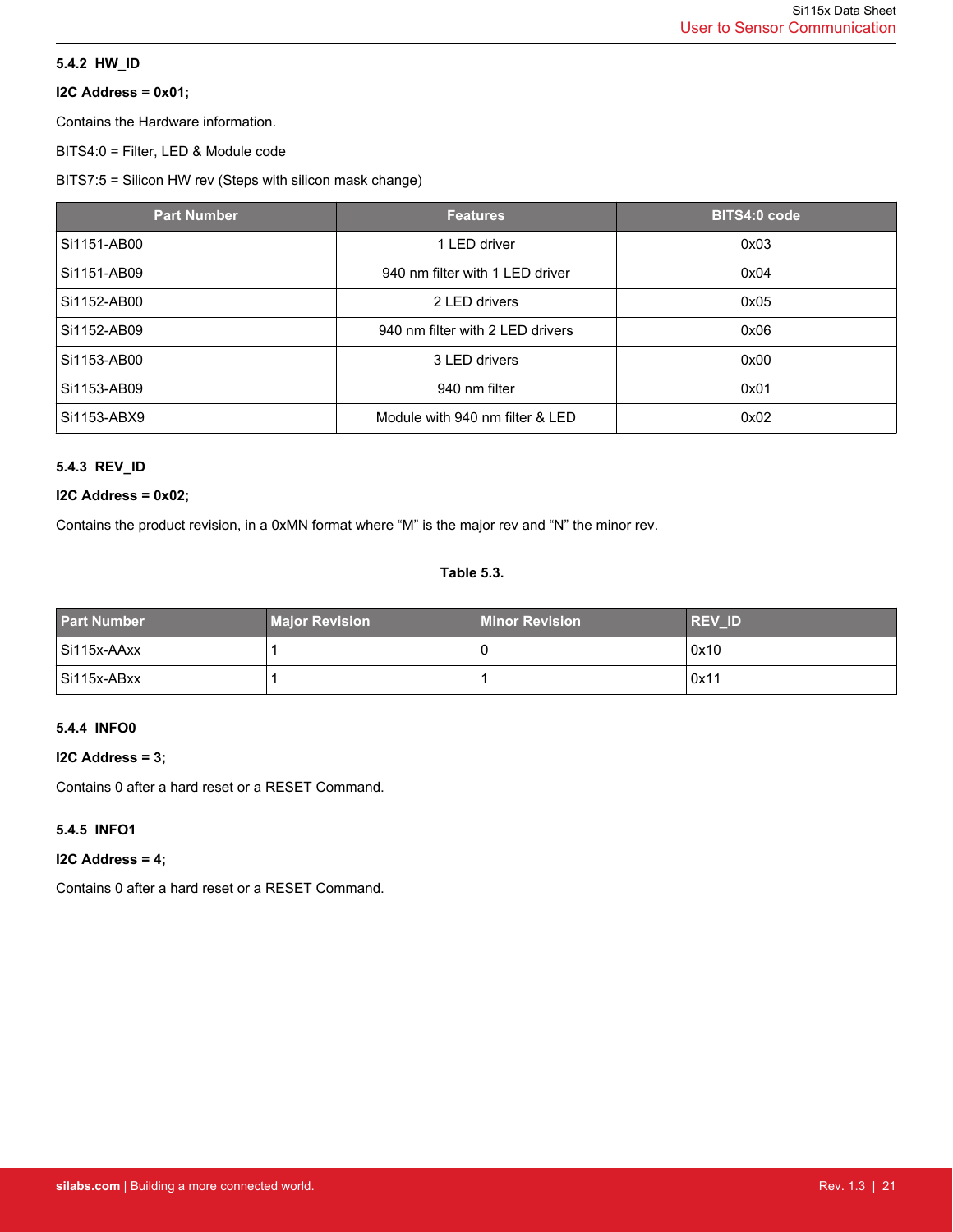# <span id="page-21-0"></span>**5.4.6 HOSTIN0**

|            |     | <b>Name</b> |  |  | <b>I2C Address</b> |  |  |  |  |
|------------|-----|-------------|--|--|--------------------|--|--|--|--|
|            |     | HOSTIN0     |  |  | 0x0A               |  |  |  |  |
| <b>Bit</b> |     | 'N          |  |  |                    |  |  |  |  |
| Name       |     | HOSTIN0     |  |  |                    |  |  |  |  |
| Type       | R/W |             |  |  |                    |  |  |  |  |
| Reset      | 0   |             |  |  |                    |  |  |  |  |

| Bi  | Name                | <b>Function</b>                                                  |
|-----|---------------------|------------------------------------------------------------------|
| 7.0 | HOSTIN <sub>0</sub> | This Register is the Input to the Sensor and Output of the Host. |

Contain 0 after a hard reset or a RESET Command.

### **5.4.7 COMMAND**

### **I2C Address = 0x0B;**

Contains 0 after a hard reset or a RESET Command.

### **5.4.8 IRQENABLE**

### **I2C Address = 0x0F;**

Contains 0 after a hard reset or a RESET Command.

### **5.4.9 RESPONSE1**

### **I2C Address = 0x10;**

| <b>Bit</b> |                |  |  |  |  |  |  |  |
|------------|----------------|--|--|--|--|--|--|--|
| Name       | RESPONSE1[7:0] |  |  |  |  |  |  |  |
| Type       |                |  |  |  |  |  |  |  |
| Reset      |                |  |  |  |  |  |  |  |

| <b>Bit</b> | Name           | <b>Function</b>                                                                                                          |
|------------|----------------|--------------------------------------------------------------------------------------------------------------------------|
| 7:0        | RESPONSE1[7:0] | The sensor mirrors the data byte written to the parameter table here for the user to<br>verify the write was successful. |
|            |                | A parameter read command results in the byte read being available here for the<br>host.                                  |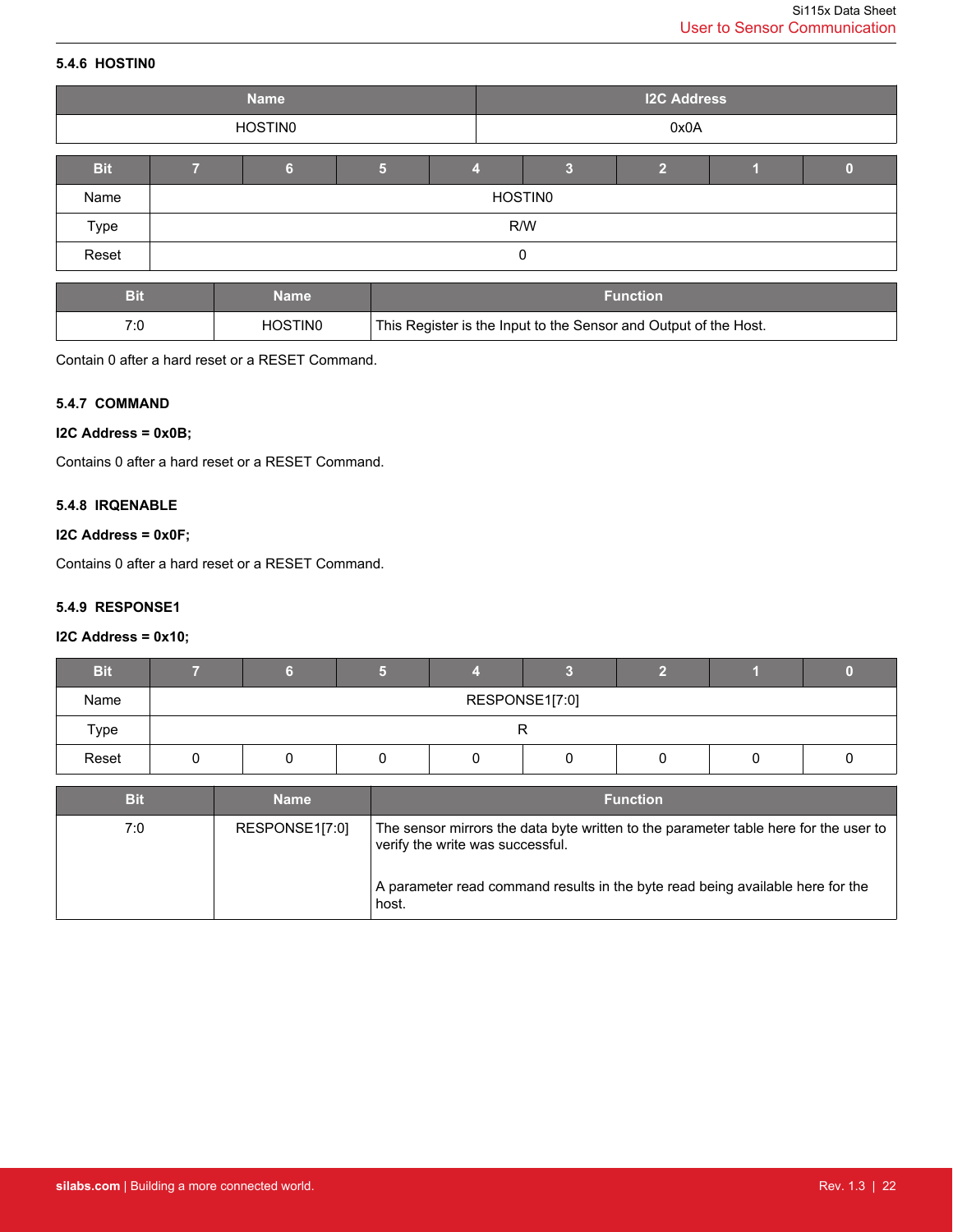### <span id="page-22-0"></span>**5.4.10 RESPONSE0**

### **I2C Address = 0x11;**

| <b>Bit</b> |                |                |              |         |              |   |   |  |
|------------|----------------|----------------|--------------|---------|--------------|---|---|--|
| Name       | <b>RUNNING</b> | <b>SUSPEND</b> | <b>SLEEP</b> | CMD ERR | CMD_CTR[4:0] |   |   |  |
| Type       | R              |                |              |         |              | R | R |  |
| Reset      | N/A            | N/A            | N/A          |         |              |   |   |  |

| <b>Bit</b> | <b>Name</b>    |                                                                                                                                           |                                                                                                                                                                                                                                                                                                                                   | <b>Function</b>                                                                                                             |  |  |
|------------|----------------|-------------------------------------------------------------------------------------------------------------------------------------------|-----------------------------------------------------------------------------------------------------------------------------------------------------------------------------------------------------------------------------------------------------------------------------------------------------------------------------------|-----------------------------------------------------------------------------------------------------------------------------|--|--|
| 7          | <b>RUNNING</b> | Indicator of MCU state.                                                                                                                   |                                                                                                                                                                                                                                                                                                                                   |                                                                                                                             |  |  |
| 6          | <b>SUSPEND</b> | Indicator of MCU state.                                                                                                                   |                                                                                                                                                                                                                                                                                                                                   |                                                                                                                             |  |  |
| 5          | <b>SLEEP</b>   | Indicator of MCU state.                                                                                                                   |                                                                                                                                                                                                                                                                                                                                   |                                                                                                                             |  |  |
| 4          | CMD ERR        |                                                                                                                                           | It is cleared by a hardware reset (power up) or a RESET command or a RESET CMD CTR.                                                                                                                                                                                                                                               |                                                                                                                             |  |  |
|            |                | It is set by a bad command. E.g., an attempt to write beyond the parameter table.<br>If it is set, the CMMND_CTR field is the error code. |                                                                                                                                                                                                                                                                                                                                   |                                                                                                                             |  |  |
| 3:0        | CMMND CTR      | IF CMD $ERR = 0$                                                                                                                          | A counter that increments on every GOOD command (successful<br>I <sup>2</sup> C Command Register write and sensor execution of the com-<br>mand).<br>It is reset to 0 by the RESET CMD CTR command.<br>It is set to 0b1111 on Power Up or a RESET command. This is how<br>a user can detect a fresh SW reset or a power up event. |                                                                                                                             |  |  |
|            |                | IF CMD ERR = $1$                                                                                                                          | Code                                                                                                                                                                                                                                                                                                                              | Meaning                                                                                                                     |  |  |
|            |                |                                                                                                                                           | 0x10                                                                                                                                                                                                                                                                                                                              | Invalid command.                                                                                                            |  |  |
|            |                |                                                                                                                                           | 0x11                                                                                                                                                                                                                                                                                                                              | Parameter access to an invalid location.                                                                                    |  |  |
|            |                |                                                                                                                                           | 0x12                                                                                                                                                                                                                                                                                                                              | Saturation of the ADC or overflow of accumulation.                                                                          |  |  |
|            |                |                                                                                                                                           | 0x13                                                                                                                                                                                                                                                                                                                              | Output buffer overflow-this can happen when<br>Burst mode is enabled and configured for greater<br>than 26 bytes of output. |  |  |

The RESPONSE0 register will show "RUNNING" immediately after reset and then "SLEEP" after initialization is complete.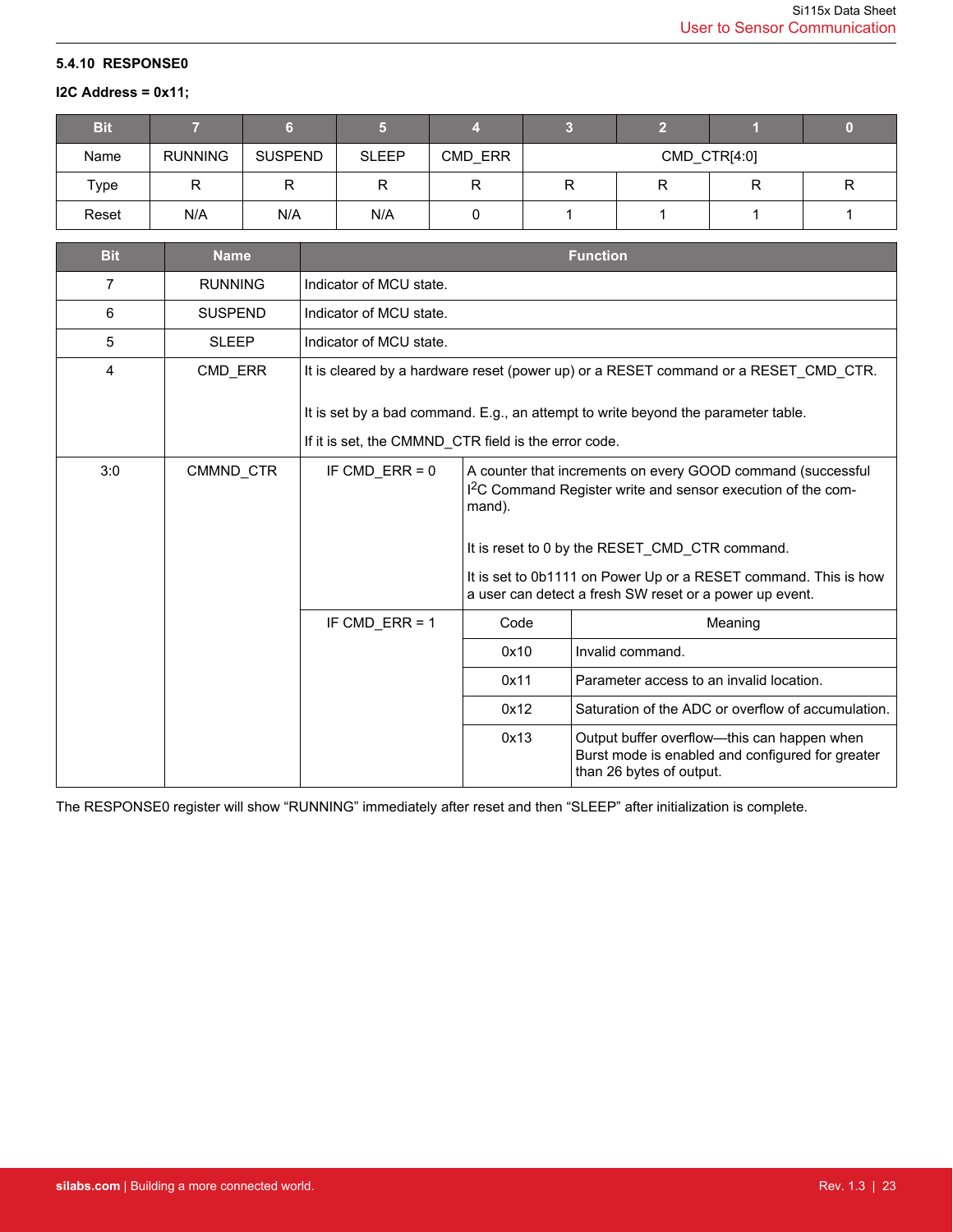# <span id="page-23-0"></span>**5.4.11 IRQ\_STATUS**

# **I2C Address = 0x12;**

| <b>Bit</b> |                   |      |      |           |                  |      |      |
|------------|-------------------|------|------|-----------|------------------|------|------|
| Name       | $\hspace{0.05cm}$ | IRQ5 | IRQ4 | IRQ3      | IRQ <sub>2</sub> | IRQ1 | IRQ0 |
| Type       | <b>RSVD</b>       | CR   | CR   | <b>CR</b> | CR               | CR   | CR   |
| Reset      |                   |      |      |           |                  |      |      |

| <b>Bit</b> | <b>Name</b>      | <b>Function</b>                                  |
|------------|------------------|--------------------------------------------------|
| 7:6        | UNUSED           | Unused. Read = 00b; Write = Don't Care.          |
| 5          | IRQ5             | Enables an IRQ for channel 5 result being ready. |
| 4          | IRQ4             | Enables an IRQ for channel 4 result being ready. |
| 3          | IRQ3             | Enables an IRQ for channel 3 result being ready. |
| 2          | IRQ <sub>2</sub> | Enables an IRQ for channel 2 result being ready. |
|            | IRQ1             | Enables an IRQ for channel 1 result being ready  |
| 0          | IRQ0             | Enables an IRQ for channel 0 result being ready. |

# **5.4.12 HOSTOUTx**

This section covers the twenty-six I2C Host Output Registers. These registers are the output of the sensor and input to the host.

| <b>Name</b>     |   |                 |   |   | <b>I2C Address</b> |                |   |   |
|-----------------|---|-----------------|---|---|--------------------|----------------|---|---|
| <b>HOSTOUT0</b> |   |                 |   |   | 0x13               |                |   |   |
| to              |   |                 |   |   | to                 |                |   |   |
| HOSTOUT25       |   |                 |   |   | 0x2C               |                |   |   |
| <b>Bit</b>      |   | 6               | 5 |   | З                  | $\overline{2}$ |   |   |
| Name            |   | <b>HOSTOUTX</b> |   |   |                    |                |   |   |
| Type            | R |                 |   |   |                    |                |   |   |
| Reset           | 0 | $\Omega$        | O | O | 0                  | 0              | U | 0 |

| <b>Bit</b> | <b>Name</b>     | <b>Function</b>                                                                                                                                                                                                                                                                                                                                                                                                                                                                                                                                                                                           |
|------------|-----------------|-----------------------------------------------------------------------------------------------------------------------------------------------------------------------------------------------------------------------------------------------------------------------------------------------------------------------------------------------------------------------------------------------------------------------------------------------------------------------------------------------------------------------------------------------------------------------------------------------------------|
| 7:0        | <b>HOSTOUTX</b> | These registers are the output of the MCU and input to the host. The results of the CHAN LIST<br>enabled "active channel" readings are located sequentially in this table. Each channel may use 2<br>or 3 bytes depending on the setup.<br>The validity of the various channel outputs located in this table is determined by other factors. Da-<br>ta is valid when an IRQ status says that it is and remains valid until another reading happens.<br>This is why it is imperative to service the interrupt before the next measurement cycle begins (Au-<br>tonomous Mode), unless forced mode is used. |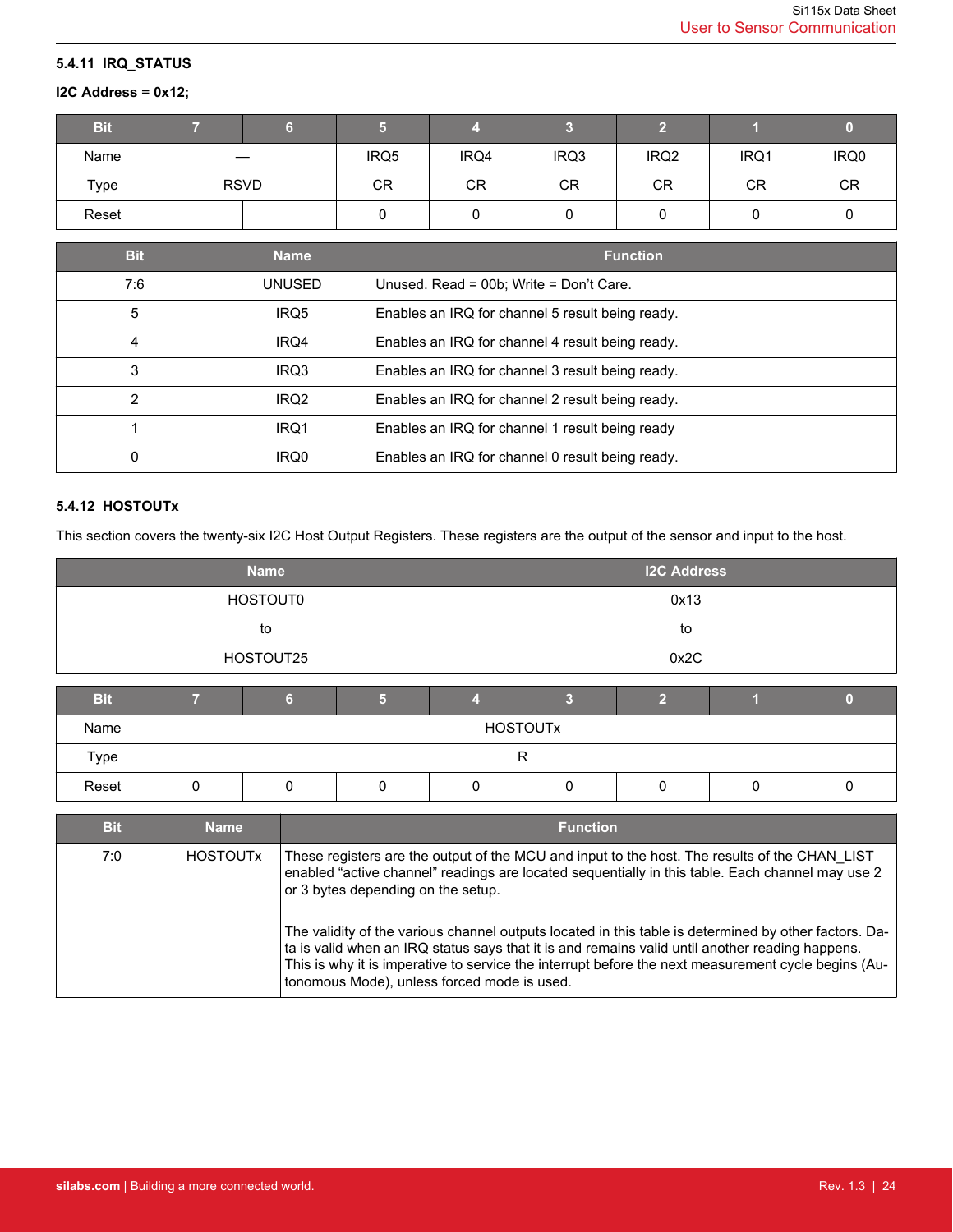# <span id="page-24-0"></span>**6. Measurement: Principle of Operation**

Operation is based on the concept of channels. Channels are essentially tasks that have been setup by the user.

To setup these channels, the channel specific areas of the parameter table need to be loaded with the correct information as well as the global area of this table.

The channels' specific areas are described below, including:

- ADC gain
- The photodiode selected
- The counter selected to time
- How often to make a measurement
- The format of the output (16 vs. 24 bits)
- And other areas

The global area includes global information that affects all tasks, such as:

- The list of channels that are enabled.
- The setup of the two counters that can be used by the channels.
- The two light thresholds that can be selected from by the channels.
- The setup of the threshold window that can be used by the channels.

The list of channels, CHAN\_LIST, in the global area determines what operations are run and how the results are packed in the output fields.

The packing of the result data in the output fields is totally determined by the enabled channels as they are packed sequentially from the lowest enabled channel to the highest in the output field (I2C space- HOSTOUT0 to HOSTOUT25). The amount of space used by each channel is determined by the 16 vs. 24 bit selection made in the channel setup.

Although space in the output buffer is reserved by the CHAN\_LIST, the data validity is determined by the IRQ\_STATUS register in Autonomous Mode and by elapsed time in Forced Mode. In Burst Mode, a subset of Autonomous Mode, all the expected data is valid.

### **6.1 Output Field Utilization**

In all modes, the CHAN LIST configuration determines how the data is stacked in the 26 byte output field. It is done on a first-come first-served basis, with the enabled lower channels taking up the lower addresses. When burst is enabled, the channel arrangement is just repeated to higher and higher addresses. See the example below.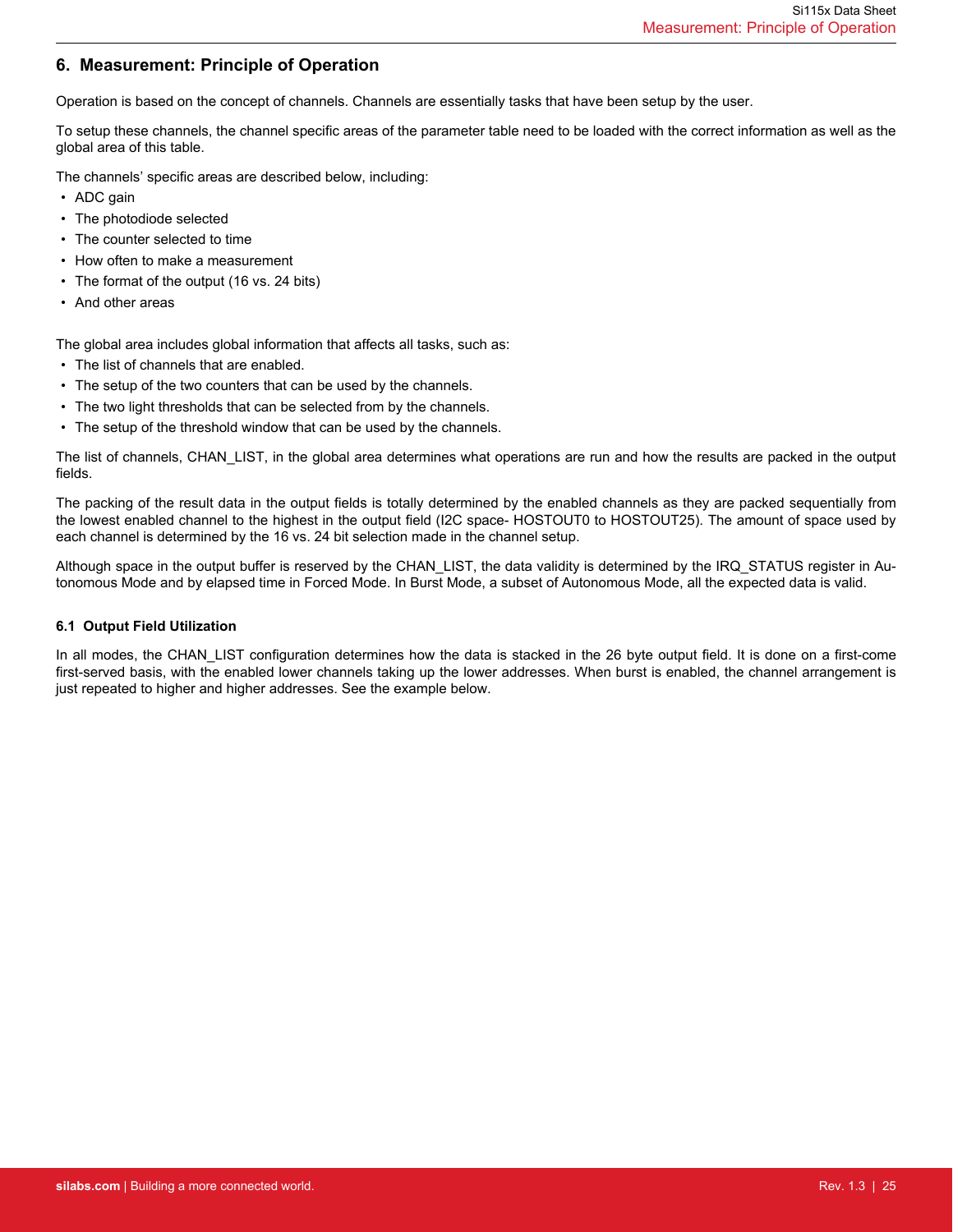|              | Global Section of<br>Parameter Table | <b>Channel Specific</b><br>Section of<br>Parameter Table |    |  |  |  |  |  |
|--------------|--------------------------------------|----------------------------------------------------------|----|--|--|--|--|--|
|              | CHAN LIST                            | Output mode                                              |    |  |  |  |  |  |
|              |                                      |                                                          |    |  |  |  |  |  |
| 0            | Bit 0                                | Chan 0                                                   | 16 |  |  |  |  |  |
| 1            | Bit 1                                | Chan 1                                                   | 24 |  |  |  |  |  |
| 0            | Bit 2                                | Chan 2                                                   | 16 |  |  |  |  |  |
| $\mathbf{1}$ | Bit 3                                | Chan 3                                                   | 16 |  |  |  |  |  |
| 1            | Bit 4                                | Chan 4                                                   | 24 |  |  |  |  |  |
| $\mathbf{1}$ | Bit 5                                | Chan 5                                                   | 16 |  |  |  |  |  |
| X            | Bit 6                                | X                                                        | X  |  |  |  |  |  |
| X            | Bit 7                                | X                                                        | x  |  |  |  |  |  |

| I2C Register    | 12C<br>Addresss | Content                                        |
|-----------------|-----------------|------------------------------------------------|
| HOSTOUT0        | 13              | Channel 1 Result: Most Significant Byte        |
| HOSTOUT1        | 14              | Channel 1 Result: Middle Significant Byte      |
| HOSTOUT2        | 15              | Channel 1 Result: Least Significant Byte       |
| HOSTOUT3        | 16              | <b>Channel 3 Result: Most Significant Byte</b> |
| HOSTOUT4        | 17              | Channel 3 Result: Least Significant Byte       |
| HOSTOUT5        | 13              | Channel 4 Result: Most Significant Byte        |
| HOSTOUT6        | 14              | Channel 4 Result: Middle Significant Byte      |
| HOSTOUT7        | 1A              | Channel 4 Result: Least Significant Byte       |
| HOSTOUT8        | 1B              | Channel 5 Result: Most Significant Byte        |
| <b>HOSTOUT9</b> | 1C              | Channel 5 Result: Least Significant Byte       |
| HOSTOUT10       | 1D              | Unused                                         |
| HOSTOUT11       | 1E              | Unused                                         |
| HOSTOUT12       | 1F              | Unused                                         |
| HOSTOUT13       | 20              | Unused                                         |
| HOSTOUT14       | 21              | Unused                                         |
| HOSTOUT15       | 22              | Unused                                         |
| HOSTOUT16       | 23              | Unused                                         |
| HOSTOUT17       | 24              | Unused                                         |
| HOSTOUT18       | 25              | Unused                                         |
| HOSTOUT19       | 26              | Unused                                         |
| HOSTOUT20       | 27              | Unused                                         |
| HOSTOUT21       | 28              | Unused                                         |
| HOSTOUT22       | 29              | Unused                                         |
| HOSTOUT23       | 2A              | Unused                                         |
| HOSTOUT24       | 2B              | Unused                                         |
| HOSTOUT25       | 2C              | Unused                                         |

**Packing of of these four channels in the output table is determined by the four enabled channels in the CHANNEL list above. This is independent of the IRQ\_ENABLE and IRQ\_STATUS**

**Figure 6.1. Output Table Data Packing**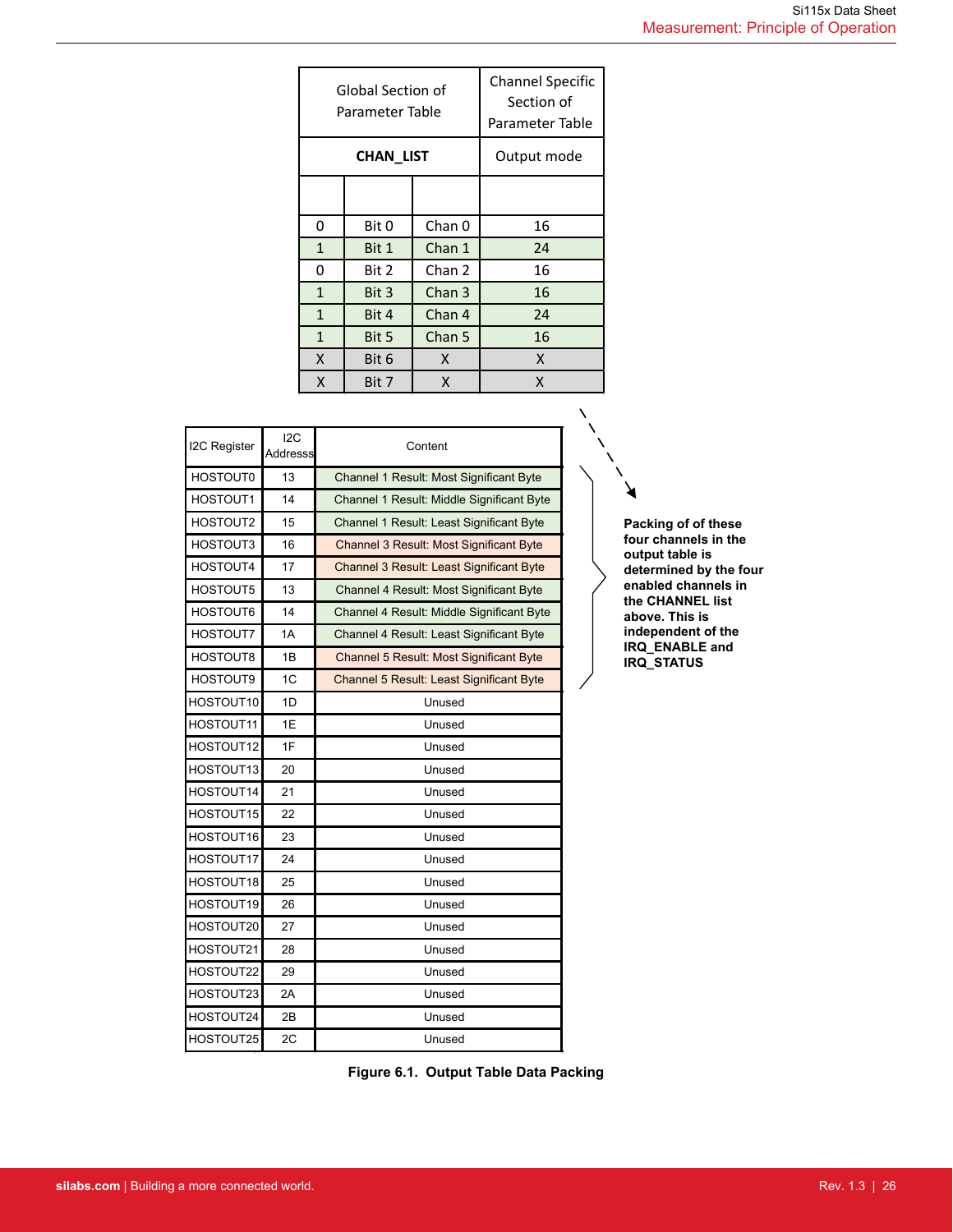### <span id="page-26-0"></span>**6.2 Autonomous and Forced Modes**

In Autonomous Mode, the user uses the timer fields in both the global and channels specific areas in order to set up the timing for repeated measurements. The user then sends the command to start these autonomous measurements repeatedly. When each channel's timer is tripped, the measurement for that channel is started. When the channel measurement completes, it is signaled by the IRQ\_STATUS bits and by an interrupt (if the interrupt is enabled). After that signal, the sensor restarts the channel timer and waits for it to trip and signal the next measurement. The host must read the data before the next reading is generated, or risk losing the reading or getting garbage data to sample smearing (reading data in the midst of it changing).

In Forced Mode, all measurements enabled in the CHAN\_LIST start as a result of a FORCE command and are only done once. If there are multiple channels enabled, then the measurements are done back-to-back starting with the lower number channel.The completion signaling is the same as for autonomous, the IRQ\_STATUS and interrupt if it is enabled. The logical difference is that all the enabled channels are always shown as simultaneously ready in the IRQ\_STATUS, whereas in Autonomous Mode this is not true. FORCE command only works on measurements which do not have a measurement counter selected in MEASCONFIGx.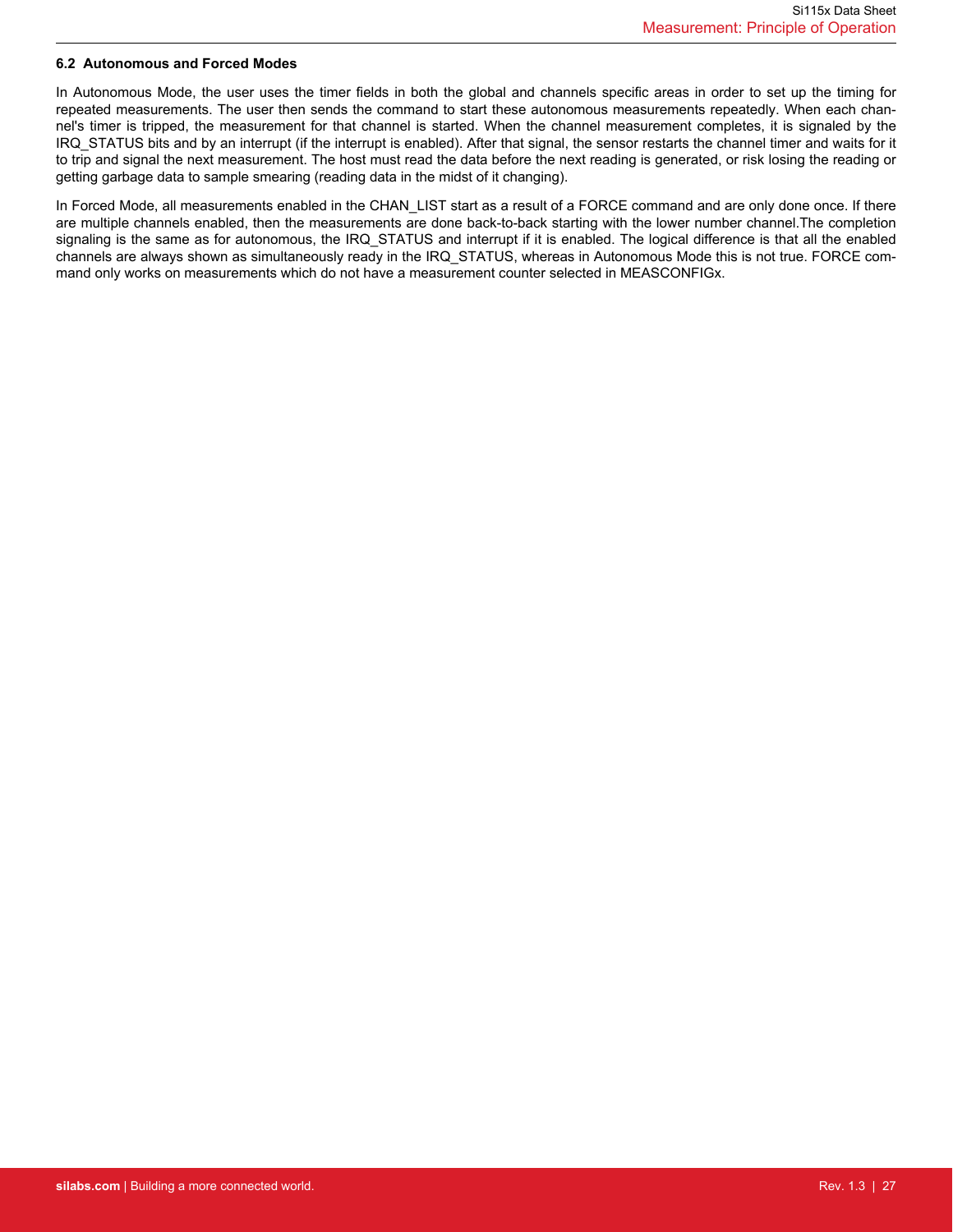|              |                                      | <b>Channel Specific</b>       |    |
|--------------|--------------------------------------|-------------------------------|----|
|              | Global Section of<br>Parameter Table | Section of<br>Parameter Table |    |
|              |                                      |                               |    |
|              | CHAN LIST                            | Output mode                   |    |
|              |                                      |                               |    |
| 0            | Bit 0                                | Chan 0                        | 16 |
| $\mathbf{1}$ | Bit 1                                | Chan 1                        | 24 |
| 0            | Bit 2                                | Chan 2                        | 16 |
| $\mathbf{1}$ | Bit 3                                | Chan 3                        | 16 |
| $\mathbf{1}$ | Bit 4                                | Chan 4                        | 24 |
| $\mathbf{1}$ | Bit 5                                | Chan 5                        | 16 |
| X            | Bit 6                                | X                             | X  |
| X            | Bit 7                                | X                             | X  |

I2C Register 12C

|                |                | <b>IRQ STATUS</b> |                         |  |
|----------------|----------------|-------------------|-------------------------|--|
|                | Value          | Bit               | Meaning                 |  |
|                | 0              | Bit 0             | Chan 0                  |  |
|                | 0              | Bit 1             | Chan 1                  |  |
|                | 0              | Bit 2             | Chan 2                  |  |
|                | $\mathbf{1}$   | Bit 3             | Chan 3                  |  |
|                | 0              | Bit 4             | Chan 4                  |  |
|                | $\mathbf{1}$   | Bit 5             | Chan 5                  |  |
|                | X              | Bit 6             | X                       |  |
|                | X              | Bit 7             | $\overline{\mathsf{x}}$ |  |
|                |                |                   |                         |  |
|                | ificant Byte   |                   |                         |  |
|                | Inificant Byte |                   |                         |  |
|                | nificant Byte  |                   |                         |  |
| ificant Byte   |                |                   |                         |  |
| nificant Byte  |                |                   |                         |  |
| ificant Byte   |                |                   |                         |  |
| Inificant Byte |                |                   |                         |  |
|                | nificant Byte  |                   |                         |  |
|                | ificant Byte   |                   |                         |  |
|                |                |                   |                         |  |

| I2C Register | ∪∡ا<br>Addresss | Content                                   |                                                     |
|--------------|-----------------|-------------------------------------------|-----------------------------------------------------|
| HOSTOUT0     | 13              | Channel 1 Result: Most Significant Byte   |                                                     |
| HOSTOUT1     | 14              | Channel 1 Result: Middle Significant Byte |                                                     |
| HOSTOUT2     | 15              | Channel 1 Result: Least Significant Byte  |                                                     |
| HOSTOUT3     | 16              | Channel 3 Result: Most Significant Byte   |                                                     |
| HOSTOUT4     | 17              | Channel 3 Result: Least Significant Byte  |                                                     |
| HOSTOUT5     | 13              | Channel 4 Result: Most Significant Byte   |                                                     |
| HOSTOUT6     | 14              | Channel 4 Result: Middle Significant Byte |                                                     |
| HOSTOUT7     | 1A              | Channel 4 Result: Least Significant Byte  |                                                     |
| HOSTOUT8     | 1B              | Channel 5 Result: Most Significant Byte   |                                                     |
| HOSTOUT9     | 1 <sup>C</sup>  | Channel 5 Result: Least Significant Byte  |                                                     |
| HOSTOUT10    | 1D              | Unused                                    |                                                     |
| HOSTOUT11    | 1E              | Unused                                    | The IRQ STATUS bits<br>signal which of the          |
| HOSTOUT12    | 1F              | Unused                                    | possible fields are updated                         |
| HOSTOUT13    | 20              | Unused                                    | with new information. All<br>other fields should be |
| HOSTOUT14    | 21              | Unused                                    | considered invalid and                              |
| HOSTOUT15    | 22              | Unused                                    | possibly containing wrong                           |
| HOSTOUT16    | 23              | Unused                                    | transitory information.                             |
| HOSTOUT17    | 24              | Unused                                    | This is despite the                                 |
| HOSTOUT18    | 25              | Unused                                    | reserved space in the<br>output table for the       |
| HOSTOUT19    | 26              | Unused                                    | readings that have not yest                         |
| HOSTOUT20    | 27              | Unused                                    | happened.                                           |
| HOSTOUT21    | 28              | Unused                                    |                                                     |
| HOSTOUT22    | 29              | Unused                                    |                                                     |
| HOSTOUT23    | 2A              | Unused                                    |                                                     |
| HOSTOUT24    | 2B              | Unused                                    |                                                     |
| HOSTOUT25    | 2C              | Unused                                    |                                                     |

**Figure 6.2. IRQ\_STATUS Shows Which Output Fields Have Valid Data**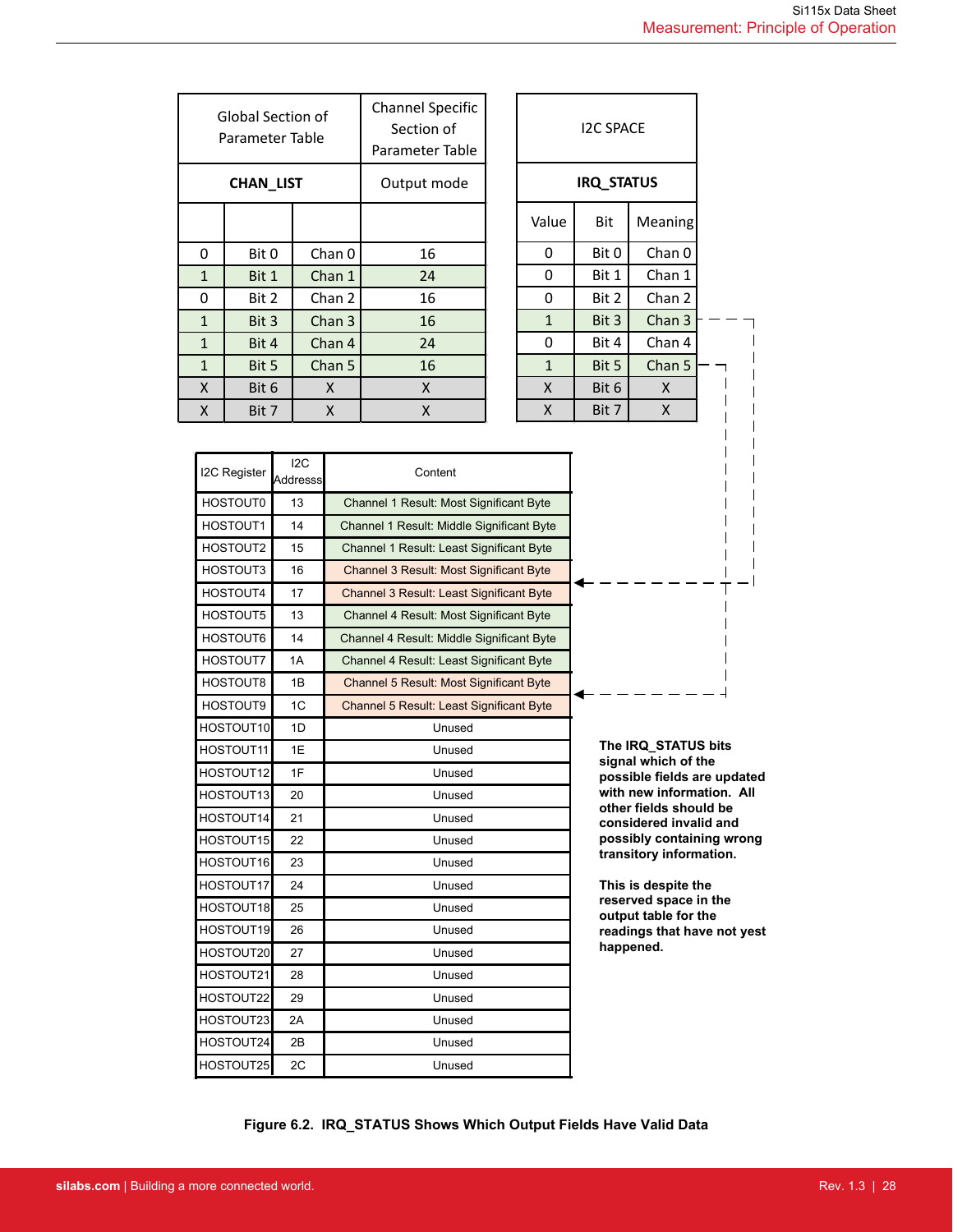### <span id="page-28-0"></span>**6.3 Burst Mode**

Burst Mode is always used in Autonomous Mode.

The Burst Mode is enabled by the BURST register's bit 7. The burst register is in the global area of the parameter table. Bits 6:0 of the register define the number of readings to be made.

All channels set up in the CHAN\_LIST operate in this mode and they operate in unison governed by the MEASRATE register in the parameter table. The individual channel MEASCONFIGx.COUNTER\_INDEX [1:0] value is ignored.

The burst is started by the START command and may be paused by the PAUSE command. All measurements enabled in the CHAN\_LIST are done as a quick set then repeated after the delay determined by the MEASRATE register. The number of repeats are set by the BURST register.

The measurements called for by the enabled channels are done without an intervening delay, starting with the lower number channel and ending with the highest channel number.

The burst will proceed until it is complete or until the output buffer is full, after which an interrupt may be generated if enabled and the IRQ\_STATUS bit(s) associated with all the channels in the CHAN\_LIST will be set. The user has the time period until the next set of reads are finished to read back the data in the output field.

The output data will be stacked in the 26 bytes output data field and will be sequential. For example, if the CHAN\_LIST enables channels X, Y, and Z, then the data will be found in the output buffer as multiple sets: X1, Y1, Z1, X2, Y2, Z2... The fields X, Y, and Z are packed efficiently and are not necessarily the same length since they can be a mix of 16 and 24 bit values.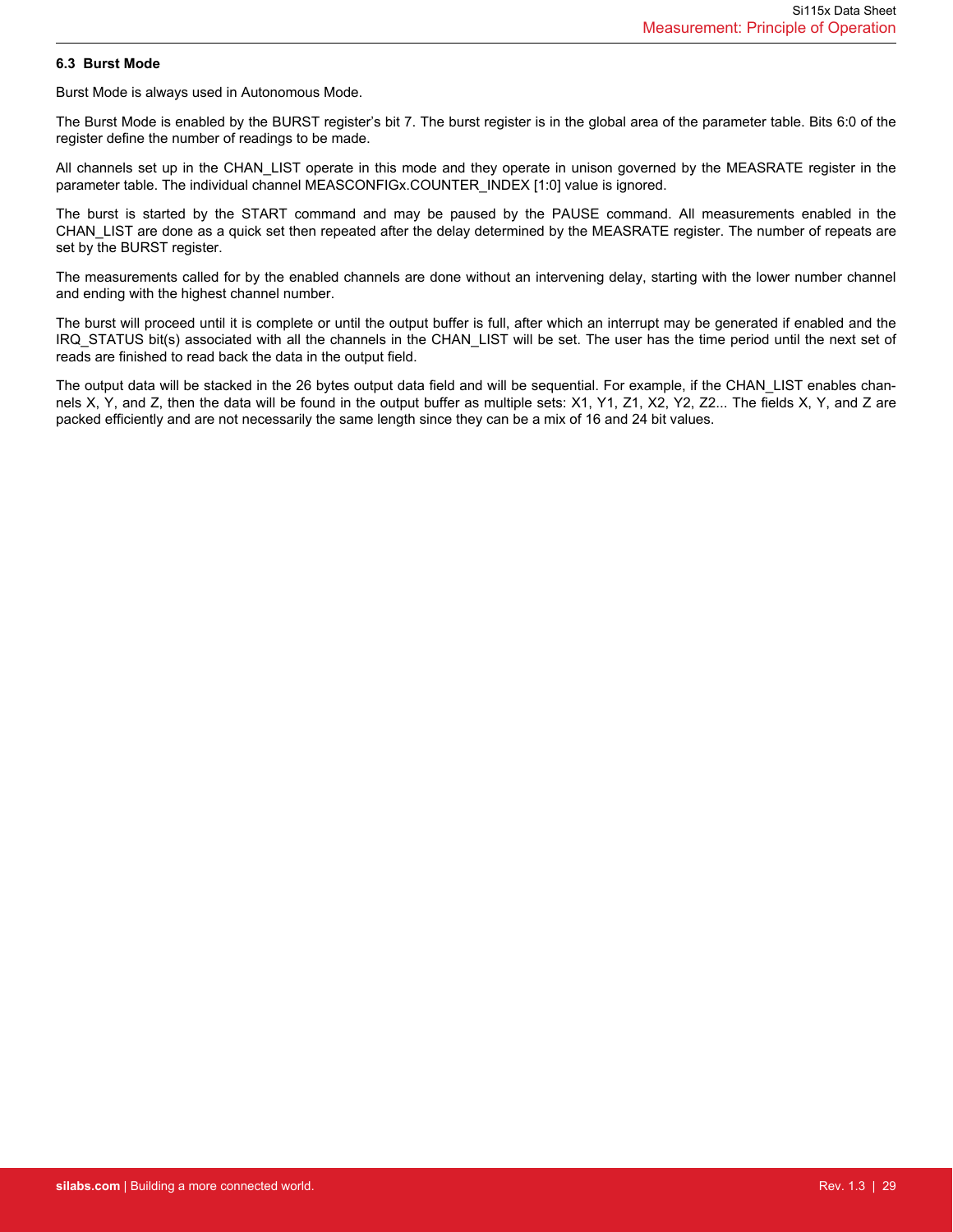| <b>I2C SPACE</b>            |       |                   |  |  |  |  |
|-----------------------------|-------|-------------------|--|--|--|--|
| <b>IRQ STATUS When Done</b> |       |                   |  |  |  |  |
| Value                       | Bit   | Meaning           |  |  |  |  |
| 0                           | Bit 0 | Chan <sub>0</sub> |  |  |  |  |
| 1                           | Bit 1 | Chan 1            |  |  |  |  |
| 0                           | Bit 2 | Chan 2            |  |  |  |  |
| $\mathbf{1}$                | Bit 3 | Chan 3            |  |  |  |  |
| 1                           | Bit 4 | Chan 4            |  |  |  |  |
| $\mathbf{1}$                | Bit 5 | Chan 5            |  |  |  |  |
| X                           | Bit 6 | X                 |  |  |  |  |
| X                           | Bit 7 | Χ                 |  |  |  |  |

| <b>Channel Specific</b> |
|-------------------------|
| Parameter Table         |
| Output mode             |
|                         |
|                         |
|                         |
|                         |
|                         |
|                         |
|                         |
|                         |
|                         |
|                         |

**Since The CHAN\_LIST shows 4 active channels we see two sets of readings stacked one after another.**

|                  | I2C Register    | 12C<br>Addresss                                | Content                                        |  |
|------------------|-----------------|------------------------------------------------|------------------------------------------------|--|
|                  | <b>HOSTOUT0</b> | 13                                             | Channel 1 Result: Most Significant Byte        |  |
|                  | HOSTOUT1        | 14                                             | Channel 1 Result: Middle Significant Byte      |  |
|                  | HOSTOUT2        | 15                                             | Channel 1 Result: Least Significant Byte       |  |
|                  | HOSTOUT3        | 16                                             | Channel 3 Result: Most Significant Byte        |  |
| Reading          | HOSTOUT4        | 17                                             | Channel 3 Result: Least Significant Byte       |  |
| Set 1            | HOSTOUT5        | 13                                             | Channel 4 Result: Most Significant Byte        |  |
|                  | HOSTOUT6        | 14                                             | Channel 4 Result: Middle Significant Byte      |  |
|                  | HOSTOUT7        | 1A                                             | Channel 4 Result: Least Significant Byte       |  |
|                  | HOSTOUT8        | 1B                                             | Channel 5 Result: Most Significant Byte        |  |
|                  | HOSTOUT9        | 1C                                             | Channel 5 Result: Least Significant Byte       |  |
|                  | HOSTOUT10       | 1D                                             | Channel 1 Result: Most Significant Byte        |  |
|                  | HOSTOUT11       | 1E                                             | Channel 1 Result: Middle Significant Byte      |  |
|                  | HOSTOUT12       | 1F<br>Channel 1 Result: Least Significant Byte |                                                |  |
|                  | HOSTOUT13       | 20                                             | <b>Channel 3 Result: Most Significant Byte</b> |  |
| Reading<br>Set 1 | HOSTOUT14       | 21                                             | Channel 3 Result: Least Significant Byte       |  |
|                  | HOSTOUT15       | 22                                             | Channel 4 Result: Most Significant Byte        |  |
|                  | HOSTOUT16       | 23                                             | Channel 4 Result: Middle Significant Byte      |  |
|                  | HOSTOUT17       | 24                                             | Channel 4 Result: Least Significant Byte       |  |
|                  | HOSTOUT18       | 25                                             | Channel 5 Result: Most Significant Byte        |  |
|                  | HOSTOUT19       | 26                                             | Channel 5 Result: Least Significant Byte       |  |
|                  | HOSTOUT20       | 27                                             | Unused                                         |  |
|                  | HOSTOUT21       | 28                                             | Unused                                         |  |
|                  | HOSTOUT22       | 29                                             | Unused                                         |  |
|                  | HOSTOUT23       | 2A                                             | Unused                                         |  |
|                  | HOSTOUT24       | 2B                                             | Unused                                         |  |
|                  | HOSTOUT25       | 2C                                             | Unused                                         |  |

**In burst mode the I2C HOSTOUT locations are updated simultaneously when the burst is done. Only then will the IRQ\_STATUS field be updates and an int generated (if the correct IRQ\_ENABLE bit(s) is set).**

**Figure 6.3. Burst Mode Example of Two Sets of Readings**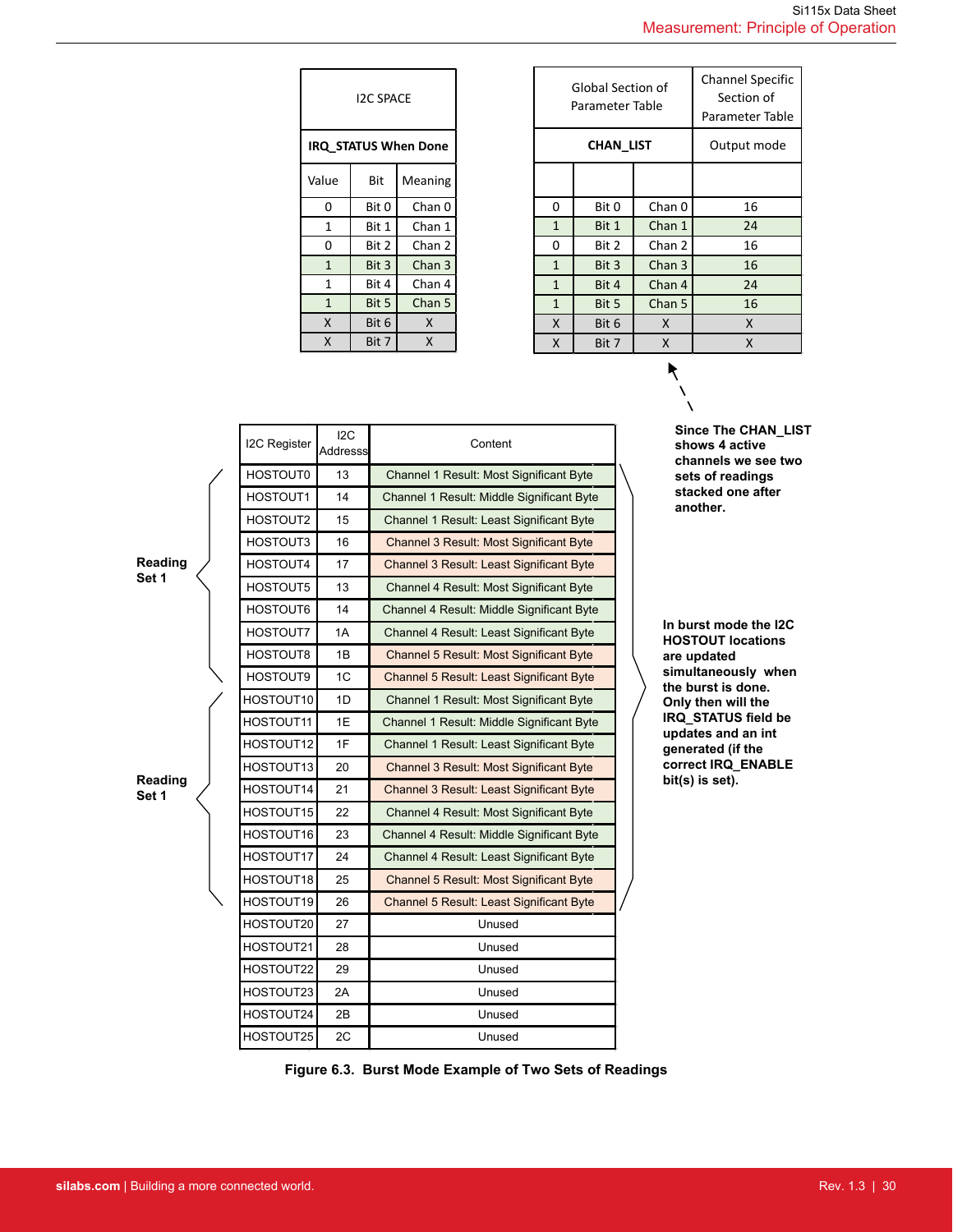### <span id="page-30-0"></span>**6.4 Interrupt Operation**

The INT output pin is asserted by the sensor when an enabled channel in the CHAN\_LIST (which has the corresponding bit in the RESET register) has finished. In Burst Mode, the interrupt is delayed until the number of readings is reached or the buffer is full.

When the host reads the IRQ STATUS register to learn which source generated the interrupt, the IRQ STATUS register is cleared automatically.

The most efficient method of extracting measurements from the Si115x is an I<sup>2</sup>C Burst Read beginning at the IRQ\_STATUS register.

The Si115x supports three different interrupt modes:

- Mode 1: Interrupt on every sample.
- Mode 2. Interrupt whenever the sample is larger/smaller than a set threshold.
- Mode 3. Interrupt whenever the sample enters/exits the set threshold window.

Here are the instructions on how the host should configure the sensor to operate with different interrupt modes for each channel.

- Mode 1: Set THRESH\_EN field in ADCPOSTx registers to 0.
- Mode 2: Set THRESH\_EN field in ADCPOSTx registers to 1 or 2. Set THRESHOLD0 or THRESHOLD1 registers to the value of the interrupt level. Use THRESH\_POL bit in ADCPOSTx registers to control the polarity.
- Mode 3: Set THRESH\_EN field in ADCPOSTx registers to 3. Set UPPER\_THRESHOLD and LOWER\_THRESHOLD registers to the value of the threshold window's upper and lower bound. Use THRESH\_POL bit in ADCPOSTx registers to control the polarity.

**Note:** The threshold based interrupt is only available in 16-bit output mode. Do NOT set 24-bit mode when using the threshold

#### **6.5 Timing of Channel Measurements**

The timing of measurements has two aspects:

- 1. The length of time to take a measurement.
- 2. How frequently the measurement is taken.

The amount of time to take the measurement is controlled by factors like HW\_GAIN (which is really the integration time), SW\_GAIN, and the decimation rate setting.

**Note:** Each measurement is composed of two measurement times.

In an ALS measurement, two measurements are always taken and added together. In a proximity measurement, two measurements are always taken, one without the LED light and one with the LED light. The difference is then created by subtraction. See the timing diagram below for an example of ALS and proximity measurement timing.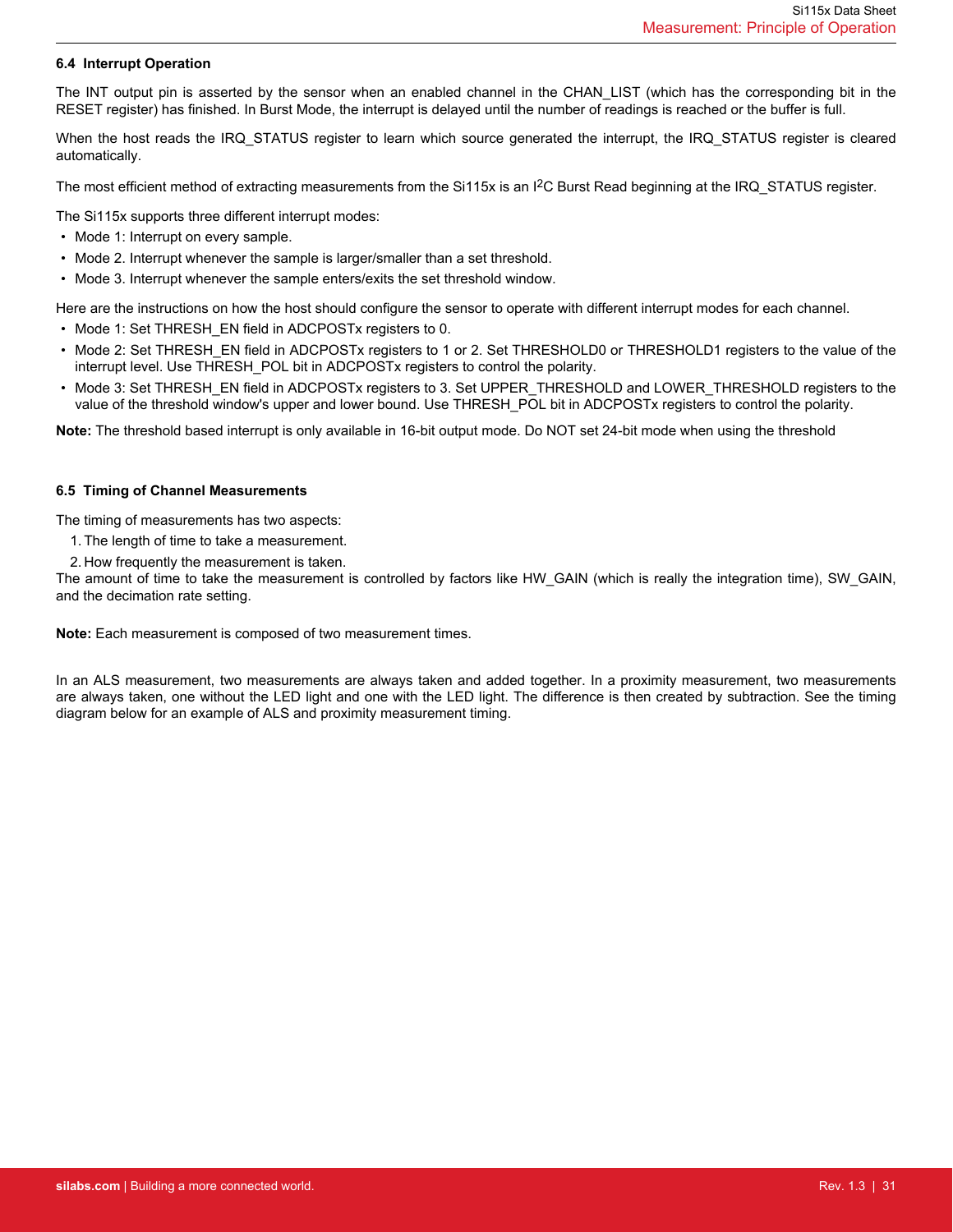

### **CHANNEL 1 Setup**

| <b>ADCCONFIGX</b>          | <b>RSRVD</b> | DECIM RATE[1:0] = 0                                        |  | ADCMUX[4:0]   |  |                      |                      |          |  |
|----------------------------|--------------|------------------------------------------------------------|--|---------------|--|----------------------|----------------------|----------|--|
| <b>ADCSENS<sub>x</sub></b> | <b>HSIG</b>  | SW GAIN[2:0] = $0$                                         |  |               |  | HW GAIN[3:0] = $2$   |                      |          |  |
| <b>ADCPOSTX</b>            | <b>RSRVD</b> | 24BIT OUT                                                  |  | POSTSHIFT[2:0 |  | THRESH POL           | THRESH SEL[1:0]      |          |  |
| <b>MEASCONFIGX</b>         |              | <b>COUNTER INDEX[1:0] = 1   LED TRIM[1:0]   BANK SEL  </b> |  |               |  | LED <sub>2</sub> En. | LED <sub>3</sub> En. | LED1 En. |  |

#### **CHANNEL 3 Setup**

| <b>ADCCONFIGX</b>  | <b>RSRVD</b> | $DECIM_RATE[1:0] = 0$                         |               |  |                  | ADCMUX[4:0]          |                     |  |
|--------------------|--------------|-----------------------------------------------|---------------|--|------------------|----------------------|---------------------|--|
| <b>ADCSENSx</b>    | <b>HSIG</b>  | SW GAIN[2:0] = 0                              |               |  | HW GAIN[3:0] = 3 |                      |                     |  |
| <b>ADCPOSTX</b>    | <b>RSRVD</b> | 24BIT OUT                                     | POSTSHIFT[2:0 |  | THRESH POL       | THRESH SEL[1:0]      |                     |  |
| <b>MEASCONFIGX</b> |              | <b>COUNTER INDEX[1:0] = 2</b>   LED TRIM[1:0] |               |  | <b>BANK SEL</b>  | LED <sub>2</sub> En. | LED3 En.   LED1 En. |  |



**Figure 6.4. Example of Measurement Timing**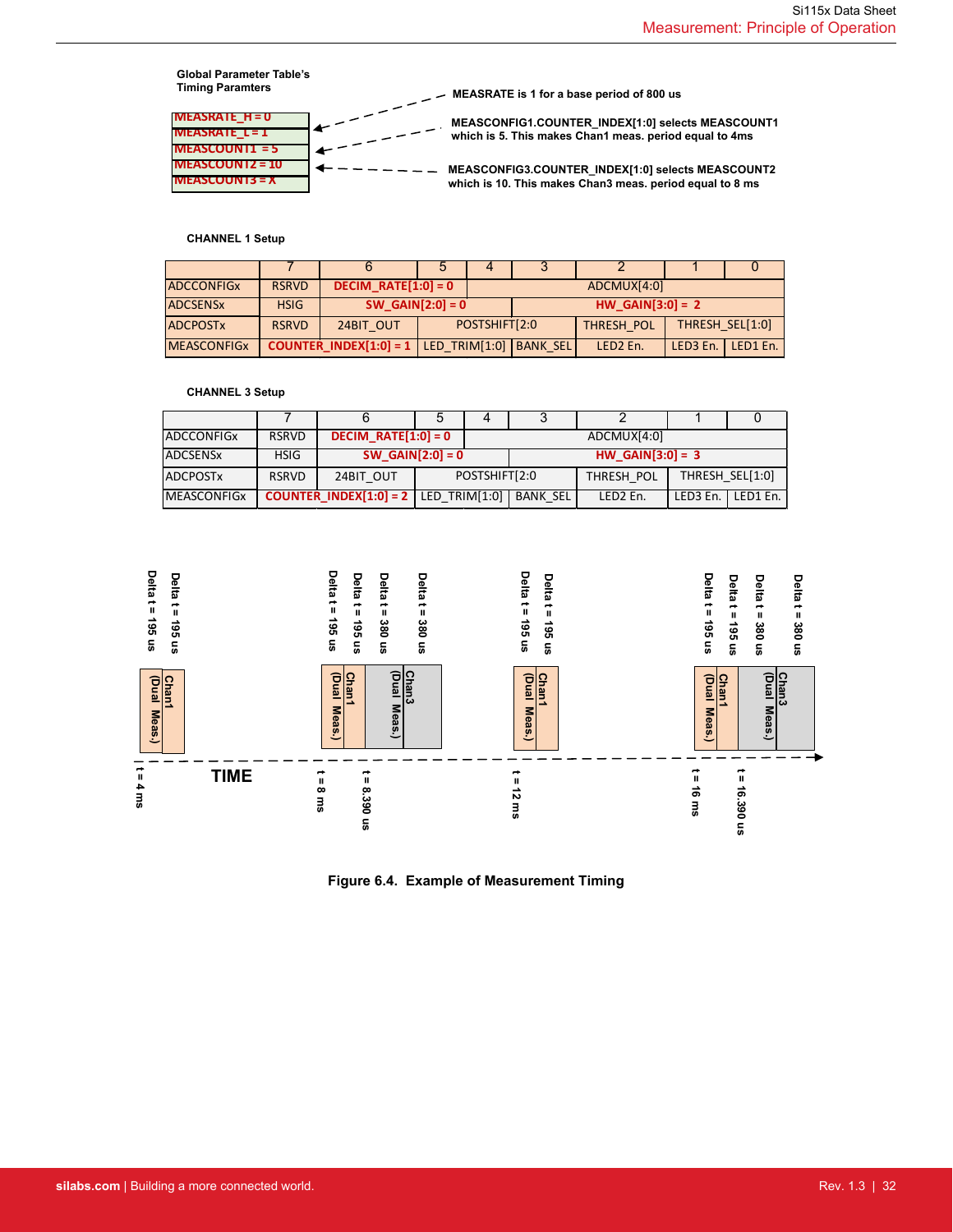# <span id="page-32-0"></span>**7. Parameter Table**

| <b>Address</b> | <b>Name</b> | <b>Description</b>  |                                       |  |  |  |
|----------------|-------------|---------------------|---------------------------------------|--|--|--|
| 0x00           | I2C_ADDR    | I2C Address (Temp)  | Global Area: Affects all Channels     |  |  |  |
| 0x01           | CHAN_LIST   | <b>Channel List</b> |                                       |  |  |  |
| 0x02           | ADCCONFIG0  | Channel 0 Setup     | Channel Areas: Specific Channel Setup |  |  |  |
| 0x03           | ADCSENS0    |                     |                                       |  |  |  |
| 0x04           | ADCPOST0    |                     |                                       |  |  |  |
| 0x05           | MEASCONFIG0 |                     |                                       |  |  |  |
| 0x06           | ADCCONFIG1  | Channel 1 Setup     |                                       |  |  |  |
| 0x07           | ADCSENS1    |                     |                                       |  |  |  |
| 0x08           | ADCPOST1    |                     |                                       |  |  |  |
| 0x09           | MEASCONFIG1 |                     |                                       |  |  |  |
| 0x0A           | ADCCONFIG2  | Channel 2 Setup     |                                       |  |  |  |
| 0x0B           | ADCSENS2    |                     |                                       |  |  |  |
| 0x0C           | ADCPOST2    |                     |                                       |  |  |  |
| 0x0D           | MEASCONFIG2 |                     |                                       |  |  |  |
| 0x0E           | ADCCONFIG3  | Channel 3 Setup     |                                       |  |  |  |
| 0x0F           | ADCSENS3    |                     |                                       |  |  |  |
| 0x10           | ADCPOST3    |                     |                                       |  |  |  |
| 0x11           | MEASCONFIG3 |                     |                                       |  |  |  |
| 0x12           | ADCCONFIG4  | Channel 4 Setup     |                                       |  |  |  |
| 0x13           | ADCSENS4    |                     |                                       |  |  |  |
| 0x14           | ADCPOST4    |                     |                                       |  |  |  |
| 0x15           | MEASCONFIG4 |                     |                                       |  |  |  |
| 0x16           | ADCCONFIG5  | Channel 5 Setup     |                                       |  |  |  |
| 0x17           | ADCSENS5    |                     |                                       |  |  |  |
| 0x18           | ADCPOST5    |                     |                                       |  |  |  |
| 0x19           | MEASCONFIG5 |                     |                                       |  |  |  |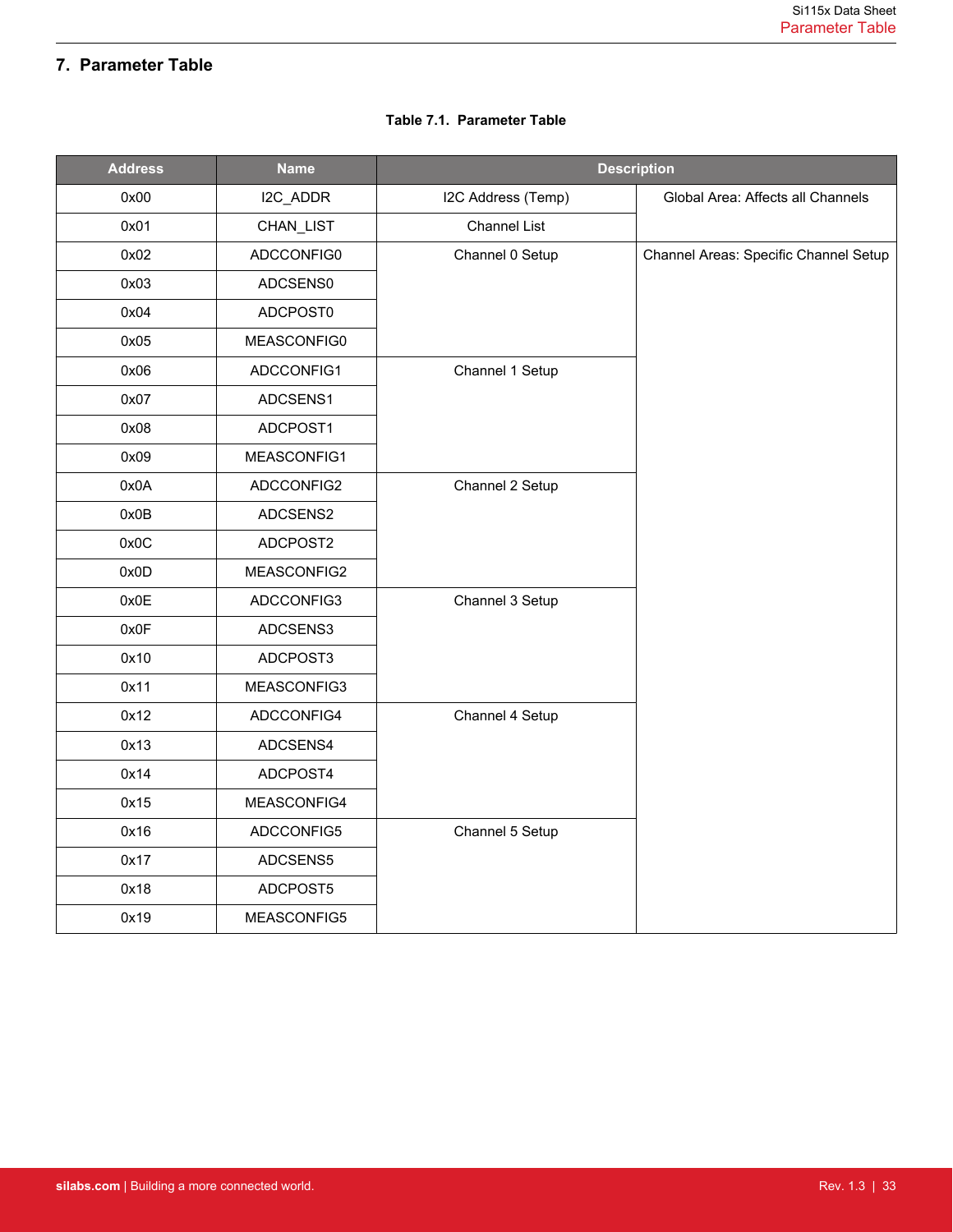| <b>Address</b> | <b>Name</b>              | <b>Description</b>     |                                   |
|----------------|--------------------------|------------------------|-----------------------------------|
| 0x1A           | MEASRATE_H               | <b>MEASURE RATE</b>    | Global Area: Affects all Channels |
| 0x1B           | MEASRATE_L               |                        |                                   |
| 0x1C           | MEASCOUNT0               | <b>MEASCOUNT</b>       |                                   |
| 0x1D           | MEASCOUNT1               |                        |                                   |
| 0x1E           | MEASCOUNT2               |                        |                                   |
| 0x25           | THRESHOLD0_H             | <b>THRESHOLD SETUP</b> |                                   |
| 0x26           | THRESHOLD0_L             |                        |                                   |
| 0x27           | THRESHOLD1_H             |                        |                                   |
| 0x28           | THRESHOLD1 L             |                        |                                   |
| 0x29           | UPPER_THRESH-<br>OLD_H   | THRESHOLD WINDOW SETUP |                                   |
| 0x2A           | UPPER_THRESH-<br>$OLD_L$ |                        |                                   |
| 0x2C           | LOWER_THRESH-<br>OLD_H   |                        |                                   |
| 0x2D           | LOWER_THRESH-<br>$OLD_L$ |                        |                                   |
| 0x2B           | <b>BURST</b>             | <b>BURST</b>           |                                   |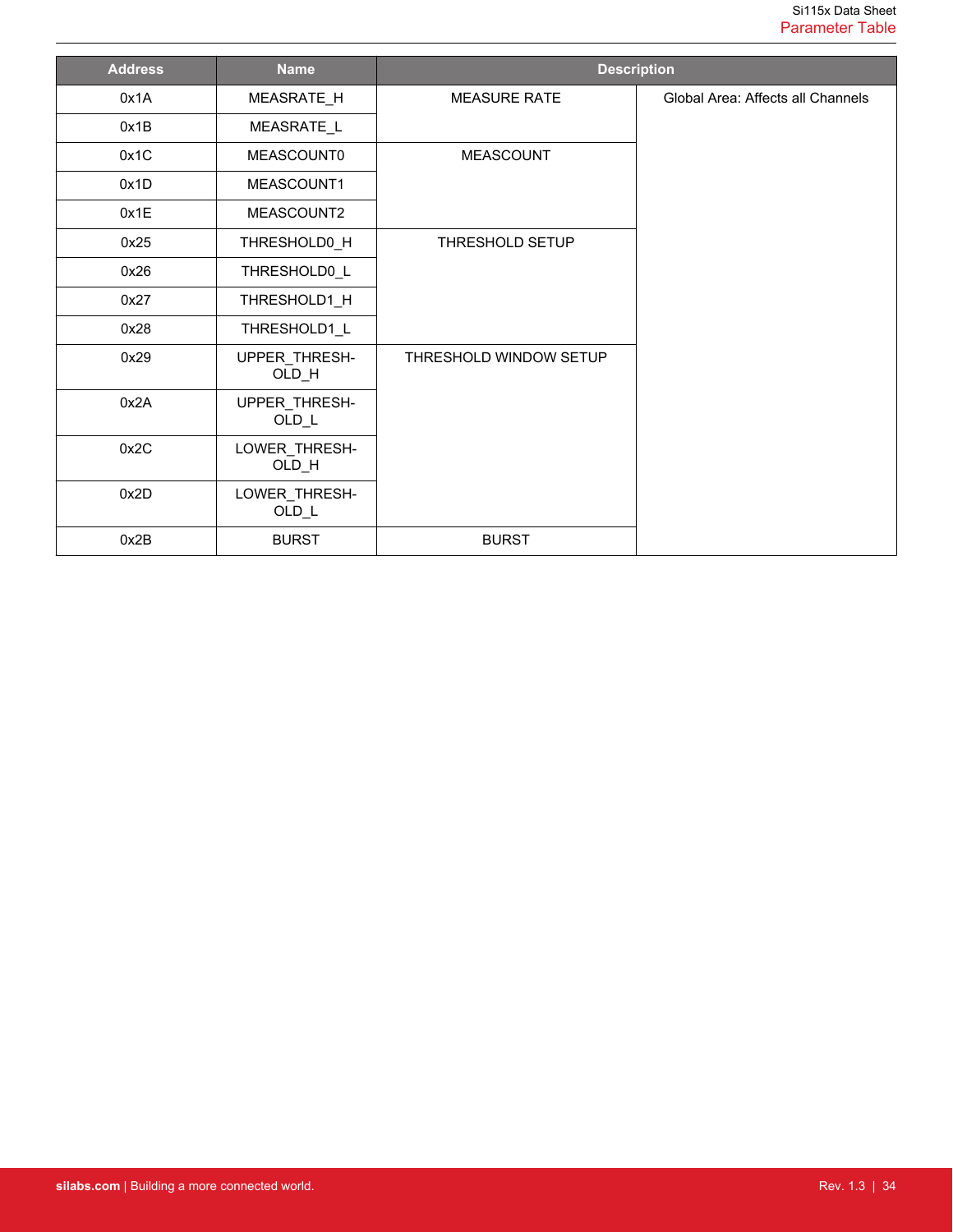### <span id="page-34-0"></span>**7.1 Global Area of the Parameter Table**

The Global Area represents resources that are shared among the six channels. See the next section for specific channel properties, and for channel-specific parameter setup.

| <b>Parameter</b>        | <b>Parameter Address</b> | <b>Description</b>         |                                                       |                                                                             |  |  |  |
|-------------------------|--------------------------|----------------------------|-------------------------------------------------------|-----------------------------------------------------------------------------|--|--|--|
| MEASRATE[1]             | 0x1A                     | MEASRATE[15:8]             | Main Measurement Rate                                 | Governs how much time be-                                                   |  |  |  |
| MEASRATE[0]             | 0x1B                     | MEASRATE[7:0]              | Counter                                               | tween measurement groups.<br>One count represents an 800<br>µs time period. |  |  |  |
|                         |                          |                            |                                                       | MEASRATE must be set<br>less than 625(0.5s).                                |  |  |  |
| MEASCOUNT0              | 0x1C                     | MEASCOUNT0[7:0]            | Three Measurement Rate                                | Each of 6 channel setups se-                                                |  |  |  |
| MEASCOUNT1              | 0x1D                     | MEASCOUNT1[7:0]            | extension counters available<br>for setting the rate. | lected which of these coun-<br>ters to use via the MEAS-                    |  |  |  |
| MEASCOUNT2              | 0x1E                     | MEASCOUNT2[7:0]            |                                                       | CONFIG::COUNTER_IN-<br>DEX[1:0] bits:                                       |  |  |  |
| THRESHOLD0[1]           | 0x25                     | THRESHOLD0[15:8]           | THRESHOLD0                                            | One of these two (or none) is<br>chosen by ADC-<br>POSTx::THRESH EN         |  |  |  |
| THRESHOLD0[0]           | 0x26                     | THRESHOLD0[7:0]            |                                                       |                                                                             |  |  |  |
| THRESHOLD1[1]           | 0x27                     | THRESHOLD1[15:8]           | THRESHOLD1                                            |                                                                             |  |  |  |
| THRESHOLD1[0]           | 0x28                     | THRESHOLD1[7:0]            |                                                       |                                                                             |  |  |  |
| UPPER_THRESH-<br>OLD[1] | 0x29                     | UPPER THRESH-<br>OLD[15:8] | UPPER THRESHOLD                                       | Upper threshold setup for<br>window shape interrupt                         |  |  |  |
| UPPER_THRESH-<br>OLD[0] | 0x2A                     | UPPER THRESH-<br>OLD[7:0]  |                                                       | mode when ADCPOSTx.<br>THRESH_EN[1:0] is set to 3.                          |  |  |  |
| LOWER_THRESH-<br>OLD[1] | 0x2C                     | LOWER THRESH-<br>OLD[15:8] | LOWER_THRESHOLD                                       | Lower threshold setup for<br>window shape interrupt<br>mode when ADC-       |  |  |  |
| LOWER_THRESH-<br>OLD[0] | 0x2D                     | LOWER_THRESH-<br>OLD[7:0]  |                                                       | POSTx.THRESH EN[1:0] is<br>set to 3.                                        |  |  |  |
| <b>BURST</b>            | 0x2B                     | <b>BURST[7:0]</b>          |                                                       | Bit 7 is Burst Enable while<br>BURST_COUNT[6:0] are the<br>count            |  |  |  |
| CHAN_LIST               | 0x01                     | CHAN_LIST[5:0]             |                                                       | The six least significant bits<br>enable the 6 possible chan-<br>nels.      |  |  |  |

# **Table 7.2. Global Area of the Parameter Table**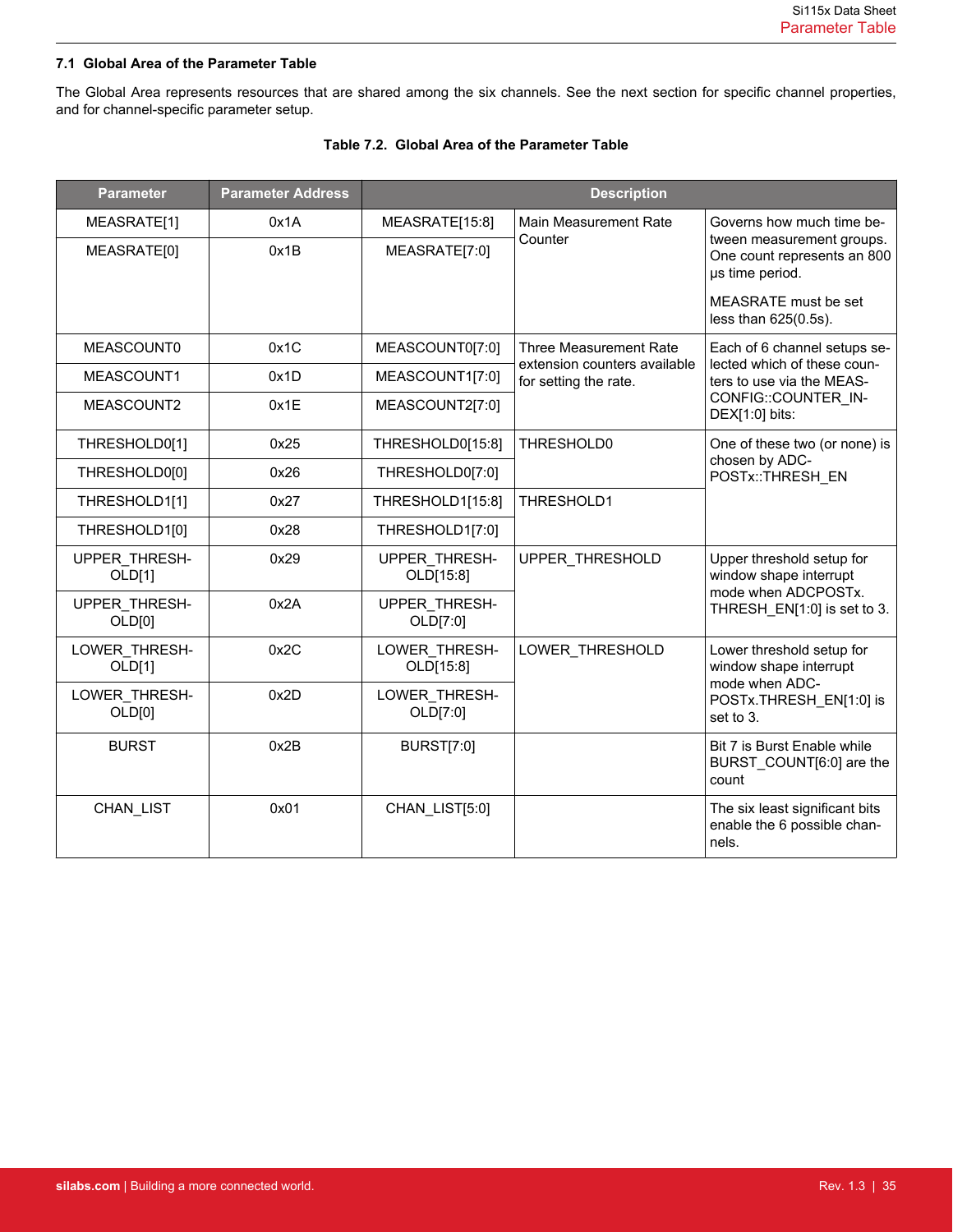### <span id="page-35-0"></span>**7.2 Channel Specific Setup Areas of the Parameter Table**

Below is the summary of the four-byte channel-specific area in the parameter table. There are six copies in the table corresponding to up to six tasks/channels assigned to the sensor. They are located between addresses 0x02 and 0x18 hex.

# **Table 7.3. Channel Specific Setup Areas of the Parameter Table**

|                    |              | 6                  | 15,             |             | 3               | 12                   |                      |          |
|--------------------|--------------|--------------------|-----------------|-------------|-----------------|----------------------|----------------------|----------|
| <b>ADCCONFIGX</b>  | <b>RSRVD</b> |                    | DECIM_RATE[1:0] | ADCMUX[4:0] |                 |                      |                      |          |
| <b>ADCSENSX</b>    | <b>HSIG</b>  |                    | SW_GAIN[2:0]    |             | HW GAIN[3:0]    |                      |                      |          |
| <b>ADCPOSTX</b>    | <b>RSRVD</b> | 24BIT OUT          | POSTSHIFT[2:0]  |             | THRESH P<br>OL  |                      | THRESH EN[1:0]       |          |
| <b>MEASCONFIGX</b> |              | COUNTER INDEX[1:0] | LED_TRIM[1:0]   |             | <b>BANK SEL</b> | LED <sub>2</sub> En. | LED <sub>3</sub> En. | LED1 En. |

The following figure illustrates how to use the channel-specific registers in the parameter table above.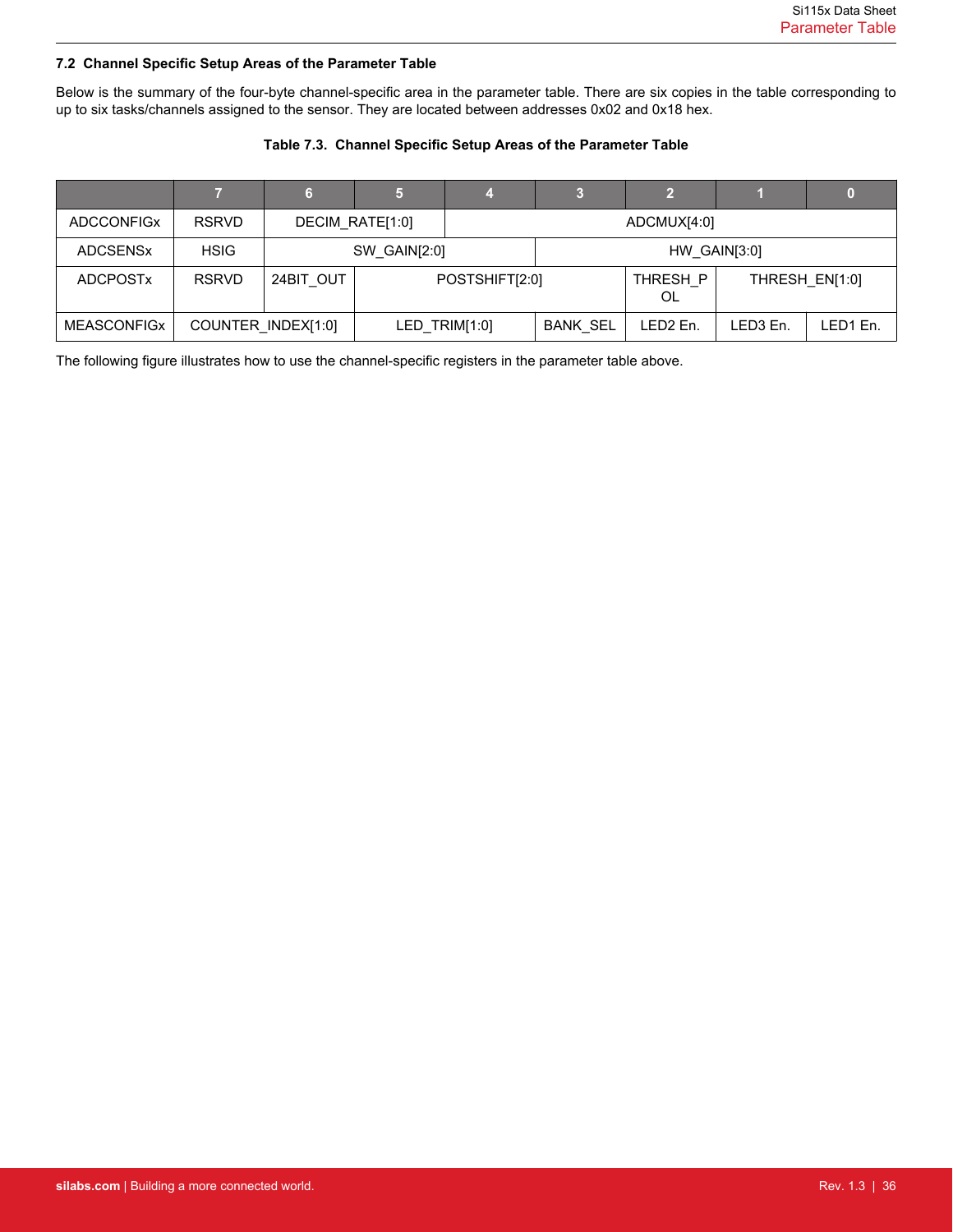

### **Figure 7.1. THRESH\_EN, COUNTER\_INDEX Fields in Each Channel Specific Register Area Points to Global Area Register THRESHOLDx and MEASCOUNTx (Respectively)**

**Note:** In the figure above, the counter selected (1, 2, or 3) defines the number of 800 µs periods to have between readings when the channel runs. The threshold selected defines the threshold used.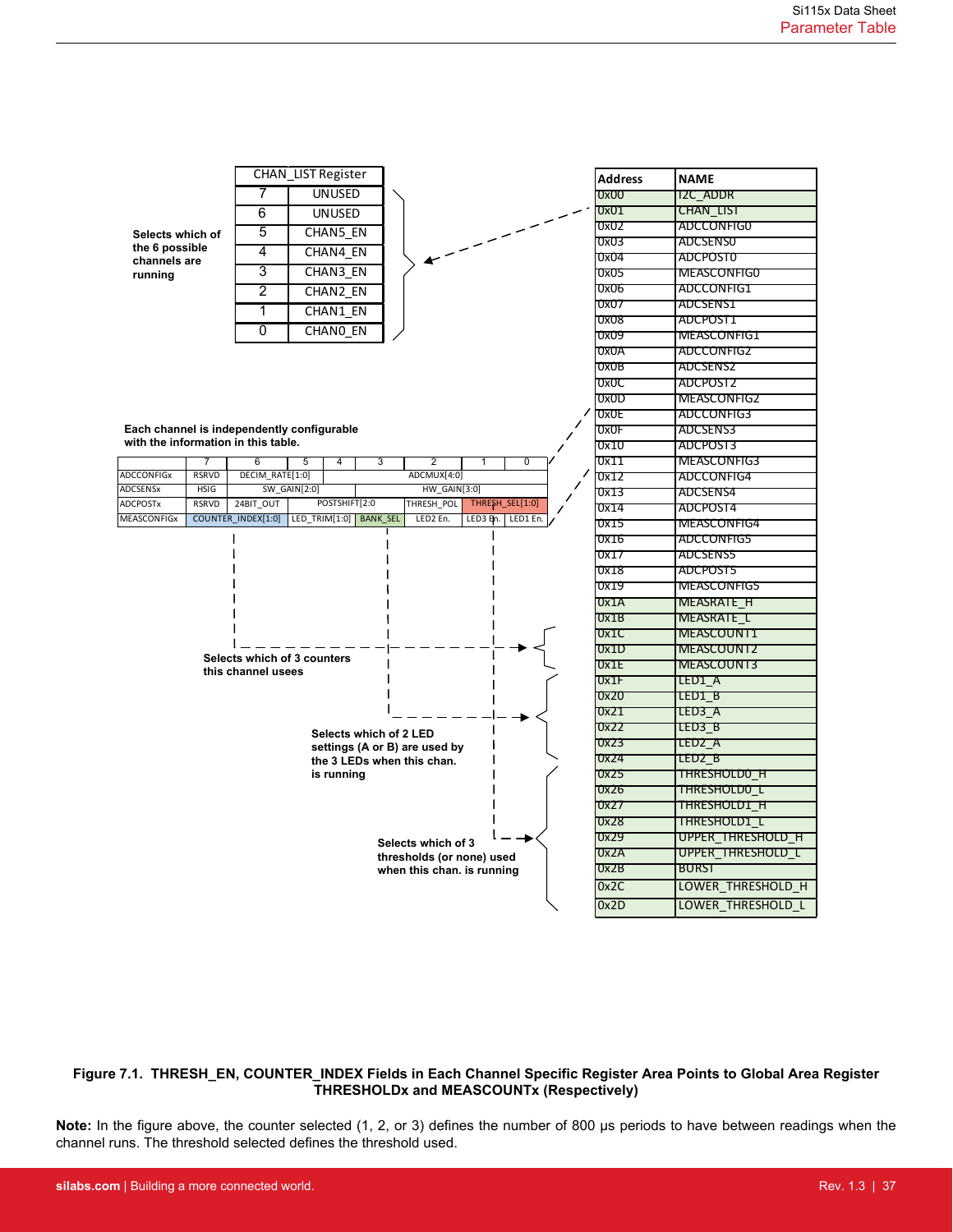# <span id="page-37-0"></span>**7.2.1 ADCCONFIGx**

| Parameter Addresses: 0x02, 0x06, 0x0A, 0x0E, 0x12, 0x16 |          |                 |  |  |  |             |  |  |  |  |
|---------------------------------------------------------|----------|-----------------|--|--|--|-------------|--|--|--|--|
| <b>Bit</b>                                              |          |                 |  |  |  |             |  |  |  |  |
| Name                                                    | Reserved | DECIM_RATE[1:0] |  |  |  | ADCMUX[4:0] |  |  |  |  |
| Reset                                                   |          |                 |  |  |  |             |  |  |  |  |

| <b>Bit</b>     | <b>Name</b>          | <b>Function</b> |              |              |                        |              |                                                                                                                                                                                                                                                                                                                                                                                                               |                                           |                                              |
|----------------|----------------------|-----------------|--------------|--------------|------------------------|--------------|---------------------------------------------------------------------------------------------------------------------------------------------------------------------------------------------------------------------------------------------------------------------------------------------------------------------------------------------------------------------------------------------------------------|-------------------------------------------|----------------------------------------------|
| $\overline{7}$ | <b>RESERVED</b>      |                 |              |              |                        |              | Must remain at 0.                                                                                                                                                                                                                                                                                                                                                                                             |                                           |                                              |
| 6:5            | DEC-<br>IM_RATE[1:0] |                 |              |              |                        |              | Selects Decimations rate of A/Ds. This setting affects the number of clocks used per measurements. Deci-<br>mation rate is an A/D optimization parameter. The most common decimation value is 0 for a 1024 clocks<br>and 48.8 us min measurement time. Consult the related application notes for more details.<br>Increasing the reading time by using more clocks does not cause the ADC count to be larger. |                                           |                                              |
|                |                      |                 | Value        |              | No of 21 MHz<br>Clocks |              | Measurement time at<br>$HW_GAIN[3:0] = 0$                                                                                                                                                                                                                                                                                                                                                                     | Measurement time at<br>$HW_GAIN[3:0] = n$ | Usage                                        |
|                |                      |                 |              |              |                        |              |                                                                                                                                                                                                                                                                                                                                                                                                               |                                           |                                              |
|                |                      |                 | $\mathbf 0$  |              | 1024                   |              | $48.8 \,\mu s$                                                                                                                                                                                                                                                                                                                                                                                                | $48.8*(2**n)$ µs                          | Normal                                       |
|                |                      |                 | 1            |              | 2048                   |              | 97.6 µs                                                                                                                                                                                                                                                                                                                                                                                                       | $97.6*(2**n)$ µs                          |                                              |
|                |                      |                 | 2            |              | 4096                   |              | $195 \,\mathrm{\mu s}$                                                                                                                                                                                                                                                                                                                                                                                        | 195*(2**n) µs                             | Useful for longer short<br>measurement times |
|                |                      |                 | 3            |              | 512                    |              | $24.4 \,\mu s$                                                                                                                                                                                                                                                                                                                                                                                                | 24.4*(2**n) µs                            | Useful for very short<br>measurement times   |
| 4:0            | ADCMUX[4:0]          |                 |              |              |                        |              | The ADC Mux selects which photodiode(s) are connected to the ADCs for measurement.                                                                                                                                                                                                                                                                                                                            |                                           |                                              |
|                |                      |                 |              |              |                        |              | See Photodiode Section for more information regarding the location of the photodiodes.                                                                                                                                                                                                                                                                                                                        |                                           |                                              |
|                |                      |                 |              | ADCMUX[4:0]  |                        |              | <b>Optical Functions</b>                                                                                                                                                                                                                                                                                                                                                                                      | Operation                                 | Comments                                     |
|                |                      | $\Omega$        | $\mathbf{0}$ | $\Omega$     | 0                      | $\mathbf{0}$ | Small IR                                                                                                                                                                                                                                                                                                                                                                                                      | D <sub>1</sub> b                          |                                              |
|                |                      | $\Omega$        | 0            | $\mathbf{0}$ | 0                      | 1            | Medium IR                                                                                                                                                                                                                                                                                                                                                                                                     | $D1b + D2b$                               |                                              |
|                |                      | $\Omega$        | $\mathbf 0$  | $\mathbf{0}$ | $\mathbf{1}$           | $\Omega$     | Large IR                                                                                                                                                                                                                                                                                                                                                                                                      | $D1b + D2b + D3b +$<br>D <sub>4</sub> b   |                                              |
|                |                      | $\Omega$        | 1            | $\Omega$     | 1                      | 1            | White                                                                                                                                                                                                                                                                                                                                                                                                         | D <sub>1</sub>                            |                                              |
|                |                      | 0               | 1            | 1            | 0                      | 1            | Large White                                                                                                                                                                                                                                                                                                                                                                                                   | $D1 + D4$                                 |                                              |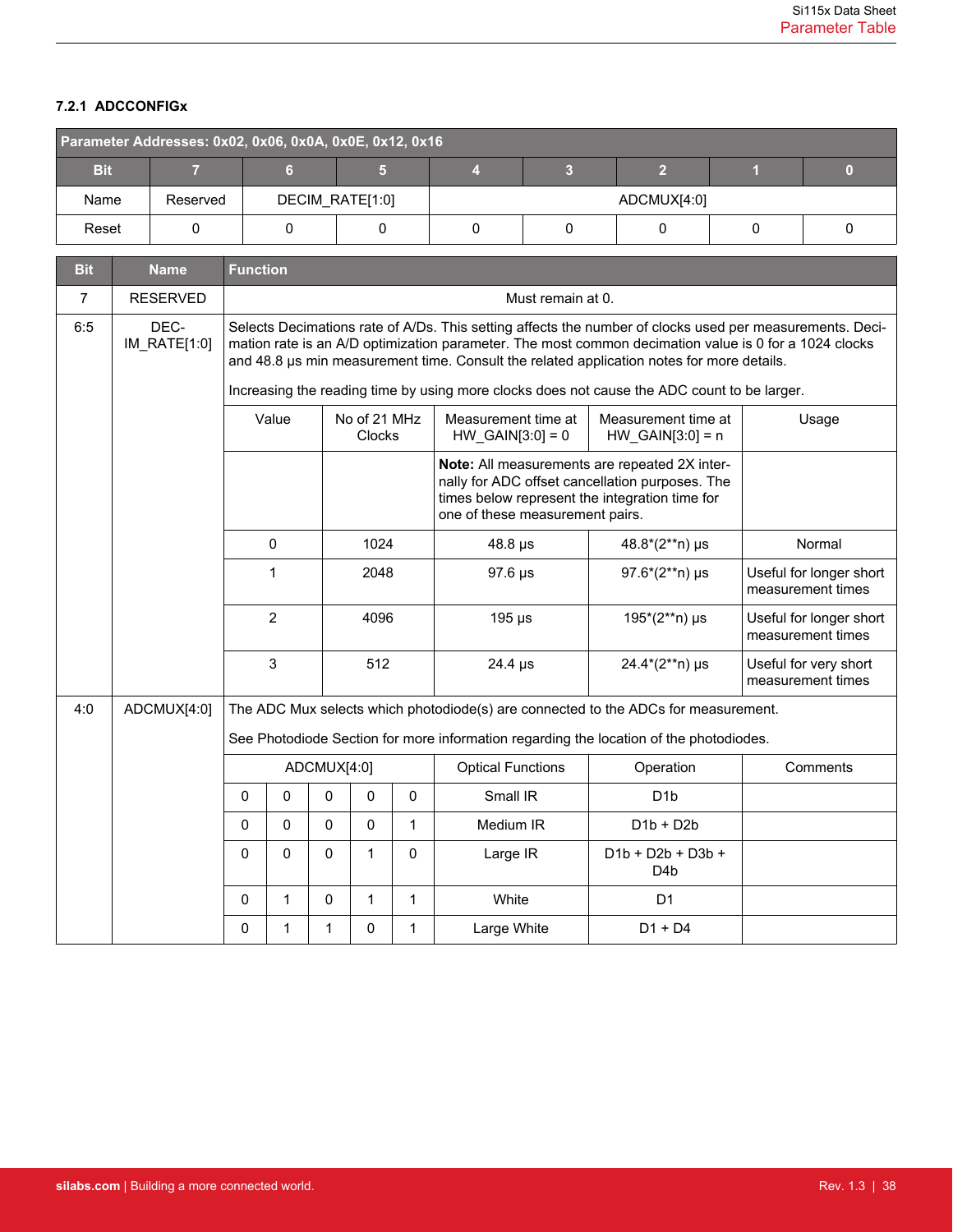# <span id="page-38-0"></span>**7.2.2 ADCSENSx**

|            | Parameter Addresses: 0x03, 0x07, 0x0B, 0x0F, 0x13, 0x17 |  |              |  |              |  |  |  |  |  |  |
|------------|---------------------------------------------------------|--|--------------|--|--------------|--|--|--|--|--|--|
| <b>Bit</b> |                                                         |  |              |  |              |  |  |  |  |  |  |
| Name       | <b>HSIG</b>                                             |  | SW_GAIN[2:0] |  | HW_GAIN[2:0] |  |  |  |  |  |  |
| Reset      |                                                         |  |              |  |              |  |  |  |  |  |  |

| <b>Bit</b>     | <b>Name</b>  | <b>Function</b>                                                                                                                                                                                                                                                                                               |                                         |  |  |  |  |  |
|----------------|--------------|---------------------------------------------------------------------------------------------------------------------------------------------------------------------------------------------------------------------------------------------------------------------------------------------------------------|-----------------------------------------|--|--|--|--|--|
| $\overline{7}$ | <b>HSIG</b>  | This is the Ranging bit for the A/D. Normal gain at 0 and High range (sensitivity is divided<br>by 14.5) when set to 1.                                                                                                                                                                                       |                                         |  |  |  |  |  |
| 6:4            | SW_GAIN[2:0] | Causes an internal accumulation of samples with no pause between readings when in<br>FORCED Mode. In Autonomous mode the the accumulation happens at the measurement<br>rate selected.<br>The calculations are accumulated in 24 bits and an optional shift is applied later. See ADC-<br>POSTx.ADC_MISC[1:0] |                                         |  |  |  |  |  |
|                |              | Value                                                                                                                                                                                                                                                                                                         | Number of Measurements                  |  |  |  |  |  |
|                |              | 0                                                                                                                                                                                                                                                                                                             | 1                                       |  |  |  |  |  |
|                |              | 1                                                                                                                                                                                                                                                                                                             | $\sqrt{2}$                              |  |  |  |  |  |
|                |              | $\overline{2}$                                                                                                                                                                                                                                                                                                | $\overline{\mathbf{4}}$                 |  |  |  |  |  |
|                |              | $\mathsf 3$                                                                                                                                                                                                                                                                                                   | $\,8\,$                                 |  |  |  |  |  |
|                |              | 4                                                                                                                                                                                                                                                                                                             | 16                                      |  |  |  |  |  |
|                |              | 5                                                                                                                                                                                                                                                                                                             | 32                                      |  |  |  |  |  |
|                |              | 6                                                                                                                                                                                                                                                                                                             | 64                                      |  |  |  |  |  |
|                |              | $\overline{7}$                                                                                                                                                                                                                                                                                                | 128                                     |  |  |  |  |  |
| 3:0            | HW_GAIN[3:0] | Value                                                                                                                                                                                                                                                                                                         | Nominal Measurement time for 512 clocks |  |  |  |  |  |
|                |              | $\mathbf 0$                                                                                                                                                                                                                                                                                                   | 24.4 µs                                 |  |  |  |  |  |
|                |              | 1                                                                                                                                                                                                                                                                                                             | 48.8 µs                                 |  |  |  |  |  |
|                |              | $\overline{2}$                                                                                                                                                                                                                                                                                                | $97.5 \,\mu s$                          |  |  |  |  |  |
|                |              | .                                                                                                                                                                                                                                                                                                             | .                                       |  |  |  |  |  |
|                |              | 10                                                                                                                                                                                                                                                                                                            | 25 ms                                   |  |  |  |  |  |
|                |              | 11                                                                                                                                                                                                                                                                                                            | 50 ms                                   |  |  |  |  |  |
|                |              | 12 to 15                                                                                                                                                                                                                                                                                                      | unused                                  |  |  |  |  |  |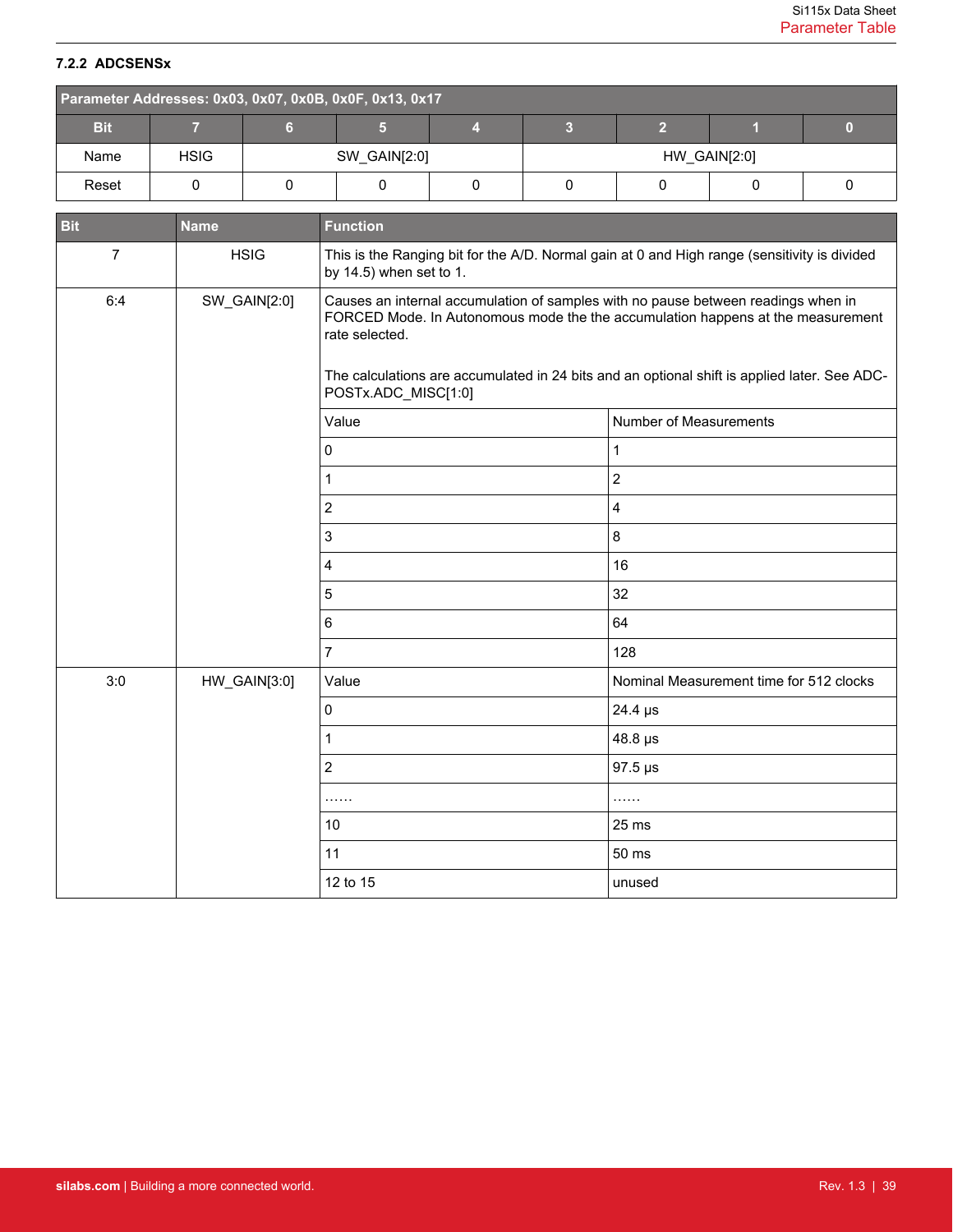# <span id="page-39-0"></span>**7.2.3 ADCPOSTx**

| Parameter Addresses: 0x04, 0x08, 0x0C, 0x10, 0x14, 0x18 |          |           |  |                |  |                |  |                |  |  |
|---------------------------------------------------------|----------|-----------|--|----------------|--|----------------|--|----------------|--|--|
| <b>Bit</b>                                              |          |           |  |                |  |                |  |                |  |  |
| Name                                                    | Reserved | 24BIT OUT |  | POSTSHIFT[2:0] |  | THRESH P<br>OL |  | THRESH EN[1:0] |  |  |
| Reset                                                   |          |           |  |                |  |                |  |                |  |  |

| <b>Bit</b>     | <b>Name</b>     | <b>Function</b>                                                                                                                                                                                     |                                                          |                                                                                                                                                            |                                                            |  |                                                                                                                                                              |  |
|----------------|-----------------|-----------------------------------------------------------------------------------------------------------------------------------------------------------------------------------------------------|----------------------------------------------------------|------------------------------------------------------------------------------------------------------------------------------------------------------------|------------------------------------------------------------|--|--------------------------------------------------------------------------------------------------------------------------------------------------------------|--|
| 7              | <b>RESERVED</b> |                                                                                                                                                                                                     | Must be set to 0                                         |                                                                                                                                                            |                                                            |  |                                                                                                                                                              |  |
| 6              | 24BIT OUT       |                                                                                                                                                                                                     |                                                          |                                                                                                                                                            | Determines the size of the fields in the output registers. |  |                                                                                                                                                              |  |
|                |                 | Value                                                                                                                                                                                               |                                                          |                                                                                                                                                            | <b>Bits/Result</b>                                         |  | Output                                                                                                                                                       |  |
|                |                 | 0                                                                                                                                                                                                   |                                                          |                                                                                                                                                            | 16                                                         |  | Unsigned integer                                                                                                                                             |  |
|                |                 | 1                                                                                                                                                                                                   |                                                          |                                                                                                                                                            | 24                                                         |  | Signed Integer                                                                                                                                               |  |
|                |                 |                                                                                                                                                                                                     |                                                          |                                                                                                                                                            |                                                            |  |                                                                                                                                                              |  |
| 5:3            |                 | POSTSHIFT[2:0]<br>The number of bits to shift right after SW accumulation. Allows the results of many additions not to<br>overflow the output. Especially useful when the output is in 16 bit mode. |                                                          |                                                                                                                                                            |                                                            |  |                                                                                                                                                              |  |
| $\overline{2}$ | THRESH POL      |                                                                                                                                                                                                     | Determines the polarity of the threshold based interrupt |                                                                                                                                                            |                                                            |  |                                                                                                                                                              |  |
|                |                 | Value                                                                                                                                                                                               |                                                          |                                                                                                                                                            | Operation                                                  |  |                                                                                                                                                              |  |
|                |                 |                                                                                                                                                                                                     | 0                                                        | Interrupt is triggered when the sample is larger than the threshold (THRESH EN is set<br>to 1 or 2), or exits the threshold window (THRESH EN is set to 3) |                                                            |  |                                                                                                                                                              |  |
|                |                 |                                                                                                                                                                                                     | 1                                                        |                                                                                                                                                            |                                                            |  | Interrupt is triggered when the sample is smaller than the threshold (THRESH EN is<br>set to 1 or 2), or enters the threshold window (TRHESH EN is set to 3) |  |
| 1:0            | THRESH EN [1:0] |                                                                                                                                                                                                     | Value                                                    | Operation                                                                                                                                                  |                                                            |  |                                                                                                                                                              |  |
|                |                 |                                                                                                                                                                                                     | 0                                                        |                                                                                                                                                            | Do not use THRESHOLDs                                      |  |                                                                                                                                                              |  |
|                |                 |                                                                                                                                                                                                     | 1                                                        | ters                                                                                                                                                       |                                                            |  | Interrupt when the sample is larger/smaller than the THRESHOLD0 Global Parame-                                                                               |  |
|                |                 |                                                                                                                                                                                                     | $\overline{2}$                                           | ters                                                                                                                                                       |                                                            |  | Interrupt when the sample is larger/smaller than the THRESHOLD1 Global Parame-                                                                               |  |
|                |                 |                                                                                                                                                                                                     | 3                                                        |                                                                                                                                                            | and LOWER THRESHOLD Global Parameters                      |  | Interrupt when the sample exits/enters the window between UPPER_THRESHOLD                                                                                    |  |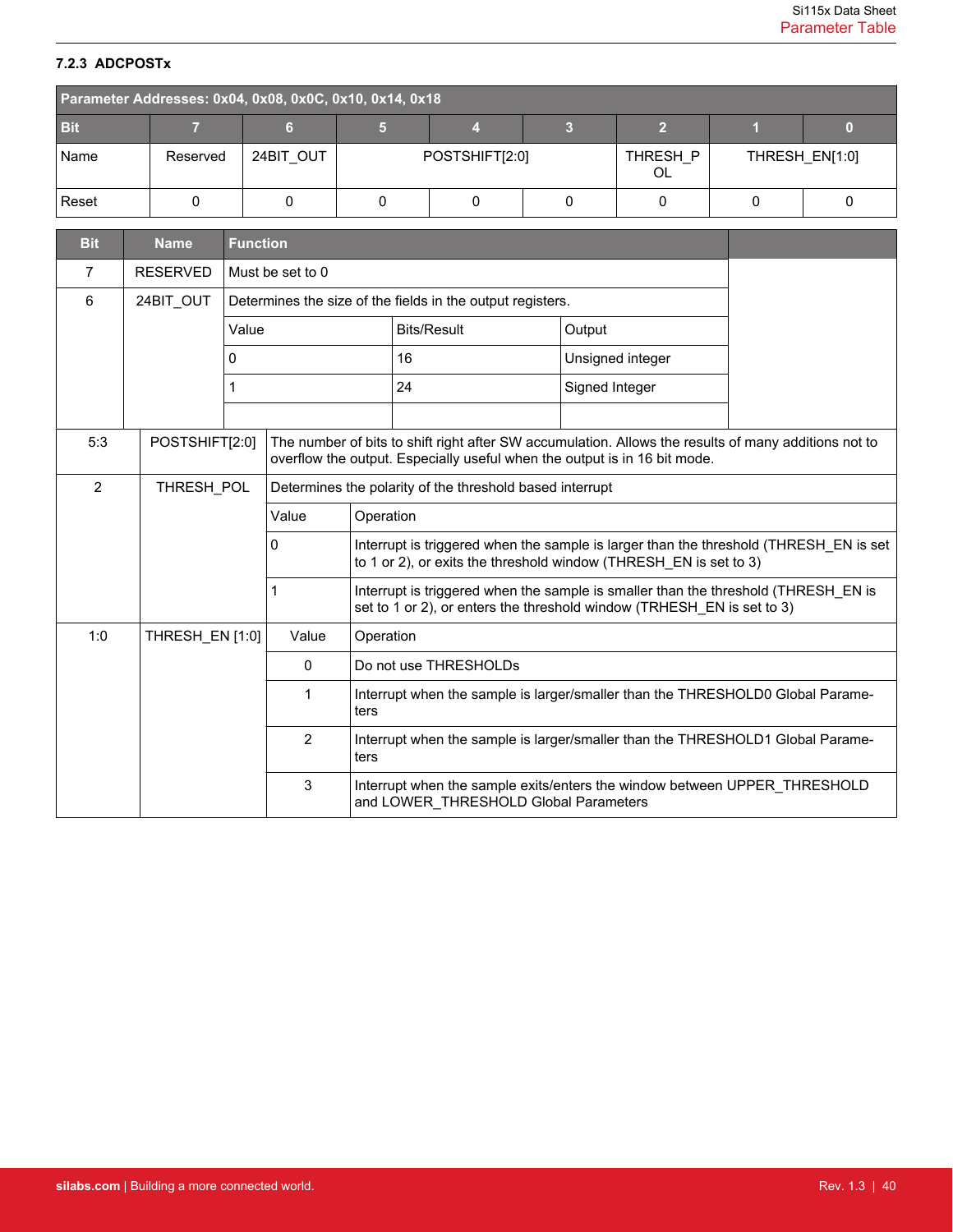# <span id="page-40-0"></span>**7.2.4 MEASCONFIGx**

| Parameter Addresses: 0x05, 0x0A, 0x0D, 0x11, 0x15, 0x19 |  |                    |  |                 |  |         |         |         |  |  |
|---------------------------------------------------------|--|--------------------|--|-----------------|--|---------|---------|---------|--|--|
| <b>Bit</b>                                              |  |                    |  |                 |  |         |         |         |  |  |
| Name                                                    |  | COUNTER INDEX[1:0] |  | $LED$ TRIM[1:0] |  | LED2 EN | LED3 EN | LED1 EN |  |  |
| Reset                                                   |  |                    |  |                 |  |         |         |         |  |  |

| <b>Bit</b>     | <b>Name</b>        |                                        | <b>Function</b>                                                                                                                                                                                                                                                                                                                                                                                                                                                                                                                                      |  |  |  |  |  |
|----------------|--------------------|----------------------------------------|------------------------------------------------------------------------------------------------------------------------------------------------------------------------------------------------------------------------------------------------------------------------------------------------------------------------------------------------------------------------------------------------------------------------------------------------------------------------------------------------------------------------------------------------------|--|--|--|--|--|
| 7:6            | COUNTER_INDEX[1:0] | MEASCOUNTK.<br>nel                     | Selects which of the three counters (MEASCOUNTx) in the global parameter list is in use by<br>this channel. These counters control the period/frequency of measurements. When the<br>channel uses the COUNTER_INDEX[1:0] to select a MEASCOUNTk register in the parame-<br>ter table, then the time between measurements for this channel is = 800 us * MEASRATE *<br>A value of zero in MEASRATE will prevent autonomous mode from working. Similarly a zero<br>in MEASCOUNTk will prevent the autonomous mode from working for the concerned chan- |  |  |  |  |  |
|                |                    | Value                                  | <b>Results</b>                                                                                                                                                                                                                                                                                                                                                                                                                                                                                                                                       |  |  |  |  |  |
|                |                    | 0                                      | Measurement not be performed except in BURST or Forced<br>modes                                                                                                                                                                                                                                                                                                                                                                                                                                                                                      |  |  |  |  |  |
|                |                    | $\mathbf 1$                            | Selects MEASCOUNT0                                                                                                                                                                                                                                                                                                                                                                                                                                                                                                                                   |  |  |  |  |  |
|                |                    | $\overline{2}$                         | Selects MEASCOUNT1                                                                                                                                                                                                                                                                                                                                                                                                                                                                                                                                   |  |  |  |  |  |
|                |                    | 3                                      | Selects MEASCOUNT2                                                                                                                                                                                                                                                                                                                                                                                                                                                                                                                                   |  |  |  |  |  |
| 5:4            | LED_TRIM[1:0]      | Value                                  | <b>Results</b>                                                                                                                                                                                                                                                                                                                                                                                                                                                                                                                                       |  |  |  |  |  |
|                |                    | 0                                      | <b>Nominal LED Currents</b>                                                                                                                                                                                                                                                                                                                                                                                                                                                                                                                          |  |  |  |  |  |
|                |                    | 1                                      | <b>UNDEFINED</b>                                                                                                                                                                                                                                                                                                                                                                                                                                                                                                                                     |  |  |  |  |  |
|                |                    | 2                                      | LED Currents Increased by 9%                                                                                                                                                                                                                                                                                                                                                                                                                                                                                                                         |  |  |  |  |  |
|                |                    | 3                                      | LED Currents decreased by 10%                                                                                                                                                                                                                                                                                                                                                                                                                                                                                                                        |  |  |  |  |  |
| 3              | <b>BANK_SEL</b>    | <b>Value</b>                           | LED Current Registers Selected in Global Register Area                                                                                                                                                                                                                                                                                                                                                                                                                                                                                               |  |  |  |  |  |
|                |                    | 0                                      | LED1_A, LED2_A, LED3_A                                                                                                                                                                                                                                                                                                                                                                                                                                                                                                                               |  |  |  |  |  |
|                |                    | 1                                      | LED1_B, LED2_B, LED3_B                                                                                                                                                                                                                                                                                                                                                                                                                                                                                                                               |  |  |  |  |  |
| $\overline{2}$ | LED2_EN            | One value enables the LED <sup>1</sup> |                                                                                                                                                                                                                                                                                                                                                                                                                                                                                                                                                      |  |  |  |  |  |
| 1              | LED3_EN            | One value enables the LED <sup>2</sup> |                                                                                                                                                                                                                                                                                                                                                                                                                                                                                                                                                      |  |  |  |  |  |
| 0              | LED1 EN            | One value enables the LED              |                                                                                                                                                                                                                                                                                                                                                                                                                                                                                                                                                      |  |  |  |  |  |
| Note:          |                    |                                        |                                                                                                                                                                                                                                                                                                                                                                                                                                                                                                                                                      |  |  |  |  |  |

1. This is only available in Si1152 and Si1153.

2. This is only available in Si1153.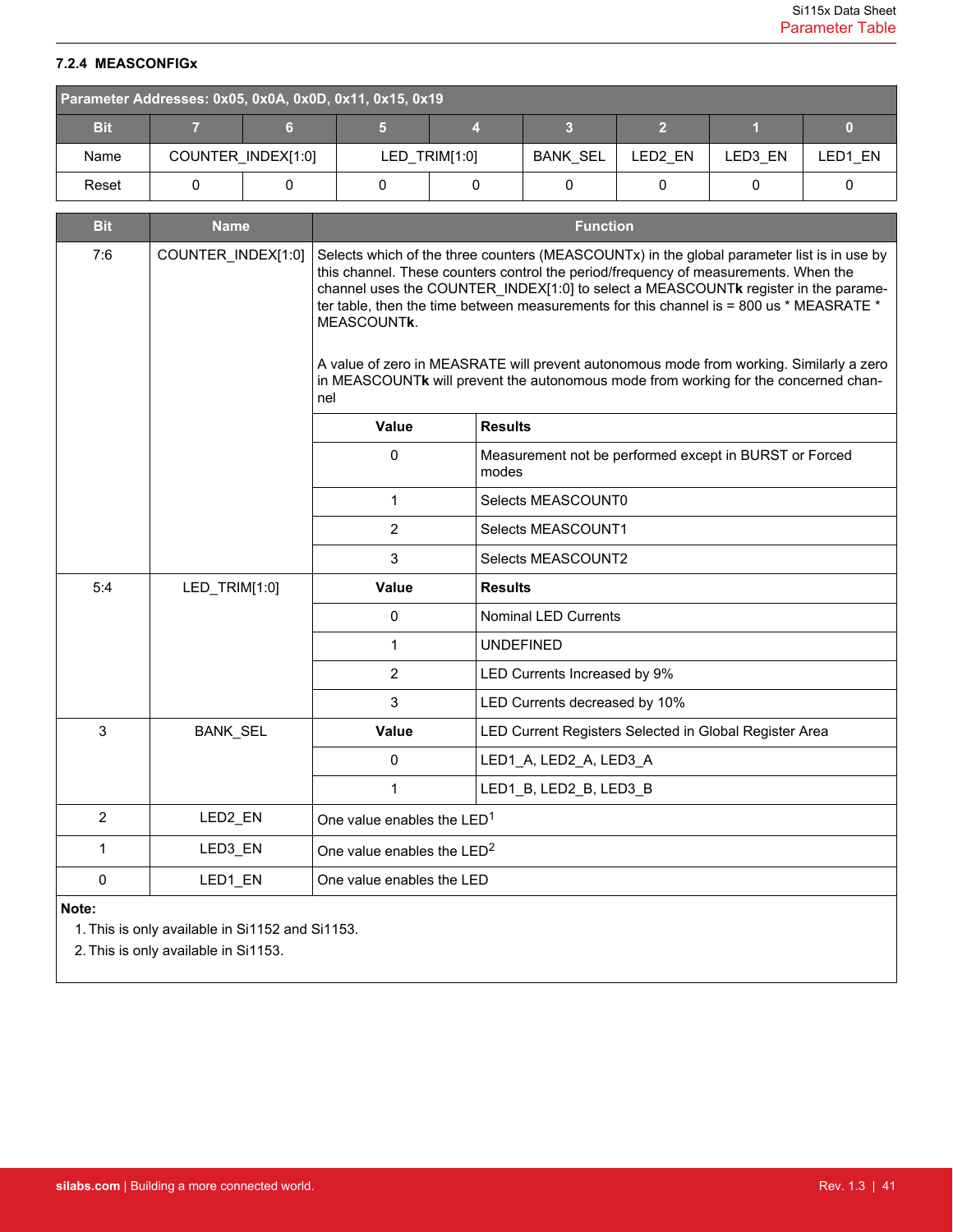# <span id="page-41-0"></span>**7.3 Photodiode Selection**

The ADCCONFIGx.ADCMUX [4:0] Register controls the photodiode selection.



Photodiodes: 324 um x 324 um

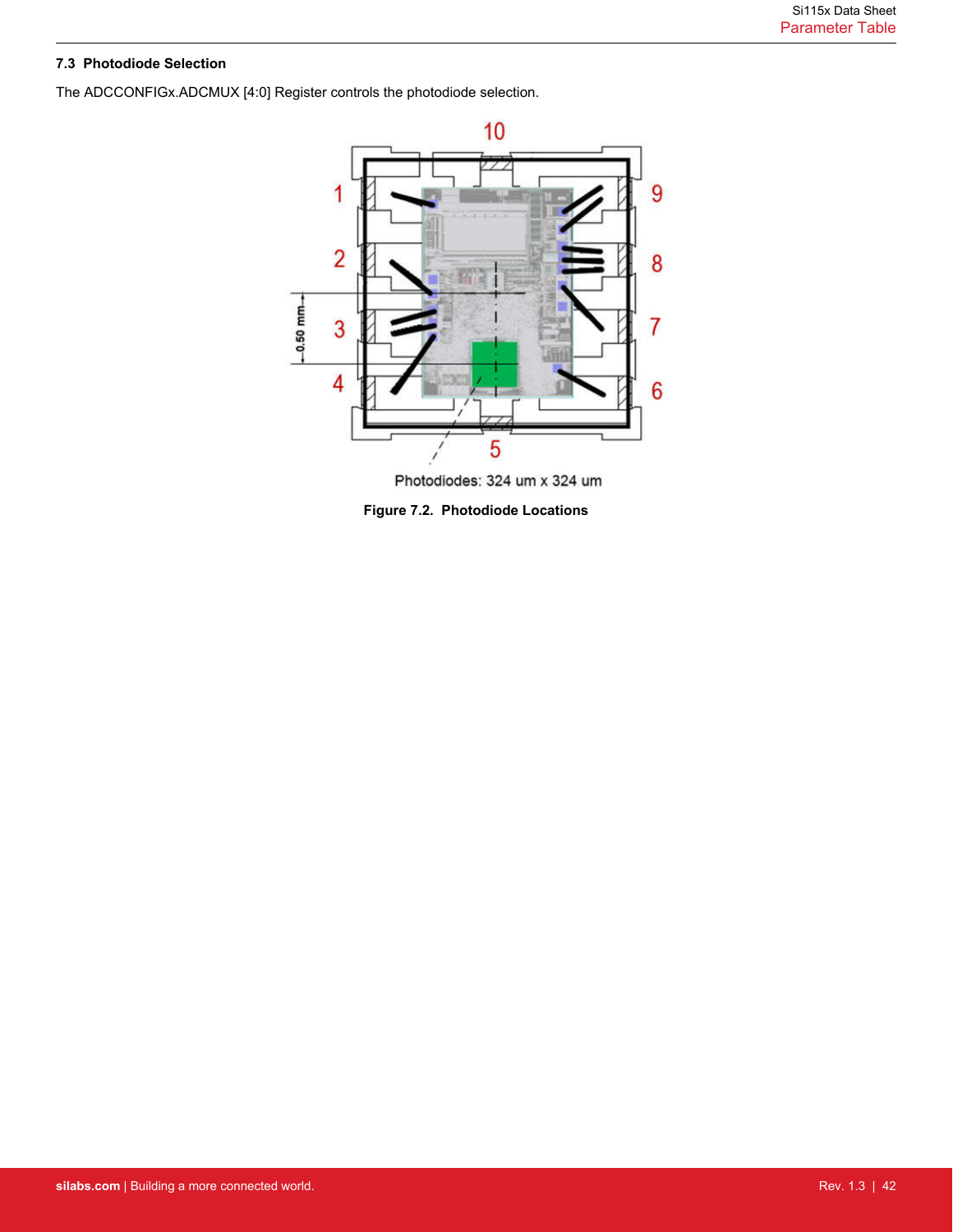# <span id="page-42-0"></span>**8. Electrical Specifications**

| <b>Parameter</b>                        | <b>Symbol</b>         | <b>Condition</b>   | <b>Min</b>     | <b>Typ</b> | <b>Max</b>     | <b>Unit</b>  |
|-----------------------------------------|-----------------------|--------------------|----------------|------------|----------------|--------------|
| V <sub>DD</sub> Supply Voltage          | V <sub>DD</sub>       |                    | 1.62           |            | 3.6            | $\vee$       |
| V <sub>DD</sub> OFF Supply Voltage      | $V_{DD\_OFF}$         | OFF mode           | $-0.3$         |            | 0.5            | $\vee$       |
| V <sub>DD</sub> Supply Ripple Voltage   |                       | $V_{DD}$ = 3.3 V   |                |            | 50             | mVpp         |
|                                         |                       | $1$ kHz $-$ 10 MHz |                |            |                |              |
| <b>Operating Temperature</b>            | Τ                     |                    | $-40$          | 25         | 85             | $^{\circ}$ C |
| SCL, SDA, Input High Logic Volt-<br>age | $I^2C$ <sub>VIH</sub> |                    | $V_{DD}$ x 0.7 |            | $V_{DD}$       | $\vee$       |
| SCL, SDA Input Low Logic                | $I^2C_{VIL}$          |                    | 0              |            | $V_{DD}$ x 0.3 | $\vee$       |
| Voltage                                 |                       |                    |                |            |                |              |
| Start-Up Time                           |                       | $VDD$ above 1.62 V | 25             |            |                | ms           |
| <b>LED Supply Voltage</b>               | <b>VLED</b>           |                    |                |            | 5.5            | $\vee$       |

# **Table 8.1. Recommended Operating Conditions**

# **Table 8.2. Electrical Performance Characteristics**

| <b>Parameter</b>                     | <b>Symbol</b> | Condition <sup>1</sup>           | <b>Min</b> | <b>Typ</b> | <b>Max</b> | <b>Unit</b> |
|--------------------------------------|---------------|----------------------------------|------------|------------|------------|-------------|
| I <sub>DD</sub> Standby Mode (sleep) | Isb           | No ADC Conversions               |            | 125        |            | nA          |
|                                      |               | No I <sup>2</sup> C Activity     |            |            |            |             |
|                                      |               | $V_{DD}$ = 1.8 V                 |            |            |            |             |
|                                      | Isb           | No ADC Conversions               |            | 1.25       |            | μA          |
|                                      |               | No I <sup>2</sup> C Activity     |            |            |            |             |
|                                      |               | $V_{DD}$ = 3.3 V                 |            |            |            |             |
| I <sub>DD</sub> Suspend Mode         | <b>Isus</b>   | Autonomous Operation<br>(RTC On) |            | 0.550      |            | mA          |
|                                      |               | ADC conversion in Pro-<br>gress  |            |            |            |             |
|                                      |               | No I <sup>2</sup> C Activity     |            |            |            |             |
|                                      |               | $V_{DD} = 1.8 V$                 |            |            |            |             |
|                                      | <b>Isus</b>   | Autonomous Operation<br>(RTC On) |            | 0.525      |            | mA          |
|                                      |               | ADC conversion in Pro-<br>gress  |            |            |            |             |
|                                      |               | No I <sup>2</sup> C Activity     |            |            |            |             |
|                                      |               | $V_{DD}$ = 3.3 V                 |            |            |            |             |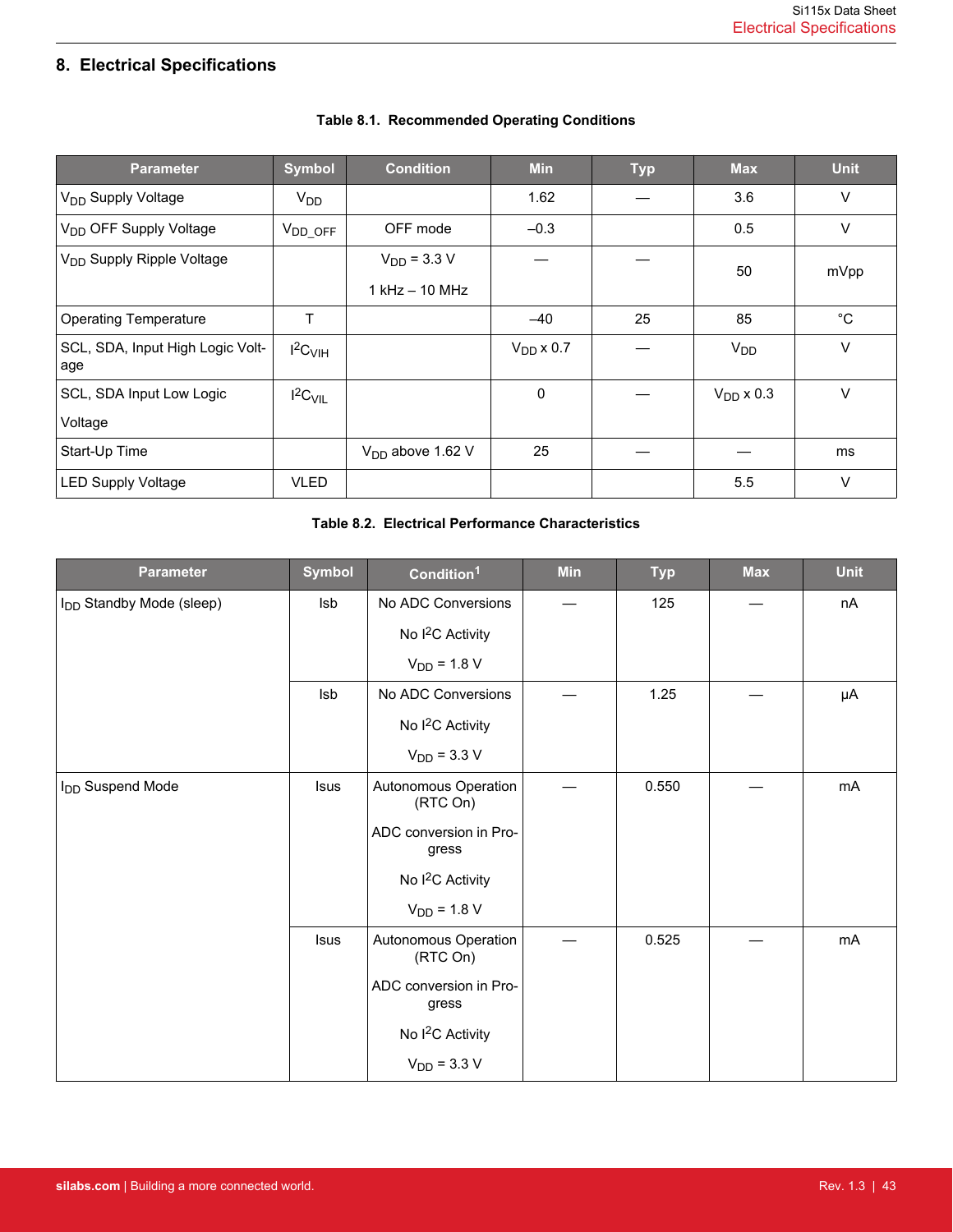<span id="page-43-0"></span>

| <b>Parameter</b>                                                                   | <b>Symbol</b>        | Condition <sup>1</sup>                                                            | <b>Min</b> | <b>Typ</b> | <b>Max</b>     | <b>Unit</b> |
|------------------------------------------------------------------------------------|----------------------|-----------------------------------------------------------------------------------|------------|------------|----------------|-------------|
| I active, but not measuring                                                        | I active             | Responding to com-<br>mands, Preparing and<br>calculating results of<br>readings. |            | 4.25       |                | mA          |
|                                                                                    |                      | $V_{DD}$ = 1.8 V                                                                  |            |            |                |             |
|                                                                                    | I active             | Responding to com-<br>mands, Preparing and<br>calculating results of<br>readings. |            | 4.5        |                | mA          |
|                                                                                    |                      | $V_{DD}$ = 3.3 V                                                                  |            |            |                |             |
| INT, SCL, SDA                                                                      |                      | $V_{DD}$ = 3.3 V                                                                  | $-1$       |            | $\mathbf{1}$   | μA          |
| Leakage Current                                                                    |                      |                                                                                   |            |            |                |             |
| Processing Time per Measurement<br>(During this time the current is I Ac-<br>tive) | t <sub>process</sub> | ALS or Prox                                                                       |            | 155        |                | $\mu s$     |
| A/D startup time per measurement<br>(During this time the current is I<br>Suspend) | tadstart             | ALS or Prox                                                                       |            | 48.8       |                | μs          |
| Ratio of readings with HSIG=0 and                                                  |                      | 525 nm, Internal                                                                  |            | 15.2       |                | units       |
| HSIG=1 for the shallow PD.                                                         |                      | ADCMUX=11,                                                                        |            |            |                |             |
|                                                                                    |                      | ADC_GAIN=0                                                                        |            |            |                |             |
| Ratio of readings with HSIG=0 and                                                  |                      | 940 nm                                                                            |            | 15.2       |                | units       |
| HSIG=1 for the deep PD.                                                            |                      | ADCMUX=0,                                                                         |            |            |                |             |
|                                                                                    |                      | ADC_GAIN=0                                                                        |            |            |                |             |
| SCL, SDA VOL                                                                       |                      |                                                                                   |            |            | $V_{DD}$ * 0.2 | $\vee$      |
| <b>INT VOL</b>                                                                     |                      |                                                                                   |            |            | 0.4            | $\vee$      |
| Notes:                                                                             |                      |                                                                                   |            |            |                |             |

1. Unless specifically stated in the Condition column, electrical data assumes ambient light levels < 1 klx.

2. Guaranteed by design and characterization.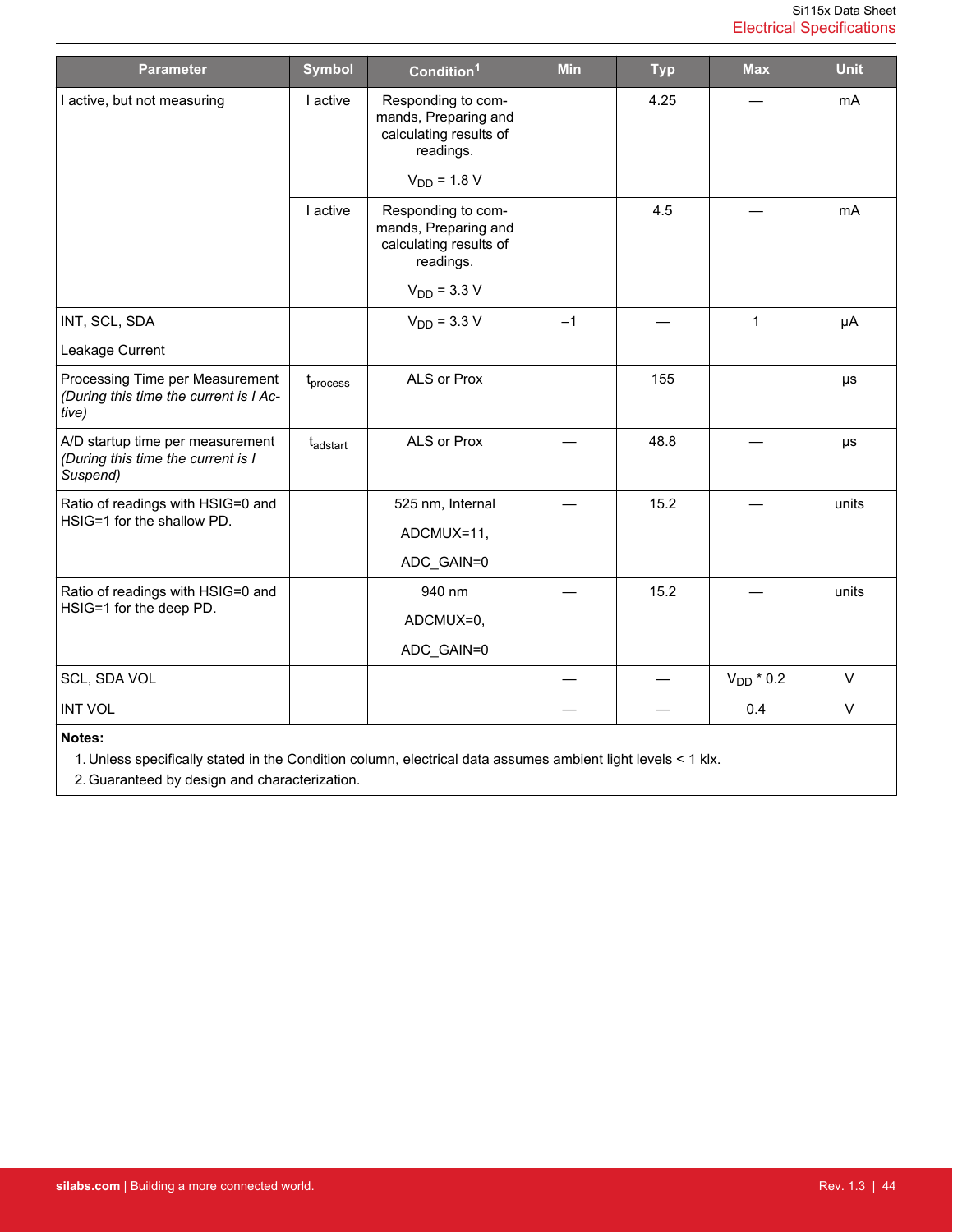| <b>Parameter</b>                        | <b>Symbol</b> | <b>Condition</b> | Min | <b>Typ</b> | <b>Max</b> | <b>Unit</b>                 |
|-----------------------------------------|---------------|------------------|-----|------------|------------|-----------------------------|
| White minus Dark Shallow Photo-         |               | 460 nm (blue)    |     | 190        |            | <b>ADC</b>                  |
| diode Response                          |               | 525 nm (green)   |     | 160        |            | Counts /(W/m <sup>2</sup> ) |
| ADCMUX=11                               |               | 625 nm (red)     |     | 100        |            |                             |
| DECIM=0                                 |               | 850 nm (IR)      |     | $30\,$     |            |                             |
| ADC_RANGE=0                             |               | 940 nm (IR)      |     | 10         |            |                             |
| HSIG=0                                  |               |                  |     |            |            |                             |
| Dual White minus Dual Dark Photo-       |               | 460 nm (blue)    |     | 380        |            | <b>ADC</b>                  |
| diode Response                          |               | 525 nm (green)   |     | 320        |            | Counts /(W/m <sup>2</sup> ) |
| ADCMUX=13                               |               | 625 nm (red)     |     | 200        |            |                             |
| DECIM=0                                 |               | 850 nm (IR)      |     | 60         |            |                             |
| $ADC_GAIN = 0$                          |               | 940 nm (IR)      |     | 20         |            |                             |
| HSIG=0                                  |               |                  |     |            |            |                             |
| Deep minus Dark                         |               | 460 nm (blue)    |     | 90         |            | <b>ADC</b>                  |
| Photodiode Response                     |               | 525 nm (green)   |     | 260        |            | Counts /(W/m <sup>2</sup> ) |
| ADCMUX=0                                |               | 625 nm (red)     |     | 510        |            |                             |
| DECIM=0                                 |               | 850 nm (IR)      |     | 690        |            |                             |
| ADC_GAIN = 0                            |               | 940 nm (IR)      |     | 490        |            |                             |
| HSIG=0                                  |               |                  |     |            |            |                             |
|                                         |               |                  |     | 190        |            | <b>ADC</b>                  |
| Dual Deep Photodiode minus Dual<br>Dark |               | 460 nm (blue)    |     |            |            | Counts /(W/m <sup>2</sup> ) |
| Photodiode Response                     |               | 525 nm (green)   |     | 520        |            |                             |
| ADCMUX=1                                |               | 625 nm (red)     |     | 1000       |            |                             |
| DECIM=0                                 |               | 850 nm (IR)      |     | 1280       |            |                             |
| ADC_GAIN=0                              |               | 940 nm (IR)      |     | 860        |            |                             |
| HSIG=0                                  |               |                  |     |            |            |                             |
|                                         |               |                  |     |            |            |                             |

# **Table 8.3. Optical Performance Characteristics: Si115x-AB00**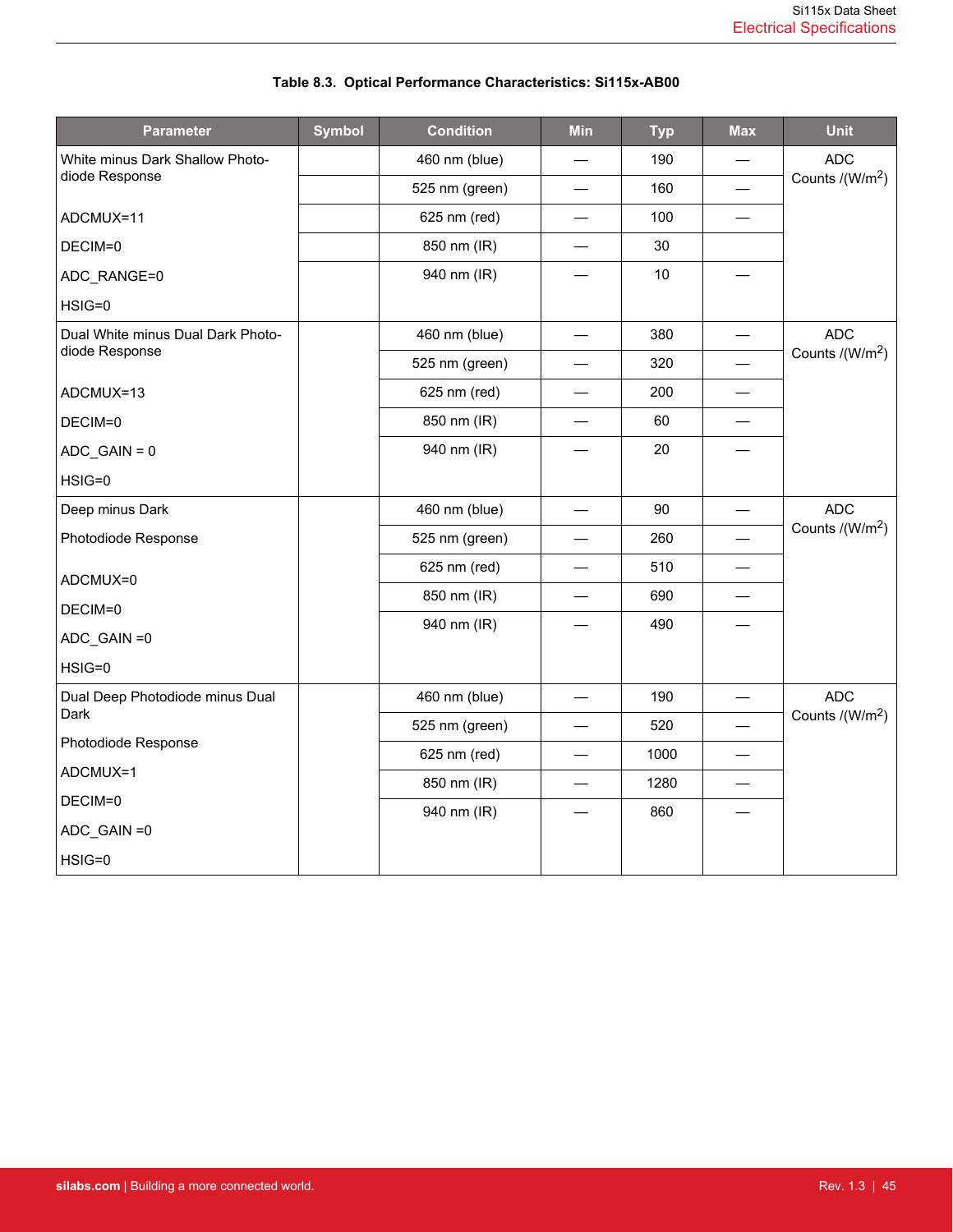| <b>Condition</b> | Min                                                                           | <b>Typ</b>  | <b>Max</b>                                | <b>Unit</b>                 |
|------------------|-------------------------------------------------------------------------------|-------------|-------------------------------------------|-----------------------------|
| 460 nm (blue)    |                                                                               | 0           |                                           | <b>ADC</b>                  |
| 525 nm (green)   |                                                                               | $\mathbf 0$ |                                           | Counts /(W/m <sup>2</sup> ) |
| 625 nm (red)     |                                                                               | $\pmb{0}$   |                                           |                             |
| 850 nm (IR)      |                                                                               | 0           |                                           |                             |
| 940 nm (IR)      |                                                                               | 10          |                                           |                             |
|                  |                                                                               |             |                                           |                             |
| 460 nm (blue)    |                                                                               | $\pmb{0}$   |                                           | <b>ADC</b>                  |
| 525 nm (green)   |                                                                               | $\pmb{0}$   |                                           | Counts /(W/m <sup>2</sup> ) |
| 625 nm (red)     |                                                                               | 10          | $\overline{\phantom{0}}$                  |                             |
| 850 nm (IR)      |                                                                               | $\pmb{0}$   |                                           |                             |
| 940 nm (IR)      |                                                                               | 20          |                                           |                             |
|                  |                                                                               |             |                                           |                             |
| 460 nm (blue)    |                                                                               | $\mathbf 0$ |                                           | <b>ADC</b>                  |
| 525 nm (green)   |                                                                               | $\pmb{0}$   |                                           | Counts /(W/m <sup>2</sup> ) |
| 625 nm (red)     |                                                                               | 10          |                                           |                             |
| 850 nm (IR)      |                                                                               | 40          |                                           |                             |
| 940 nm (IR)      |                                                                               | 410         |                                           |                             |
|                  |                                                                               |             |                                           |                             |
|                  |                                                                               |             |                                           | <b>ADC</b>                  |
|                  |                                                                               |             |                                           | Counts /(W/m <sup>2</sup> ) |
|                  |                                                                               |             |                                           |                             |
|                  |                                                                               |             |                                           |                             |
|                  |                                                                               |             |                                           |                             |
|                  |                                                                               |             |                                           |                             |
|                  |                                                                               |             |                                           |                             |
| <b>Symbol</b>    | 460 nm (blue)<br>525 nm (green)<br>625 nm (red)<br>850 nm (IR)<br>940 nm (IR) |             | $\pmb{0}$<br>$\pmb{0}$<br>10<br>80<br>710 | —                           |

# **Table 8.4. Optical Performance Characteristics: Si115x-AB09**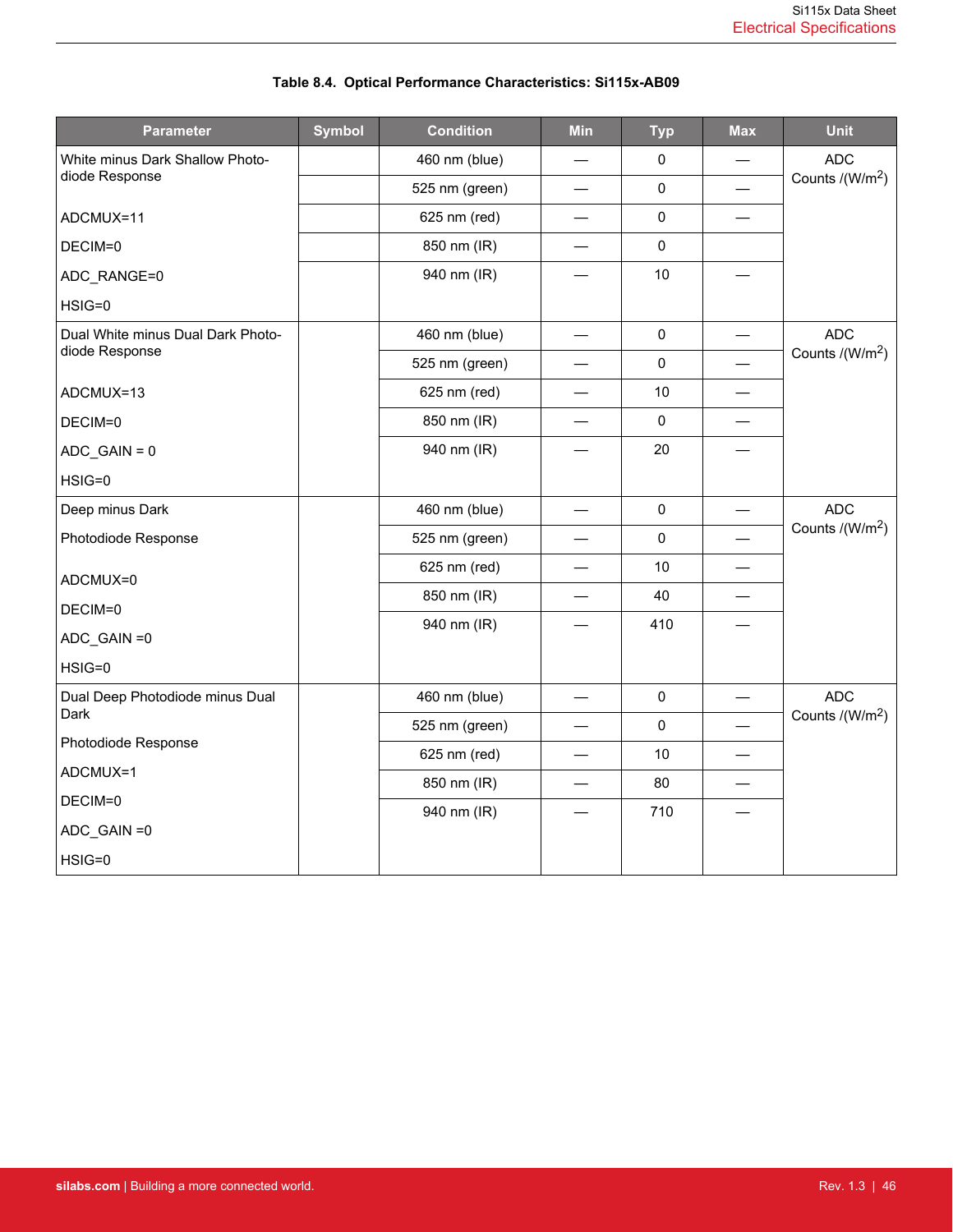| <b>Parameter</b>                  | <b>Symbol</b>       | <b>Min</b>       | <b>Typ</b> | <b>Max</b> | <b>Unit</b> |
|-----------------------------------|---------------------|------------------|------------|------------|-------------|
| Clock Frequency                   | $f_{SCL}$           |                  |            | 400        | <b>KHz</b>  |
| Clock Pulse Width Low             | $t_{LOW}$           | 1.3              |            |            | μs          |
| Clock Pulse Width High            | t <sub>HIGH</sub>   | 0.6              |            |            | μs          |
| <b>Rise Time</b>                  | $t_{\mathsf{R}}$    | 20               |            | 300        | ns          |
| Fall Time                         | $t_{F}$             | $20*$            |            | 300        | ns          |
|                                   |                     | $(V_{DD} / 5.5)$ |            |            |             |
| <b>Start Condition Hold Time</b>  | t <sub>HD:STA</sub> | 0.6              |            |            | $\mu s$     |
| <b>Start Condition Setup Time</b> | $t_{\text{SU:STA}}$ | 0.6              |            |            | μs          |
| Input Data Setup Time             | $t_{\text{SU:DAT}}$ | 100              |            |            | ns          |
| Data Hold Time                    | t <sub>HD:DAT</sub> | 0                |            |            | ns          |
| Output Data Valid Time            | t <sub>VD:DAT</sub> |                  |            | 0.9        | μs          |
| Stop Setup Time                   | t <sub>SU:STO</sub> | 0.6              |            |            | μs          |
| <b>Bus Free Time</b>              | t <sub>BUF</sub>    | 1.3              |            |            | μs          |
| Suppressed Pulse Width            | $t_{\mathsf{SP}}$   |                  |            | 40         | ns          |
| <b>Bus Capacitance</b>            | $C_b$               |                  |            | 400        | pF          |

# **Table 8.5. I2C Timing Specifications**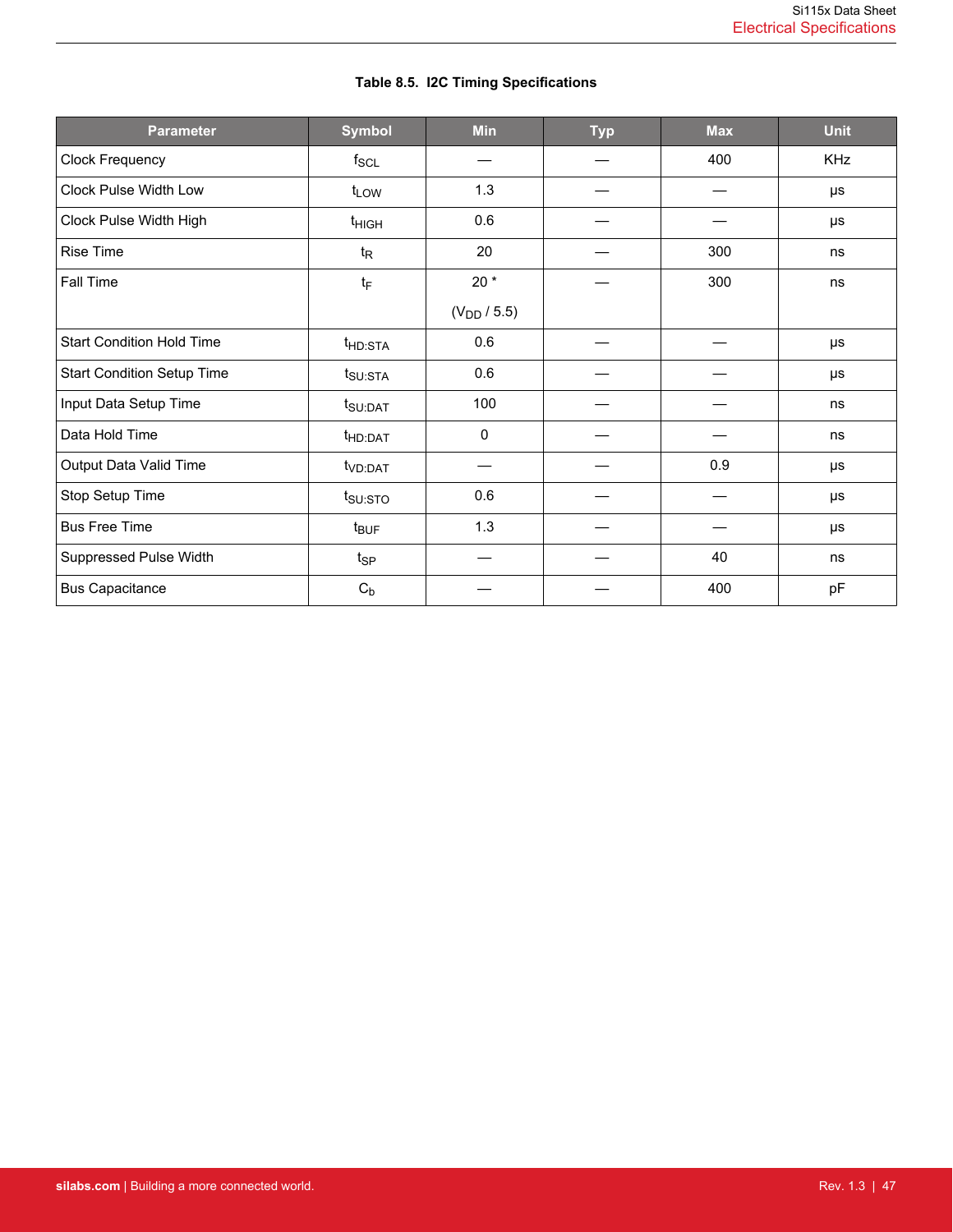<span id="page-47-0"></span>

| <b>Parameter</b>                                  | <b>Symbol</b>  | <b>Test Condition</b> | <b>Min</b> | <b>Typ</b> | <b>Max</b> | <b>Unit</b>  |
|---------------------------------------------------|----------------|-----------------------|------------|------------|------------|--------------|
| Forward voltage                                   | Vf1            | If = $10 \mu A$       | 0.8        |            |            | V            |
| Forward voltage                                   | Vf2            | If $= 50$ mA          |            | 1.4        | 1.8        | V            |
| Reverse current                                   | $\mathsf{I}$ r | $Vr = 10 V$           |            |            | 5.0        | μA           |
| Peak wavelength                                   | λp             | If $= 50$ mA          | 925        | 940        | 955        | nm           |
| Spectral half-width                               | Δλ             | If $= 50$ mA          |            | 30         |            | nm           |
| Radiant flux                                      | Po             | If $= 50$ mA          | 10         |            |            | mW           |
| <b>Radiant Intensity</b>                          | le             | If $= 50$ mA          | 17         | 23         | 30         | mW/sr        |
| Half Angle                                        | φ              |                       |            | 25         |            | $^{\circ}$ C |
| Note:<br>1. All specifications measured at 25 °C. |                |                       |            |            |            |              |

# **Table 8.6. LED Optical Characteristics**

# **Table 8.7. Absolute Maximum Ratings**

| <b>Parameter</b>               | <b>Condition</b>                           | <b>Min</b> | <b>Typ</b> | <b>Max</b> | <b>Unit</b> |
|--------------------------------|--------------------------------------------|------------|------------|------------|-------------|
| V <sub>DD</sub> Supply Voltage |                                            | $-0.3$     |            | 4          | ٧           |
| <b>Operating Temperature</b>   |                                            | $-40$      |            | 85         | °C          |
| Storage Temperature            |                                            | $-65$      |            | 85         | $^{\circ}C$ |
| INT, SCL, SDA Voltage          | at $V_{DD} = 0 V$ , T <sub>A</sub> < 85 °C | $-0.5$     |            | 3.6        | ٧           |
| <b>ESD Rating</b>              | Human Body Model                           |            |            | 2          | kV          |
|                                | Machine Model                              |            |            | 225        | ٧           |
|                                | Charged-Device Model                       |            |            | 2          | kV          |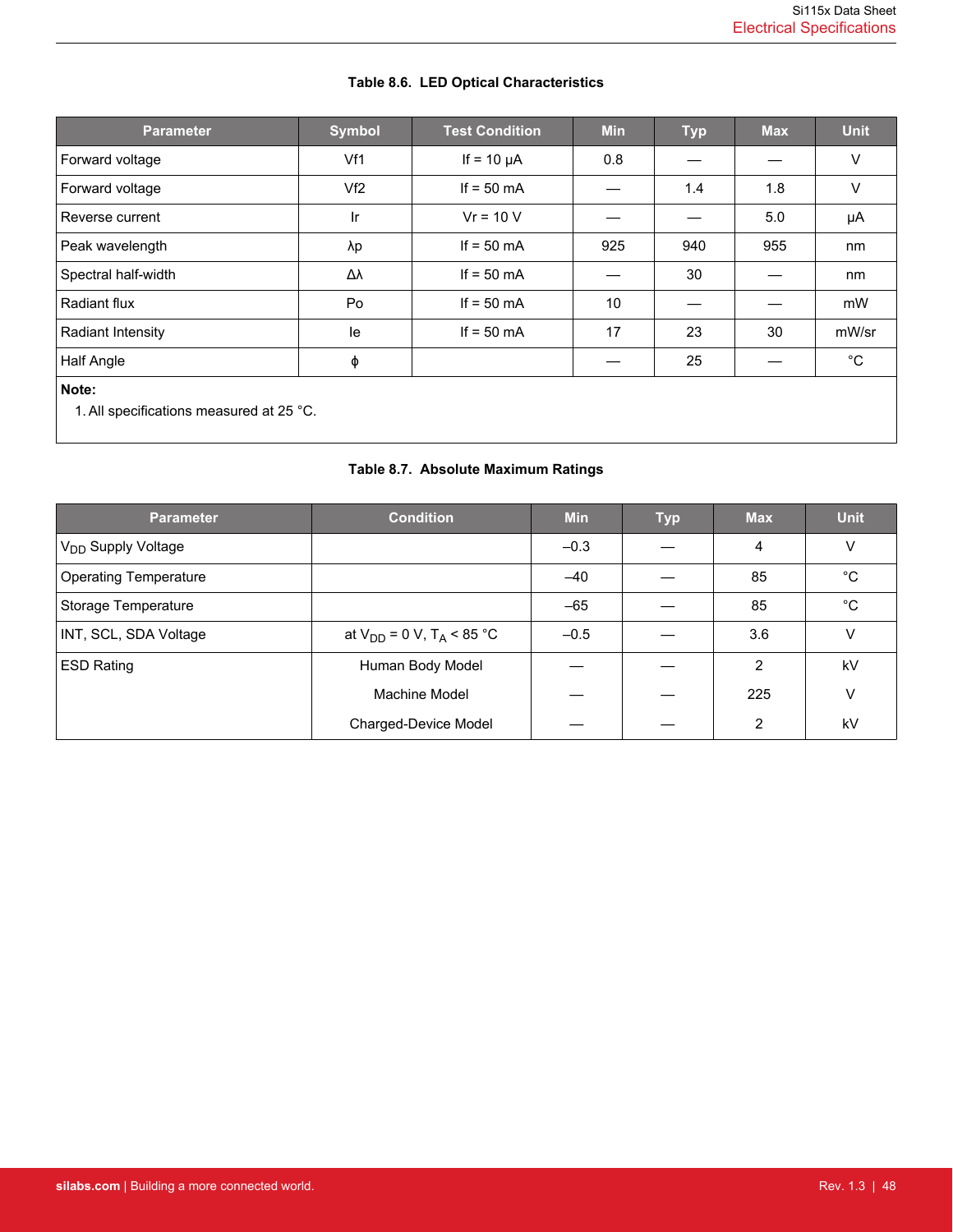<span id="page-48-0"></span>

| Order No.                 | <b>LED Code</b> | <b>Current</b> |
|---------------------------|-----------------|----------------|
| $\pmb{0}$                 | 0x00            | $5.5\,$        |
| $\mathbf 1$               | 0x08            | $11$           |
| $\sqrt{2}$                | 0x10            | $17\,$         |
| $\ensuremath{\mathsf{3}}$ | 0x18            | 22             |
| $\overline{\mathbf{4}}$   | 0x20            | ${\bf 28}$     |
| $\mathbf 5$               | 0x28            | 33             |
| $\,6\,$                   | 0x30            | 39             |
| $\overline{7}$            | 0x38            | 44             |
| $\bf 8$                   | 0x12            | 50             |
| $\boldsymbol{9}$          | 0x21            | 55             |
| $10\,$                    | 0x29            | 66             |
| 11                        | 0x31            | $77\,$         |
| 12                        | 0x22            | 83             |
| $13$                      | 0x39            | 88             |
| 14                        | 0x2A            | 100            |
| 15                        | 0x23            | 111            |
| $16\,$                    | 0x32            | 116            |
| $17\,$                    | 0x3A            | 133            |
| $18\,$                    | 0x24            | 138            |
| $19$                      | 0x33            | 155            |
| $20\,$                    | 0x2C            | 166            |
| 21                        | 0x3B            | $177$          |
| 22                        | 0x34            | 194            |
| 23                        | 0x2D            | 199            |
| 24                        | 0x3C            | 221            |
| 25                        | 0x35            | 232            |
| $26\,$                    | 0x3D            | 265            |
| $27\,$                    | 0x36            | 271            |
| 28                        | 0x3E            | 310            |
| 29                        | 0x3F            | 354            |
| Note:                     |                 |                |

# **Table 8.8. Typical LED Current vs. LED Code**

1. At trim bit  $= 0$ .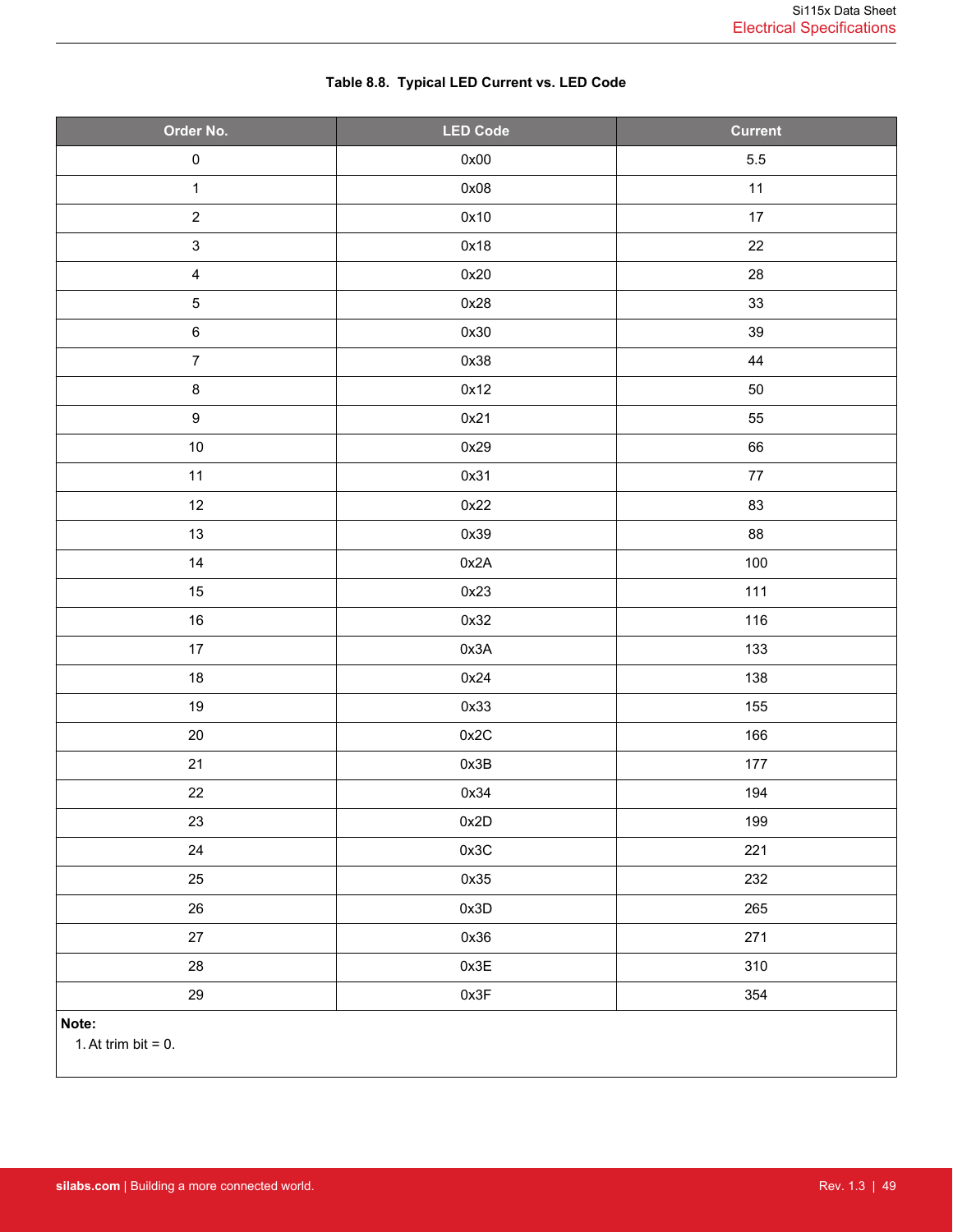

**Figure 8.1. Typical LED Currents as a Function of LED Code and the Trim Bit**

**Note:** In the figure above, the LED configuration happens in the Global Area registers, LED[1,2,3]\_[A,B], and in the MEASCONFIGx register of the channel-specific registers.





**Note:** The above graph is created under the following conditions: (LED I = 16.6 mA, t = 24.4 μs, Range = low). Grey 18% reflector. Dual Section photodiode. LED beam ½ power is at ±30 °C. Output is 5 mW total.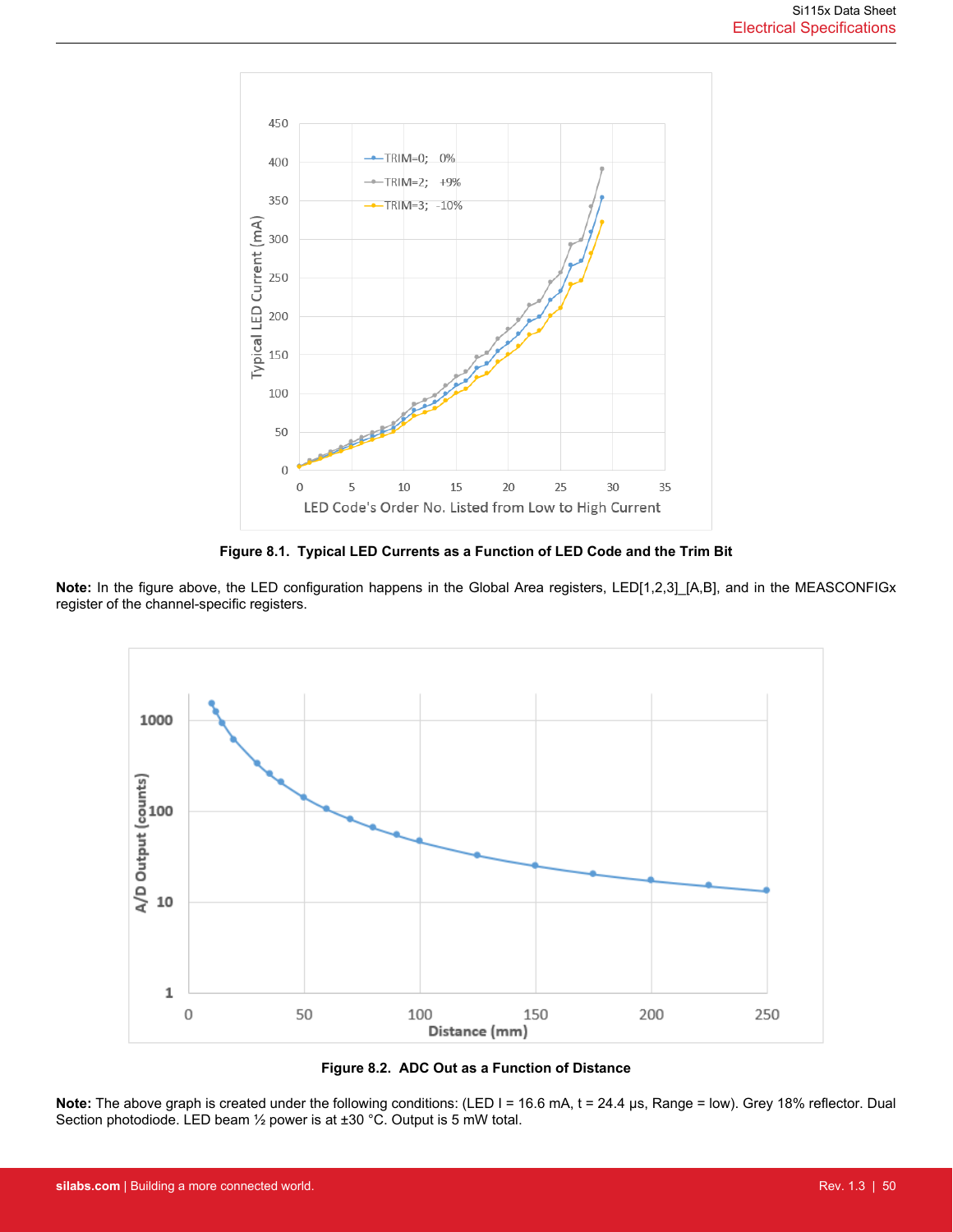

**Figure 8.3. Si115x-AB9X LED Radiant Intensity vs. Angle (Indicative)**



**Figure 8.4. Si115x-AB9X LED Radiant Intensity vs. Forward Current (Indicative)**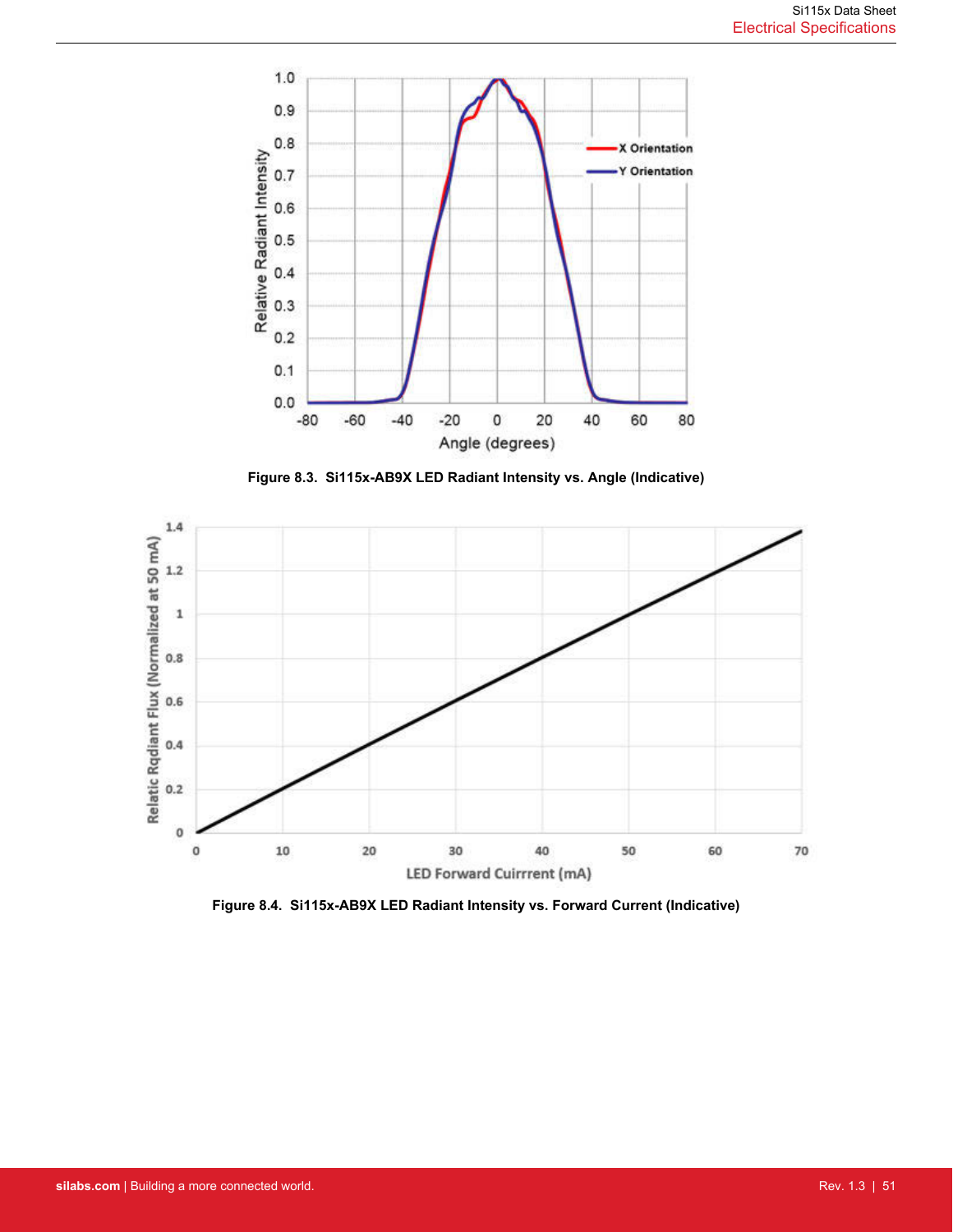

**Figure 8.5. Si115x-AB00 Shallow and Deep Photodiode Spectral Response (Indicative)**



**Figure 8.6. Typical Angular Sensitivity of the Photodiodes (%)**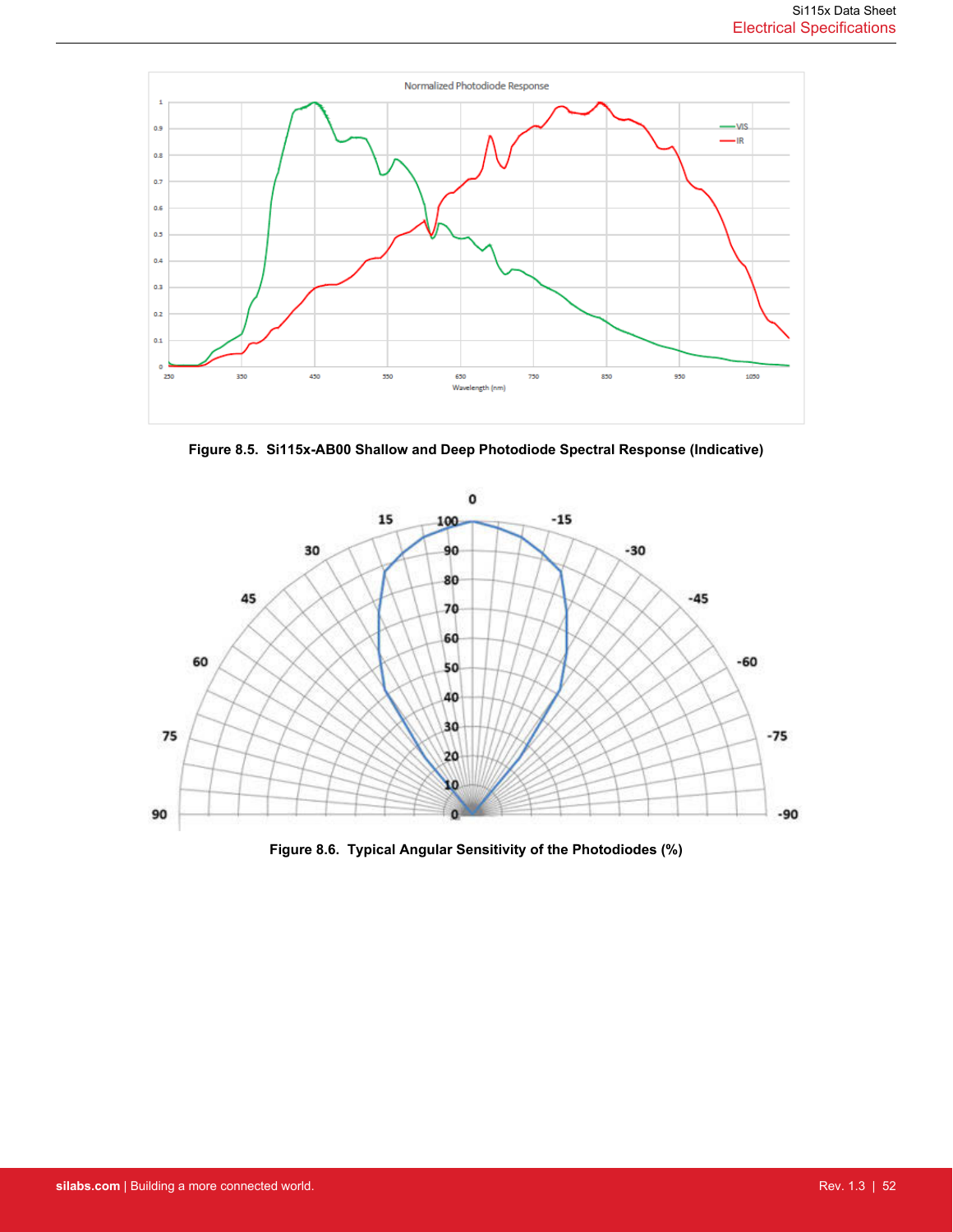# <span id="page-52-0"></span>**9. Pin Descriptions**

# **9.1 DFN Pin Description**



**Figure 9.1. 10-Pin DFN**



| Pin            | <b>Name</b> | <b>Type</b>          | <b>Description</b>                                                                                                                                                                                                                                    |
|----------------|-------------|----------------------|-------------------------------------------------------------------------------------------------------------------------------------------------------------------------------------------------------------------------------------------------------|
| 1              | <b>SDA</b>  | <b>Bidirectional</b> | I <sup>2</sup> C Data.                                                                                                                                                                                                                                |
| $\overline{2}$ | <b>SCL</b>  | Input                | I <sup>2</sup> C Clock.                                                                                                                                                                                                                               |
| 3              | <b>VDD</b>  | Power                | Power Supply.                                                                                                                                                                                                                                         |
|                |             |                      | Voltage source.                                                                                                                                                                                                                                       |
| $\overline{4}$ | <b>INT</b>  | Bidirectional        | Interrupt Output.                                                                                                                                                                                                                                     |
|                |             |                      | Open-drain interrupt output pin.                                                                                                                                                                                                                      |
| 5              | <b>DNC</b>  |                      | Do Not Connect.                                                                                                                                                                                                                                       |
|                |             |                      | This pin is electrically connected to an internal Si115x node. It should remain un-<br>connected.                                                                                                                                                     |
| 6              | AD / LED2   | Bidirectional        | LED2 output.                                                                                                                                                                                                                                          |
|                |             |                      | It is sensed during startup. Pull up to VDD with 47 k Resistor for default I <sup>2</sup> C ad-<br>dress (0x53). Pull down with 47 k Resistor to select alternate I <sup>2</sup> C address (0x52)<br>and do not use it as an LED driver in that case. |
| $\overline{7}$ | PU / LED3   | <b>Bidirectional</b> | LED3 output (Si1153 only)                                                                                                                                                                                                                             |
|                |             |                      | Connect to V <sub>DD</sub> through pull up resistor (mandatory for Si1151 and Si1152, man-<br>datory for Si1153 if no LED is used)                                                                                                                    |
| 8              | <b>GND</b>  | Power                | Ground.                                                                                                                                                                                                                                               |
|                |             |                      | Reference voltage.                                                                                                                                                                                                                                    |
| 9              | LED1        | Output               | Connect to $V_{DD}$ .                                                                                                                                                                                                                                 |
|                |             |                      | Connect to $V_{DD}$ through a pull-up resistor when not in use.                                                                                                                                                                                       |
| 10             | <b>DNC</b>  |                      | Do Not Connect.                                                                                                                                                                                                                                       |
|                |             |                      | This pin is electrically connected to an internal Si115x node. It should remain un-<br>connected.                                                                                                                                                     |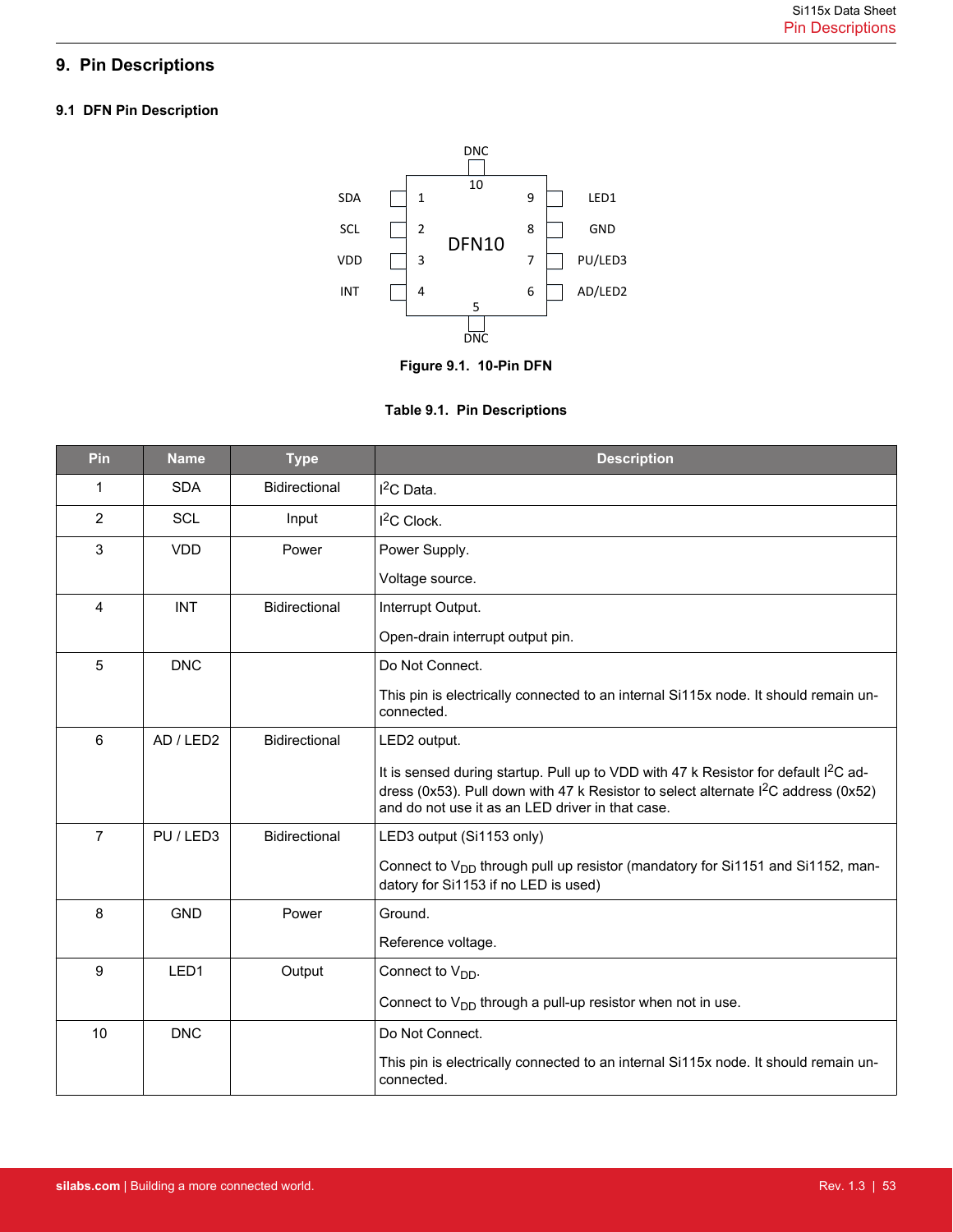# <span id="page-53-0"></span>**9.2 Module Pin Description**



**Figure 9.2. 2.85 x 4.9 mm QFN**



| Pin            | <b>Name</b> | <b>Type</b>          | <b>Description</b>                                                                                                                                                                             |
|----------------|-------------|----------------------|------------------------------------------------------------------------------------------------------------------------------------------------------------------------------------------------|
| 1              | <b>DNC</b>  |                      | Do Not Connect.                                                                                                                                                                                |
|                |             |                      | This pin is electrically connected to an internal Si115x node. It should remain un-<br>connected.                                                                                              |
| $\overline{2}$ | <b>SDA</b>  | <b>Bidirectional</b> | $I2C$ Data.                                                                                                                                                                                    |
| 3              | <b>SCL</b>  | Input                | I <sup>2</sup> C Clock.                                                                                                                                                                        |
| 4              | <b>VDD</b>  | Power                | Power Supply.                                                                                                                                                                                  |
|                |             |                      | Voltage source.                                                                                                                                                                                |
| 5              | <b>INT</b>  | Bidirectional        | Interrupt Output.                                                                                                                                                                              |
|                |             |                      | Open-drain interrupt output pin.                                                                                                                                                               |
| 6              | AD / LED2   | <b>Bidirectional</b> | LED2 output.                                                                                                                                                                                   |
|                |             |                      | Connect to V <sub>DD</sub> through pull up resistor (mandatory for Si1151 and Si1152, man-<br>datory for Si1153 if no LED is used)                                                             |
| $\overline{7}$ | PU / LED3   | <b>Bidirectional</b> | LED3 output.                                                                                                                                                                                   |
|                |             |                      | Always connect to $V_{DD}$ through a pull-up resistor. Connect to an LED cathode if<br>that output is used. Must be at logic level high during power-up sequence to allow<br>normal operation. |
| 8              | <b>GND</b>  | Power                | Ground.                                                                                                                                                                                        |
|                |             |                      | Reference voltage.                                                                                                                                                                             |
| 9              | LED1        | Output               | Connect to $V_{DD}$ .                                                                                                                                                                          |
|                |             |                      | Connect to $V_{DD}$ through a pull-up resistor when not in use.                                                                                                                                |
| 10             | <b>LEDA</b> |                      | LED Anode Supply. Connect to VLED.                                                                                                                                                             |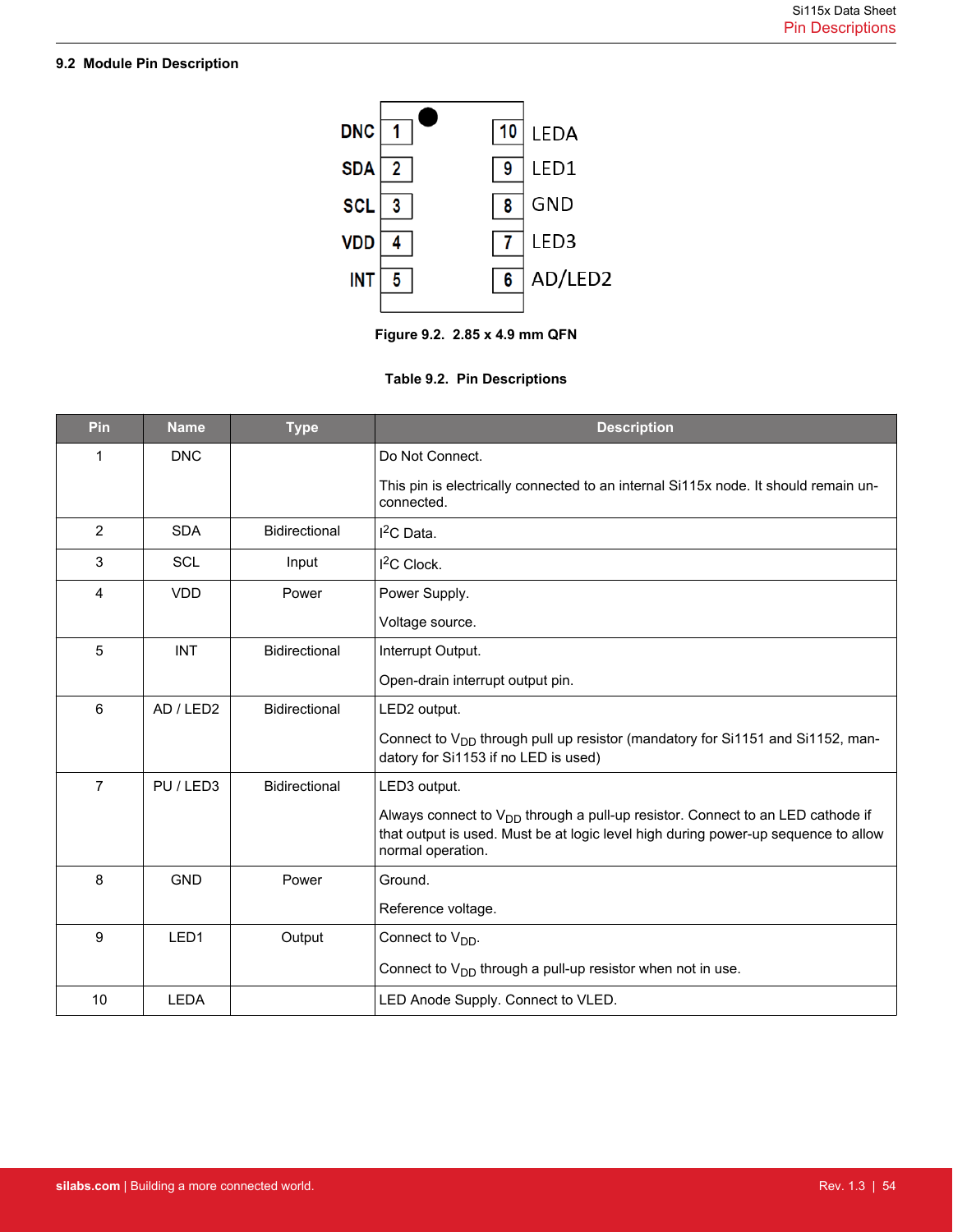# <span id="page-54-0"></span>**10. Package Outline**

### **10.1 10-Pin 2x2 mm DFN**

DFN Package Diagram Dimensions illustrates the package details for the Si115x DFN package lists the values for the dimensions shown in the illustration.



**Figure 10.1. DFN Package Diagram Dimensions**

|  |  |  | Table 10.1. Package Diagram Dimensions |
|--|--|--|----------------------------------------|
|--|--|--|----------------------------------------|

| <b>Dimension</b>                                           | Min  | <b>Nom</b> | <b>Max</b> |
|------------------------------------------------------------|------|------------|------------|
| A                                                          | 0.55 | 0.65       | 0.75       |
| $\sf b$                                                    | 0.20 | 0.25       | 0.30       |
| D                                                          |      | 2.00 BSC.  |            |
| ${\bf e}$                                                  |      | 0.50 BSC.  |            |
| E                                                          |      | 2.00 BSC.  |            |
|                                                            | 0.30 | 0.35       | 0.40       |
| aaa                                                        |      | 0.10       |            |
| bbb                                                        |      | 0.10       |            |
| ccc                                                        | 0.08 |            |            |
| ddd                                                        |      | 0.10       |            |
| Notes:<br>1. All dimensions shown are in millimeters (mm). |      |            |            |

2. Dimensioning and Tolerance per ANSI Y14.5M-1994.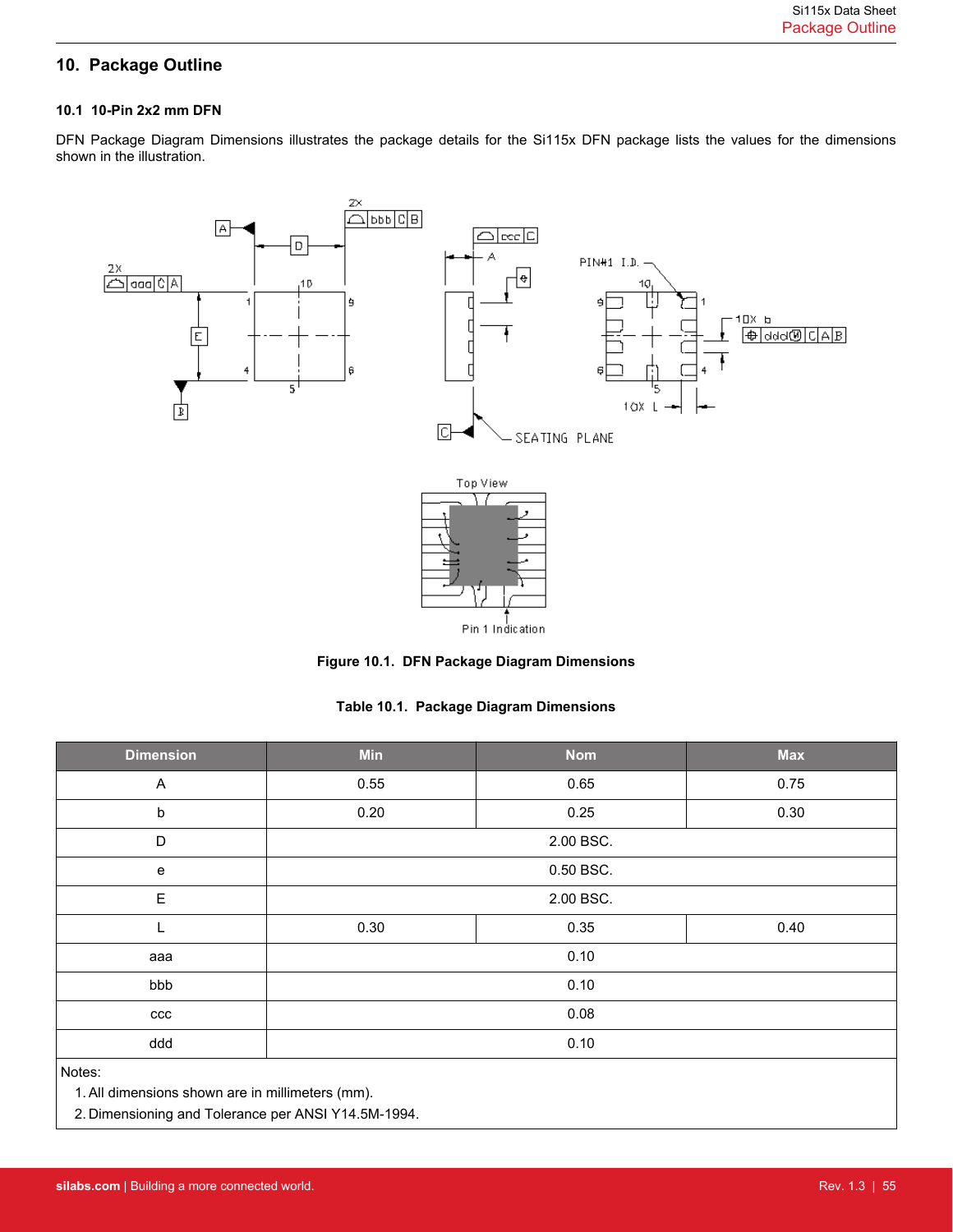### <span id="page-55-0"></span>**10.2 10-Pin LGA Module**

The figure below illustrates the package details for the Si115x LGA package while the table lists the values for the dimensions shown in the illustration.



**Figure 10.2. LGA Package Diagram Dimensions**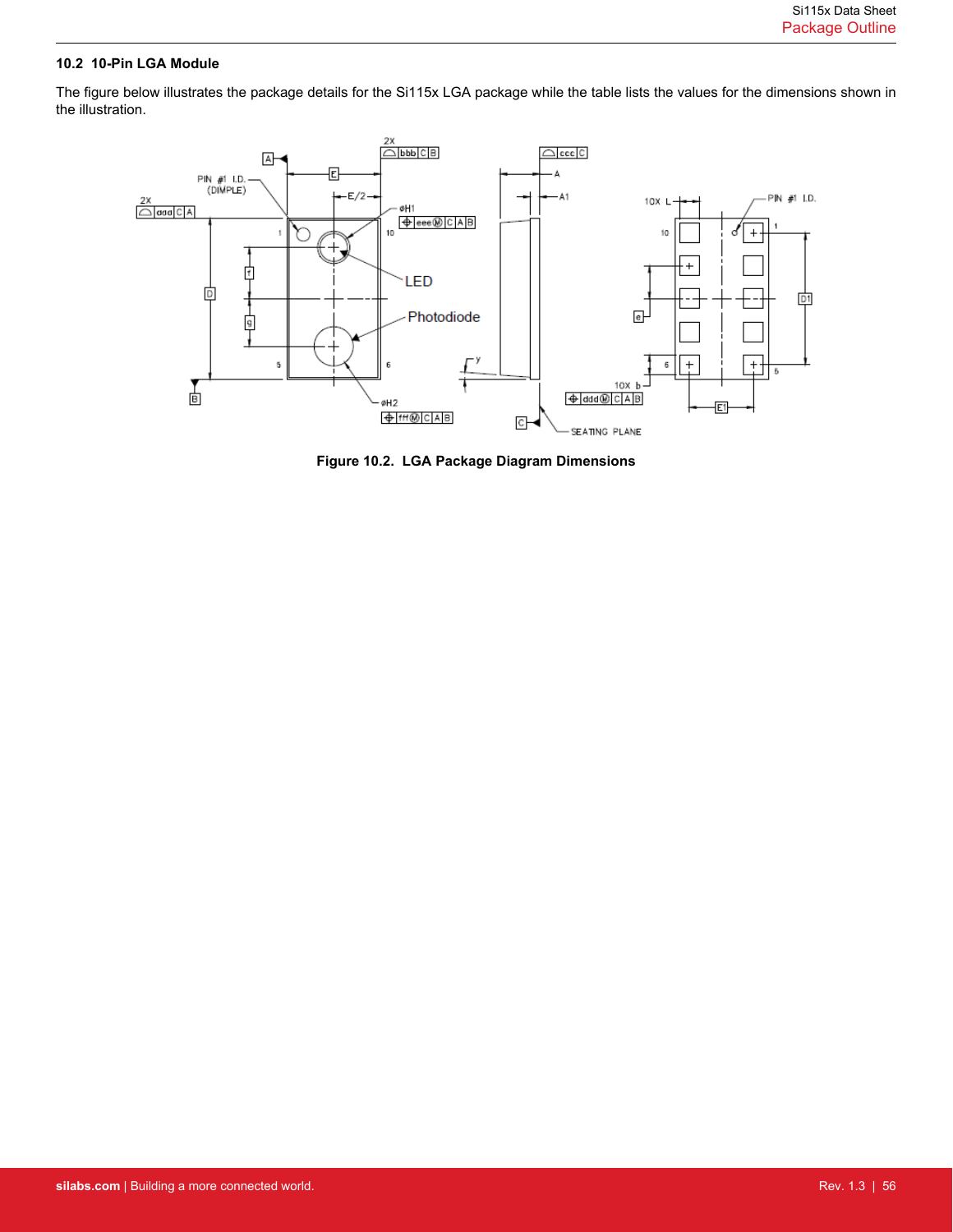| <b>Dimension</b>                  | Min      | <b>Nom</b>    | <b>Max</b> |
|-----------------------------------|----------|---------------|------------|
| $\boldsymbol{\mathsf{A}}$         | 1.10     | 1.20          | 1.30       |
| A1                                | 0.28     | 0.30          | 0.32       |
| $\mathsf b$                       | 0.55     | 0.60          | 0.65       |
| $\mathsf D$                       |          | 4.90 BSC      |            |
| D <sub>1</sub>                    |          | 4.00 BSC      |            |
| $\mathbf{e}% _{t}\left( t\right)$ |          | 1.00 BSC      |            |
| $\mathsf E$                       |          | 2.85 BSC      |            |
| E1                                |          | 1.95 BSC      |            |
| $\mathsf f$                       | 1.56 BSC |               |            |
| $\boldsymbol{g}$                  |          | 1.44 BSC      |            |
| H1                                | 0.98     | 1.03          | 1.08       |
| H2                                | 1.19     | 1.24          | 1.29       |
| $\mathsf L$                       | 0.55     | 0.60          | 0.65       |
| y                                 |          | $3^\circ$ REF |            |
| aaa                               |          | 0.10          |            |
| bbb                               |          | 0.10          |            |
| ccc                               |          | 0.08          |            |
| ddd                               |          | 0.10          |            |
| eee                               |          | 0.10          |            |
| $\mathsf{f}\mathsf{f}\mathsf{f}$  |          | 0.10          |            |
| Notes:                            |          |               |            |

### **Table 10.2. 10-Pin LGA Module Package Diagram Dimensions**

#### **Notes:**

1.All dimensions shown are in millimeters (mm) unless otherwise noted.

2. Dimensioning and tolerancing per ANSI Y14.5M-1994.

3. Recommended card reflow profile is per the JEDEC/IPC J-STD-020 specification for Small Body Components.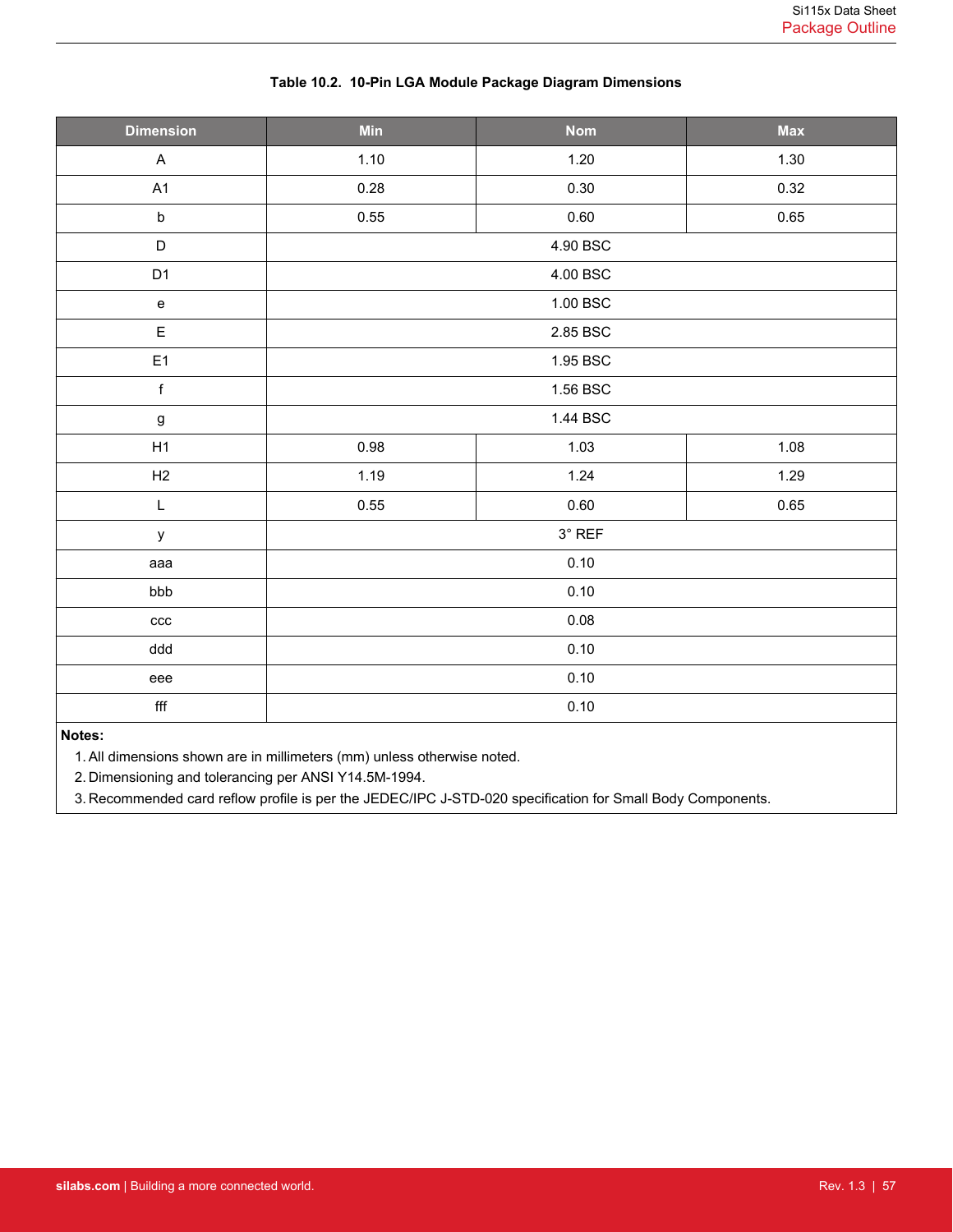# <span id="page-57-0"></span>**11. Land Patterns**

### **11.1 2x2 mm DFN Land Pattern**

See the figure and table below for the suggested 2 x 2 mm DFN PCB land pattern.



**Figure 11.1. 2 x 2 mm DFN PCB Land Pattern**

### **Table 11.1. Land Pattern Dimensions**

| <b>Dimension</b> | mm   |
|------------------|------|
| C <sub>1</sub>   | 1.90 |
| C <sub>2</sub>   | 1.90 |
| F                | 0.50 |
| X                | 0.30 |
| $\check{ }$      | 0.80 |

# **Notes:**

# **General**

- 1.All dimensions shown are in millimeters (mm).
- 2. This Land Pattern Design is based on the IPC-7351 guidelines.
- 3. All dimensions shown are at Maximum Material Condition (MMC). Least Material Condition (LMC) is calculated based on a Fabrication Allowance of 0.05 mm.

### **Solder Mask Design**

4. All metal pads are to be non-solder mask defined (NSMD). Clearance between the solder mask and the metal pad is to be 60 mm minimum, all the way around the pad.

### **Stencil Design**

- 5. A stainless steel, laser-cut and electro-polished stencil with trapezoidal walls should be used to assure good solder paste release.
- 6. The stencil thickness should be 0.125 mm (5 mils).
- 7. The ratio of stencil aperture to land pad size should be 1:1 for all pads.

### **Card Assembly**

- 8. A No-Clean, Type-3 solder paste is recommended.
- 9. The recommended card reflow profile is per the JEDEC/IPC J-STD-020D specification for Small Body Components.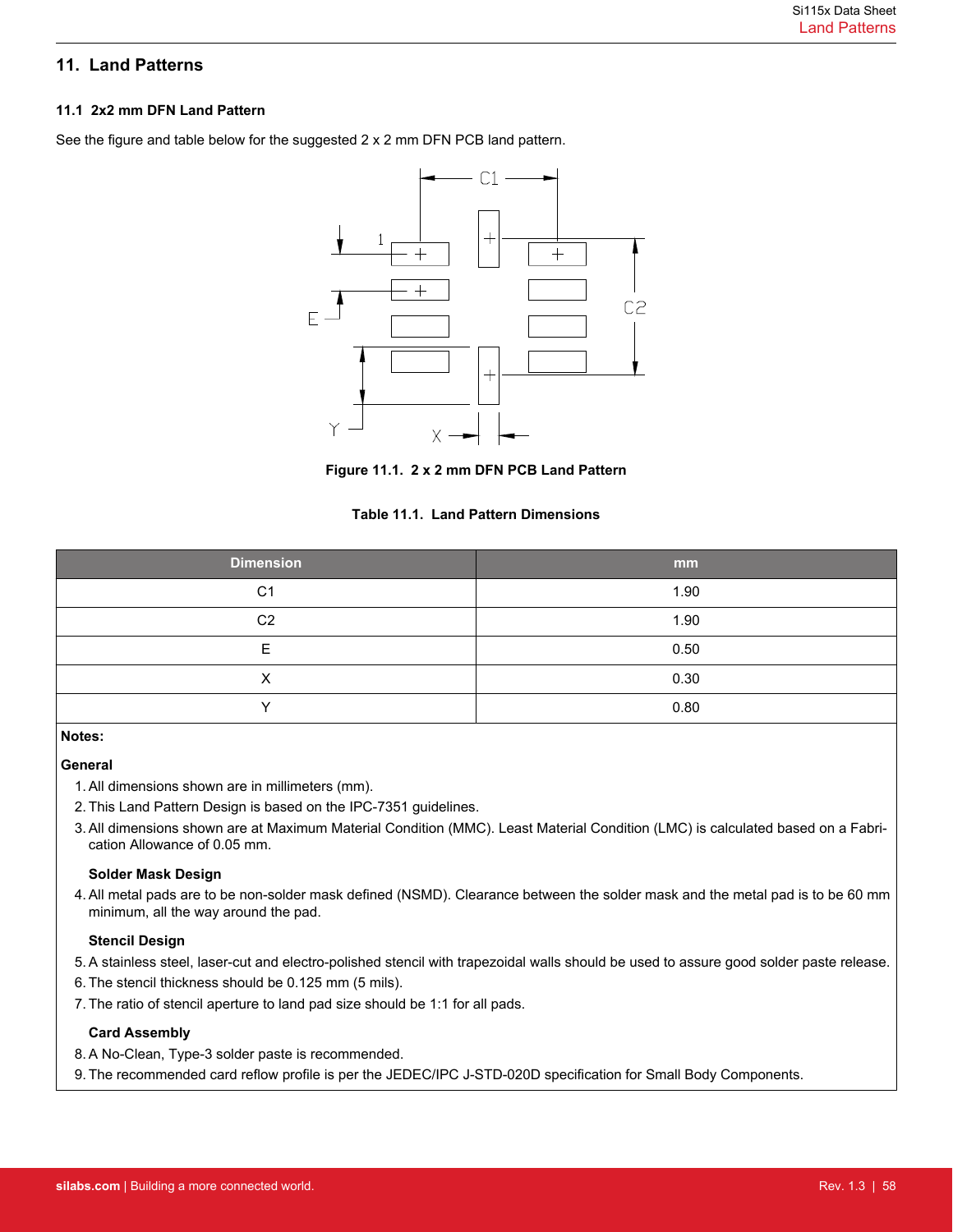# <span id="page-58-0"></span>**11.2 10-Pin LGA Module**





### **Table 11.2. Land Pattern Dimensions**

| <b>Dimension</b> | mm   |
|------------------|------|
| ⌒                | 2.20 |
| -                | 1.00 |
|                  | 1.15 |
|                  | 0.65 |

# **Notes:**

### **General**

- 1.All dimensions shown are in millimeters (mm).
- 2. This Land Pattern Design is based on the IPC-7351 guidelines.
- 3. All dimensions shown are at Maximum Material Condition (MMC). Least Material Condition (LMC) is calculated based on a Fabrication Allowance of 0.05 mm.

### **Solder Mask Design**

4. All metal pads are to be non-solder mask defined (NSMD). Clearance between the solder mask and the metal pad is to be 60 mm minimum, all the way around the pad.

### **Stencil Design**

- 5. A stainless steel, laser-cut and electro-polished stencil with trapezoidal walls should be used to assure good solder paste release.
- 6. The stencil thickness should be 0.125 mm (5 mils).
- 7. The ratio of stencil aperture to land pad size should be 1:1 for all pads.

### **Card Assembly**

- 8. A No-Clean, Type-3 solder paste is recommended.
- 9. The recommended card reflow profile is per the JEDEC/IPC J-STD-020D specification for Small Body Components.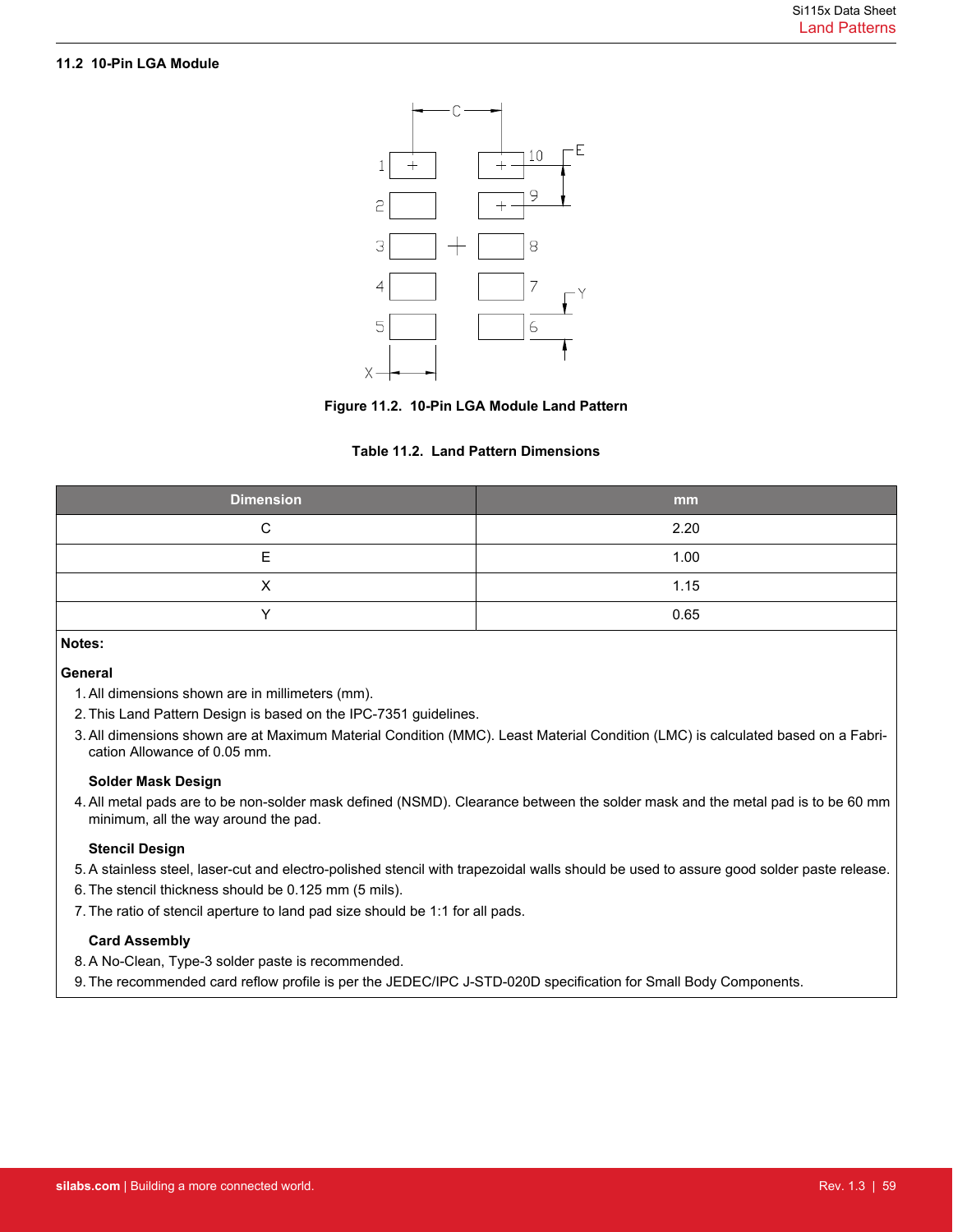# <span id="page-59-0"></span>**12. Revision History**

### **Revision 1.3**

January, 2019

• Updated data sheet to include content for Si1151 and Si1152.

### **Revision 1.2**

September, 2018

- Added interrupt modes to use threshold window.
- Updated the parameter table to the latest firmware.

# **Revision 1.1**

October 5, 2017

• Added OPN Si1153-AA09-AMR.

### **Revision 1.0**

September 29, 2016

- Updated Register in [Table 8.2 Electrical Performance Characteristics on page 43](#page-42-0) from Reset to IRQENABLE.
- Swapped position on LED2\_EN and LED\_3 EN.
- Added Max VLED voltage to 5.5 V.

### **Revision 0.9**

December 4, 2015

• Initial release.